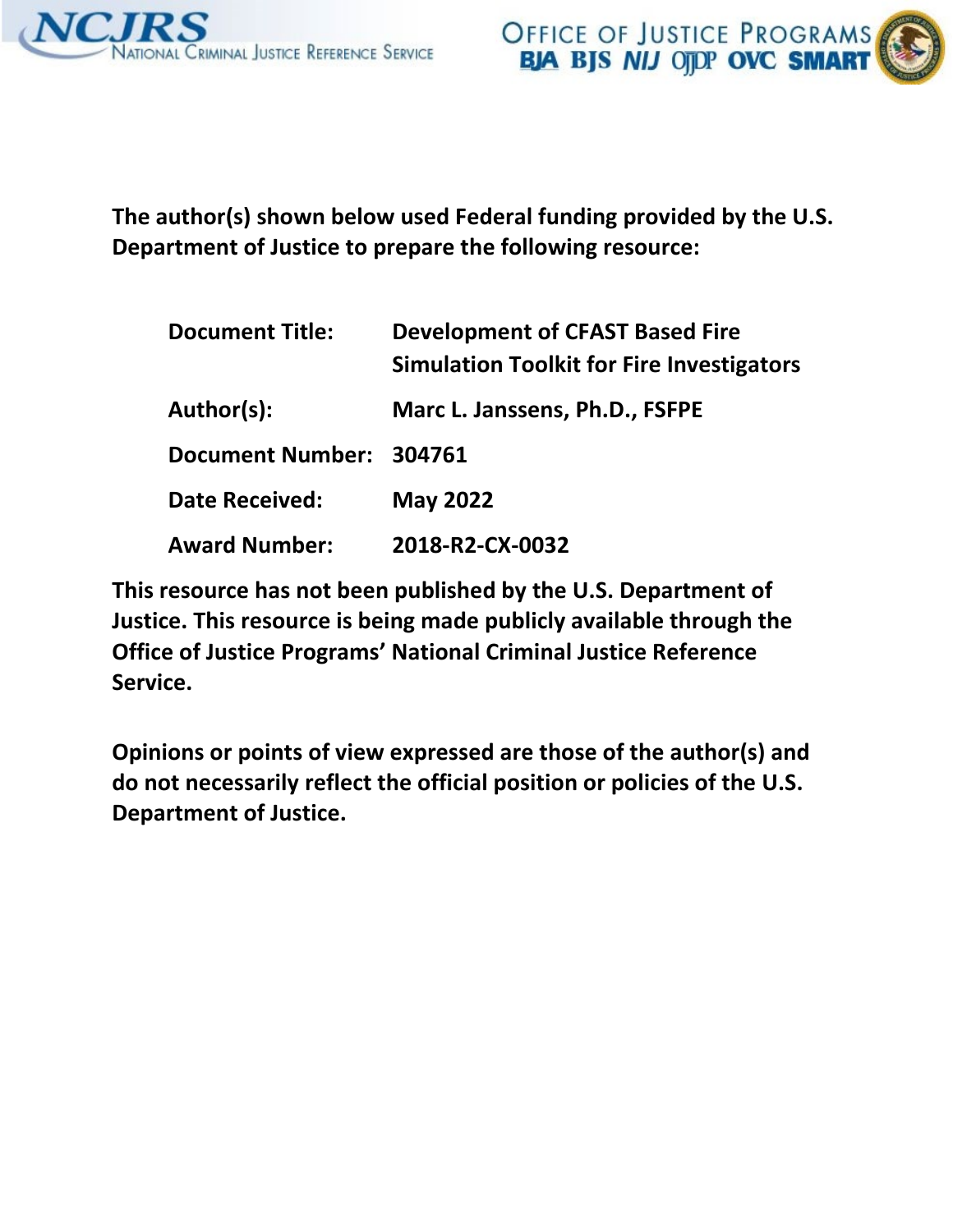| <b>Federal Award Number:</b>   | 2018-R2-CX-0032                                             |
|--------------------------------|-------------------------------------------------------------|
| <b>Project Title:</b>          | Development of CFAST Based Fire Simulation Toolkit for Fire |
|                                | <b>Investigators</b>                                        |
| <b>Principal Investigator:</b> | Marc L. Janssens, Ph.D., FSFPE                              |
| Title:                         | <b>Institute Engineer</b>                                   |
| <b>Contact Information:</b>    | mjanssens@swri.org                                          |
|                                | 210-522-6655 (office)                                       |
|                                | 210-863-7998 (cell)                                         |
|                                | 6220 Culebra Road                                           |
|                                | San Antonio, Texas 78238                                    |
| <b>Award Recipient:</b>        | <b>Southwest Research Institute</b>                         |
|                                | 6220 Culebra Rd.                                            |
|                                | San Antonio, TX 78238                                       |
| <b>Project Period:</b>         | <b>January 1, 2019 to December 31, 2020</b>                 |
| <b>Award Amount:</b>           | \$487,386                                                   |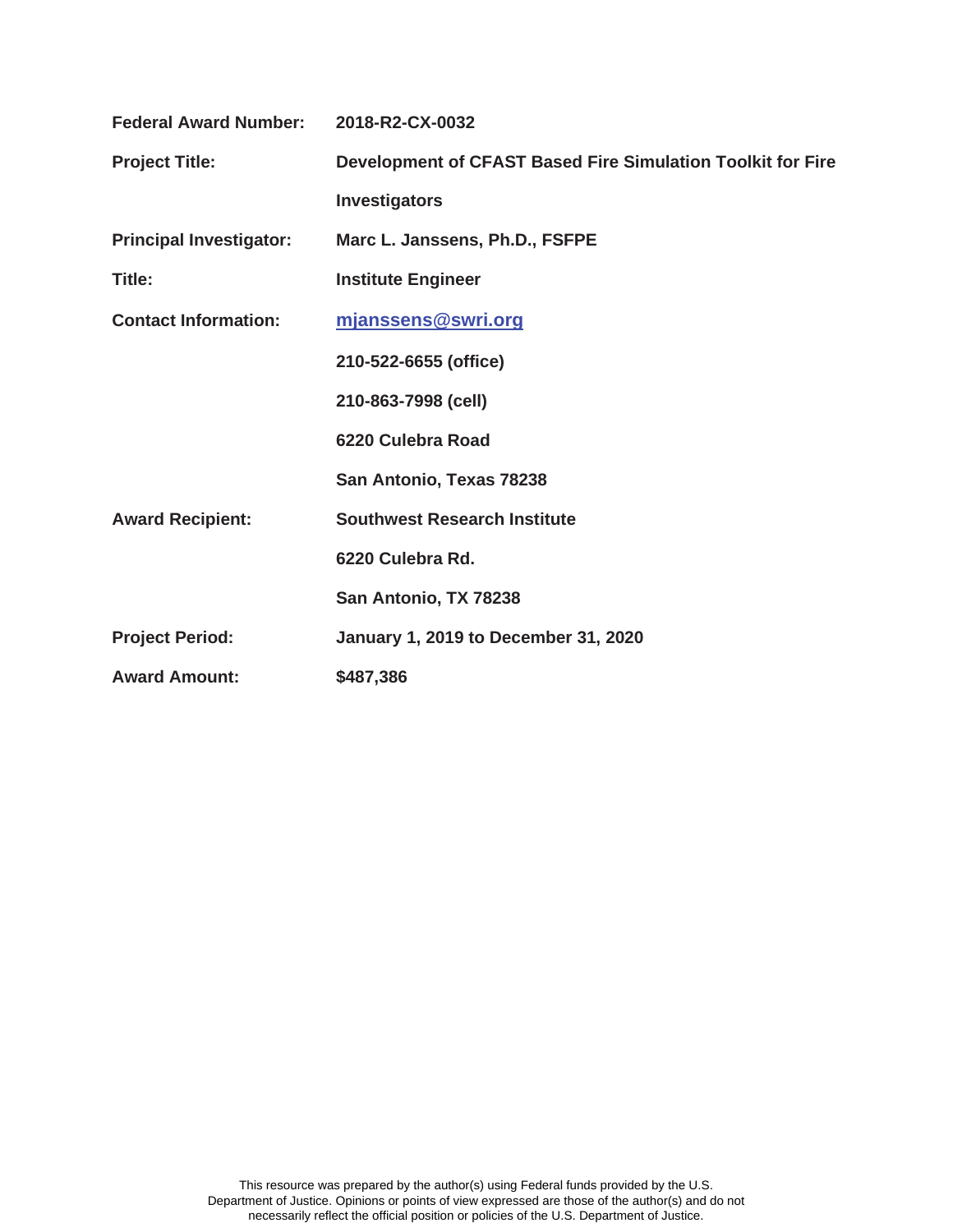*Final Research Report for Award Number 2018-R2-CX-0032* 

#### *Prepared for*

#### **National Institute of Justice**

**Development of CFAST Based Fire Simulation Toolkit** 

**for Fire Investigators** 

*Prepared by* 

**Marc L. Janssens, Ph.D., FSFPE** 

 **Center for Nuclear Waste Regulatory Analyses** 

**Southwest Research Institute®** 

**December 31, 2020** 

**APPROVED:** 

Wesley Patrick Digitally signed by Wesley Patrick

**\_\_\_\_\_\_\_\_\_\_\_\_\_\_\_\_\_\_\_\_\_\_\_\_\_\_\_\_\_\_\_\_\_\_\_\_\_\_\_\_** 

**Wesley C. Patrick, Ph.D. Executive Director Center for Nuclear Waste Regulatory Analyses**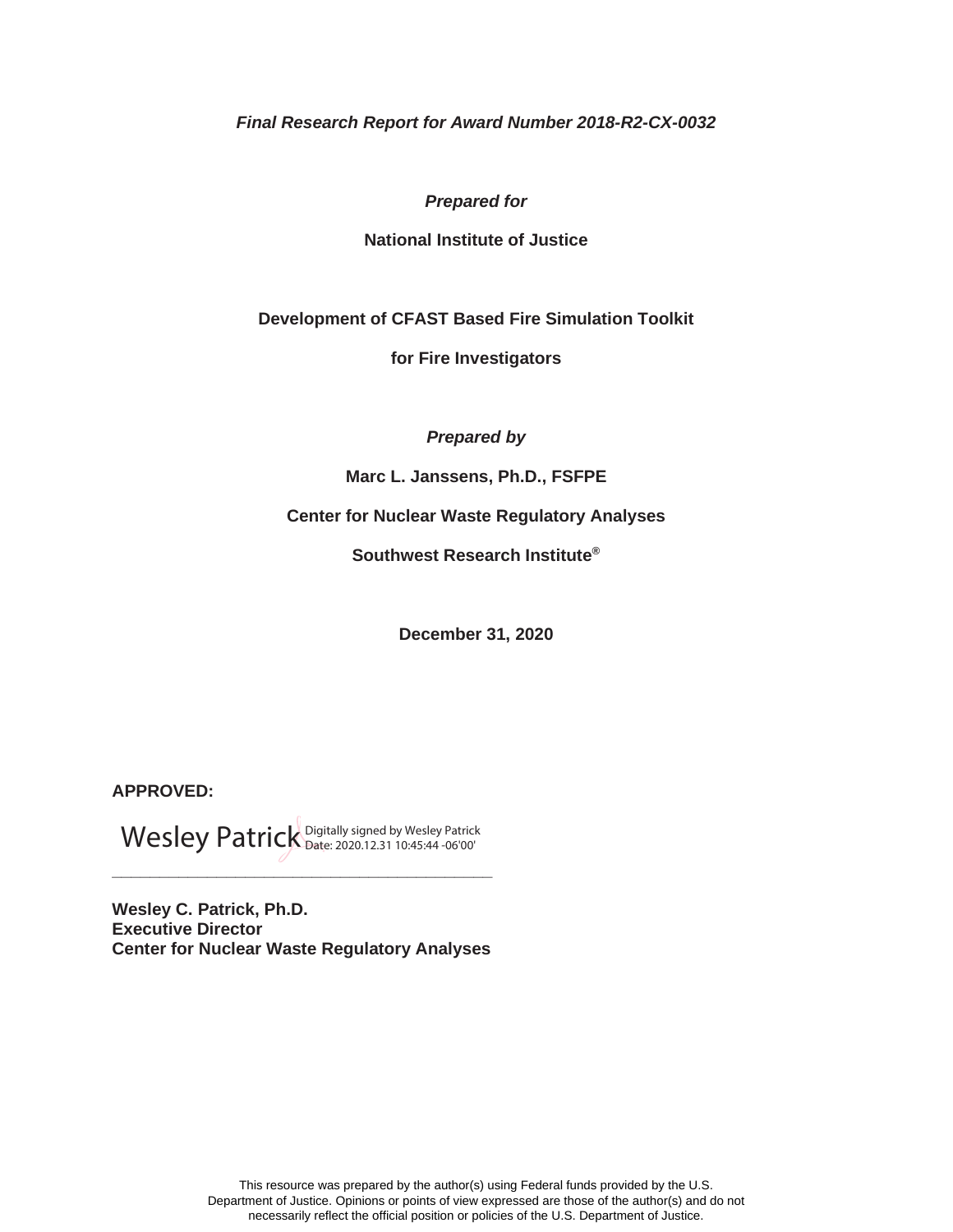## **ABSTRACT**

<span id="page-3-0"></span>The primary goal of the work summarized in this report was to make compartment fire modeling more accessible to fire investigators by developing a fire investigator-friendly electronic fire simulation toolkit based on the computer zone fire model CFAST and by facilitating its use in support of fire origin and cause determination through the development of a short course.

database is a collection of CFAST input data for more than 200 different combustible items. target materials. The pre-processor facilitates the creation of CFAST input files for a base case and variations in which one or several input parameters are changed from the base case. The electronic toolkit consists of two databases and a pre- and post-processor. The first The second database contains thermal property data for interior surface materials and various Post-processing involves the calculation of specific quantities of interest to the fire investigator and a comparison of output data from different runs.

 for six case studies. The course runs over two days, followed by a half day of 'train the trainer'. Materials were developed for a short course to train fire investigators in the use of CFAST. The materials consist of two PowerPoint presentations, an instructor's manual and CFAST input files

Three studies were conducted to quantify errors in the CFAST predictions that are a result of the assumption that surface materials have constant thermal properties and consist of a single layer backed by an air gap. A fourth study was conducted to examine the effect of variations in density and composition of gypsum board on calcinations depth for a given thermal exposure.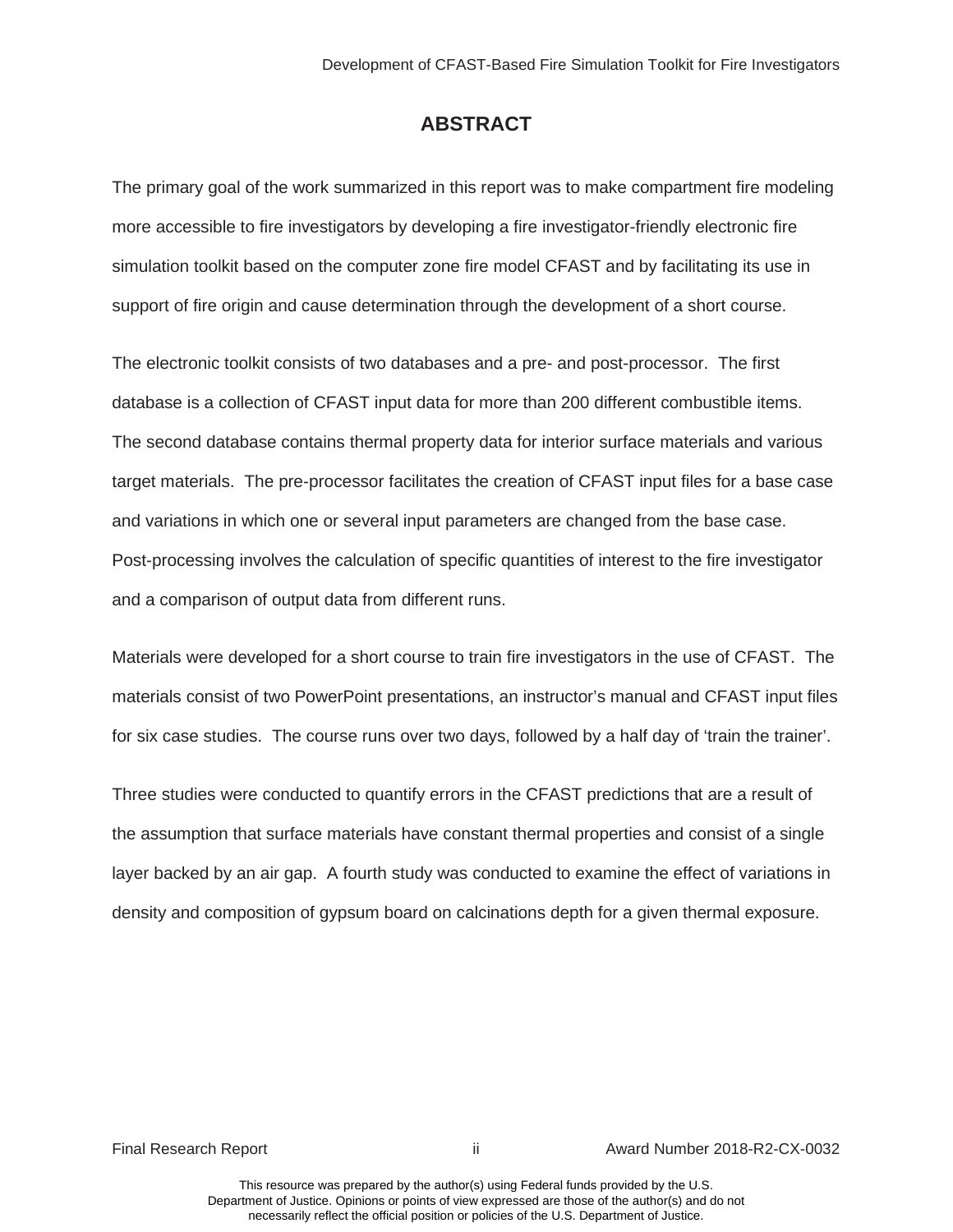## **TABLE OF CONTENTS**

|     |     |       | Page                                                                      |  |  |
|-----|-----|-------|---------------------------------------------------------------------------|--|--|
|     |     |       |                                                                           |  |  |
|     |     |       |                                                                           |  |  |
|     |     |       |                                                                           |  |  |
| 1.0 |     |       |                                                                           |  |  |
|     | 1.1 |       |                                                                           |  |  |
|     | 1.2 |       |                                                                           |  |  |
|     | 1.3 |       |                                                                           |  |  |
|     | 1.4 |       |                                                                           |  |  |
| 2.0 |     |       | PARTICIPANTS AND OTHER COLLABORATING ORGANIZATIONS5                       |  |  |
| 3.0 |     |       |                                                                           |  |  |
| 4.0 |     |       |                                                                           |  |  |
|     | 4.1 |       |                                                                           |  |  |
|     |     | 4.1.1 |                                                                           |  |  |
|     |     | 4.1.2 |                                                                           |  |  |
|     |     | 4.1.3 |                                                                           |  |  |
|     |     | 4.1.4 |                                                                           |  |  |
|     |     | 4.1.5 |                                                                           |  |  |
|     | 4.2 |       |                                                                           |  |  |
|     |     | 4.2.1 | Thermal properties of gypsum board at ambient temperature 14              |  |  |
|     |     | 4.2.2 |                                                                           |  |  |
|     |     | 4.2.3 | Effect of temperature dependency of surface material thermal properties27 |  |  |

Final Research Report **iii** Award Number 2018-R2-CX-0032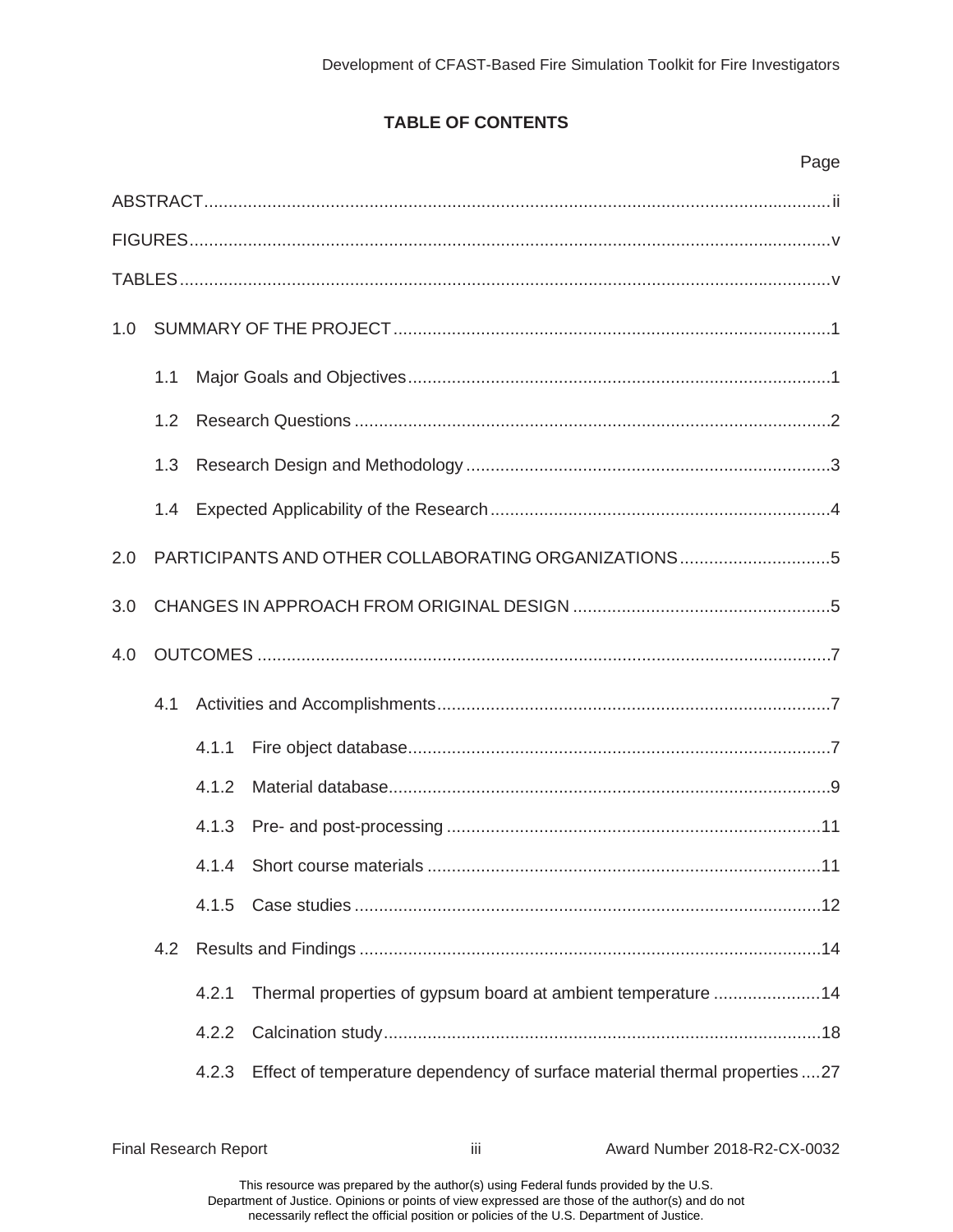| 5.0 |  |  |
|-----|--|--|
|     |  |  |
|     |  |  |
|     |  |  |
|     |  |  |
|     |  |  |
|     |  |  |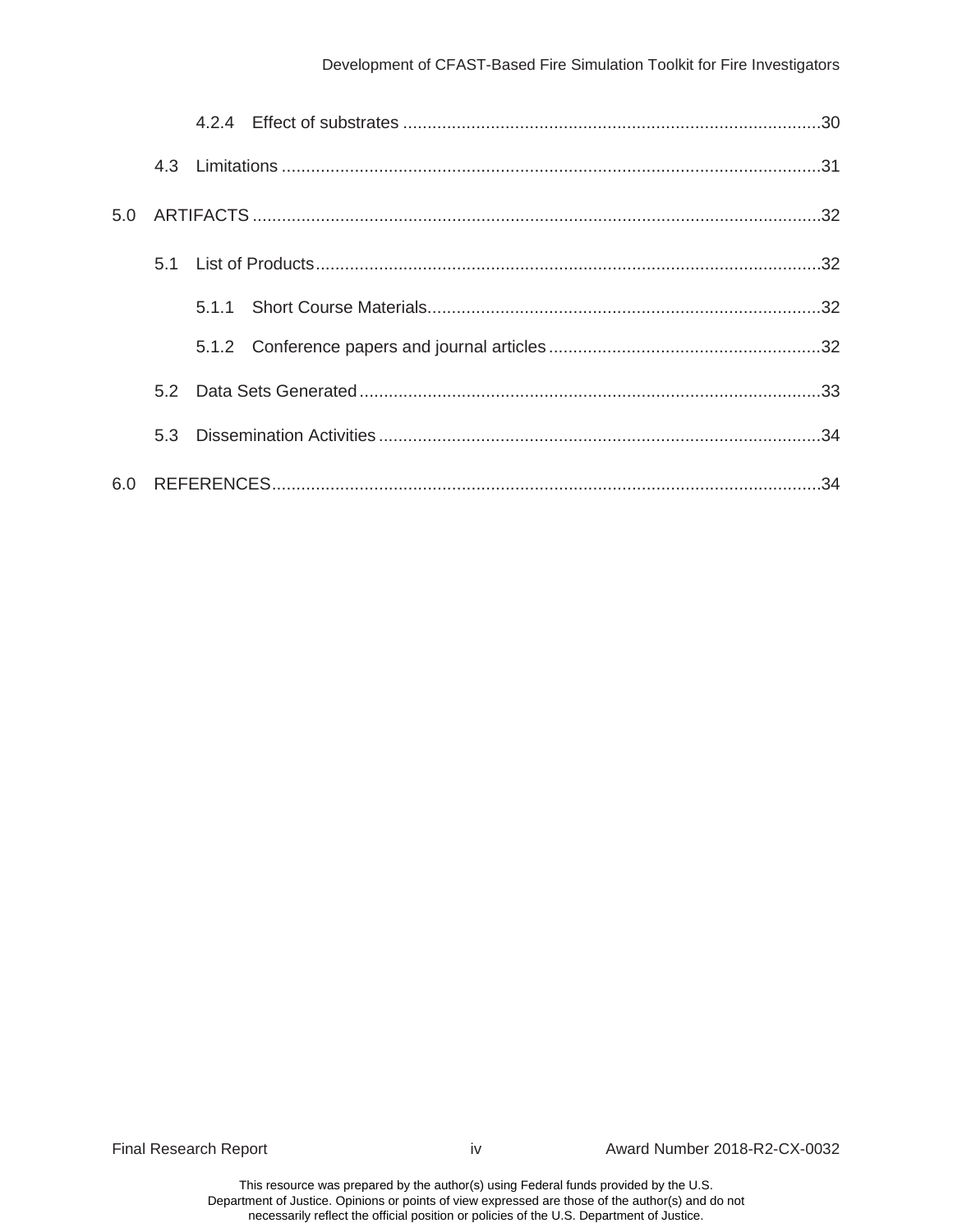#### **FIGURES**

<span id="page-6-0"></span>

| Figure 1. Time-squared heat release rate profile proposed by Kim and Lilley [14]                           |
|------------------------------------------------------------------------------------------------------------|
| Figure 2. Effect of density on thermal conductivity of gypsum board at ambient temperature16               |
| Figure 3. Relative thermal conductivity of gypsum board as a function of temperature23                     |
| Figure 4. Effect of temperature-dependent wallboard properties on $T_{UL}$ predictions for Fire 128        |
| Figure 5. Effect of temperature-dependent wallboard properties on T <sub>UL</sub> predictions for Fire 229 |
| Figure 6. Effect of temperature-dependent wallboard properties on $T_{UL}$ predictions for Fire 329        |
| Figure 7. Proposed correction to constant wallboard properties to improve $T_{UL}$ predictions30           |
| Figure 8. Effect of the substrate on T <sub>UL</sub> predictions for a post-flashover fire 31              |

#### **TABLES**

#### Page

| Table 2. Average thermal property values of gypsum board at ambient temperature 16      |  |
|-----------------------------------------------------------------------------------------|--|
|                                                                                         |  |
|                                                                                         |  |
|                                                                                         |  |
| Table 6. Kinetic parameters and heat of reaction for thermal decomposition reactions 24 |  |
|                                                                                         |  |
|                                                                                         |  |
|                                                                                         |  |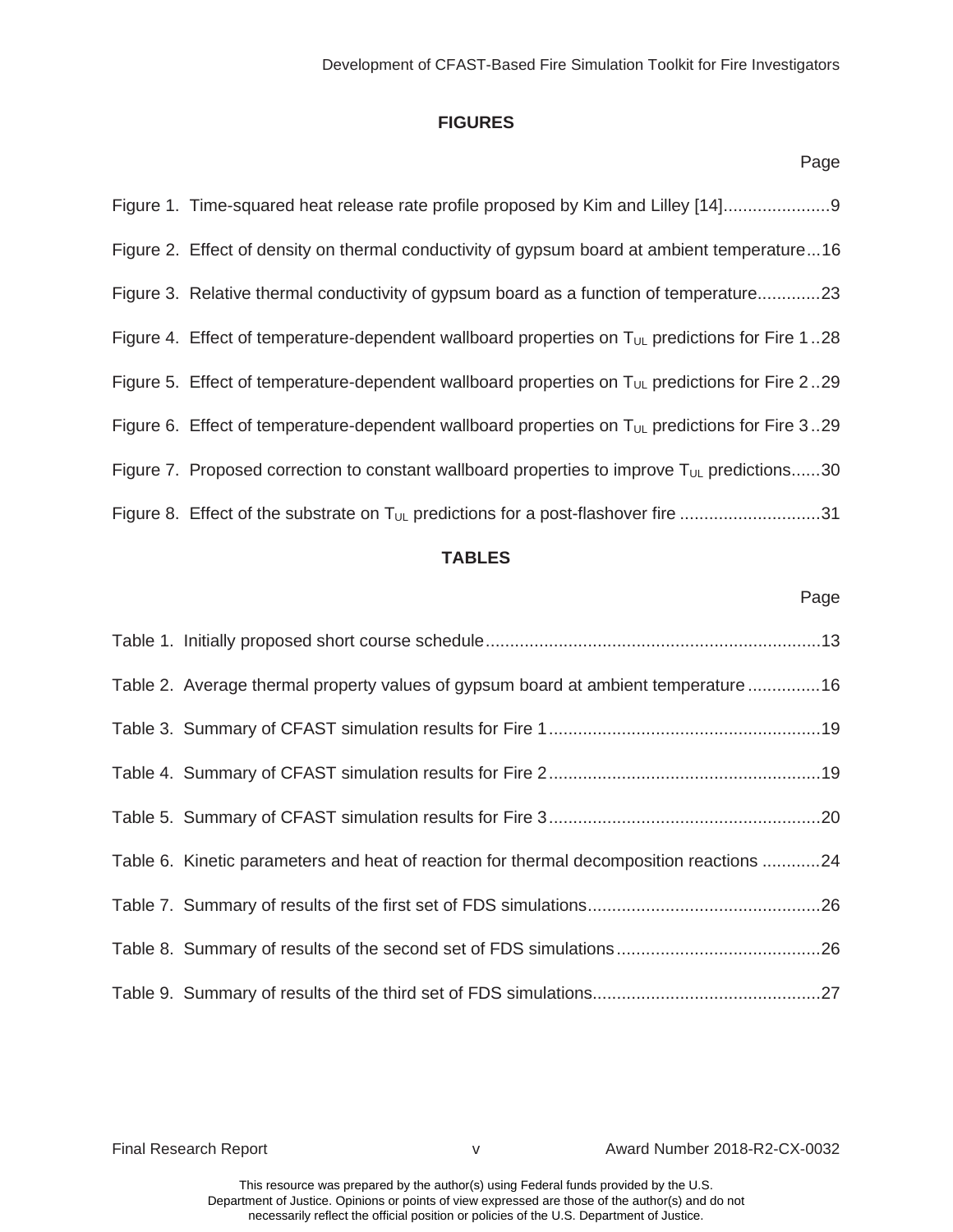# **1.0 SUMMARY OF THE PROJECT**

## **1.1 Major Goals and Objectives**

 simulations, and challenges with interpretation of the results of the calculations. The primary fire investigator-friendly electronic fire simulation toolkit based on the computer zone fire model Computer fire model simulations can greatly facilitate the process of determining the origin and cause of a fire. However, computer fire models are currently underutilized by fire investigators because of difficulties in obtaining the necessary input data, complexities in the setup of the goal of the work was to alleviate these difficulties, complexities, and challenges by developing a CFAST (Consolidated model of Fire and Smoke Transport) developed at and maintained by the National Institute of Standards and Technology (NIST) in Gaithersburg, Maryland, and by facilitating its use in support of fire origin and cause determination through the development of a short course.

The primary objectives of the work were as follows:

- Create a comprehensive database of complete sets of CFAST input data for a wide variety of fire objects.
- x Create a comprehensive database of thermal and pertinent flammability properties for specific floor, wall, ceiling, and ignition or damage target materials.
- Create a pre-processor to facilitate input data collection and model setup, and to manage tasks that require multiple simulations.
- Develop a post-processor of CFAST output to calculate and report specific quantities of interest to the fire investigator.

Final Research Report 1 Award Number 2018-R2-CX-0032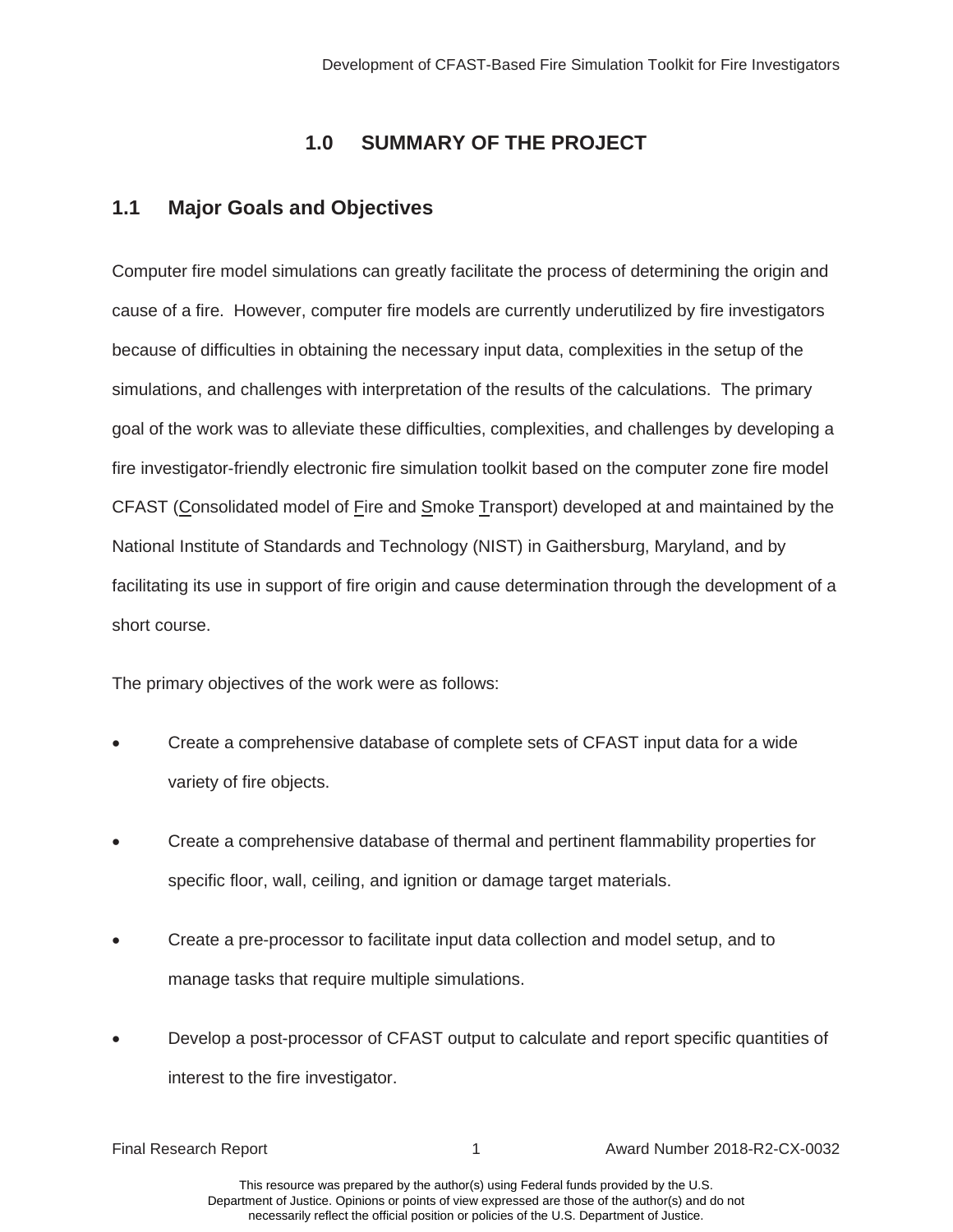- <span id="page-8-0"></span>• Create educational materials for a 2–3 day short course on the use of CFAST and the toolkit in support of fire investigation.
- Identify experimental and actual fires that can serve as illustrative examples and can be used as case studies for the short course.

# **1.2 Research Questions**

Despite its favorable features, CFAST has significant limitations and its use in support of fire investigation and reconstruction faces several challenges that required additional research:

- simulation. Moreover, the data are not available in a format that is suitable for import 1. Existing collections of ignition and burning rate data for fire objects are incomplete, in that they do not include a full set of input parameters that are needed for a CFAST into CFAST.
- compartment. CFAST has no mechanism to account for this thermal feedback effect. 2. Heat release rates of fire objects are generally obtained from furniture calorimeter experiments. However, the burning rate of an object can increase in response to thermal radiation from the hot gas layer (HGL), flames, and heated walls and ceiling in a
- 3. CFAST assumes that the floor, walls, and ceiling of the compartment consist of a single layer of a homogeneous material with constant thermal properties. In reality, thermal properties are temperature-dependent, and the backing material may have a significant effect on the heat losses through a wall or ceiling.
- 4. CFAST calculates the generation rates of smoke and carbon monoxide (CO) based on user-specified CO, soot yields, and elemental fuel composition. However, the yields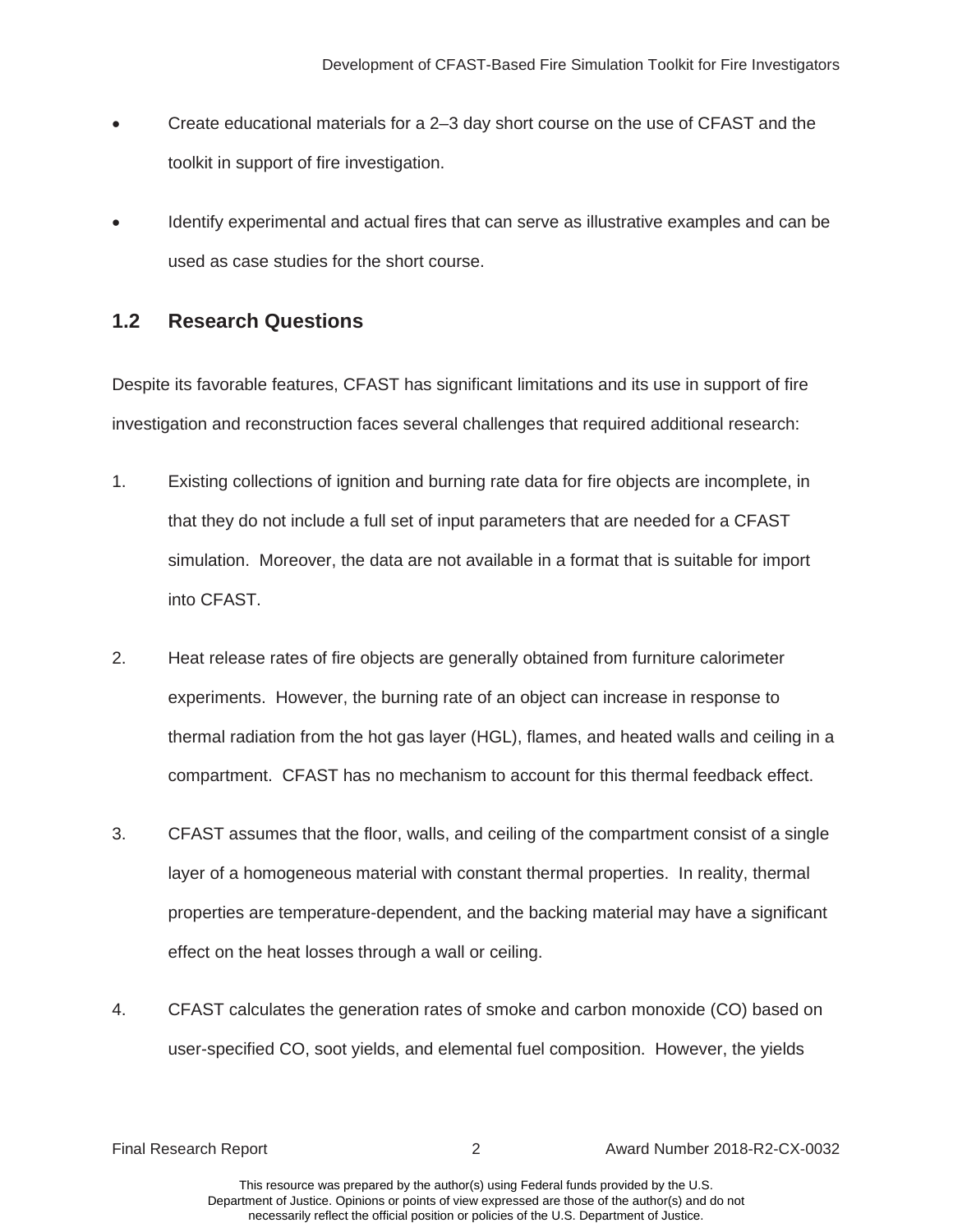<span id="page-9-0"></span>vary as a function of time due to changes in fire temperature and ventilation conditions, which are not *a priori* known.

- 5. CFAST does not calculate the generation rate of important toxic gases such as hydrogen bromide (HBr), hydrogen fluoride (HF), and sulfur dioxide  $(SO<sub>2</sub>)$ , while the version available at the start of the project typically overestimated the generation rate of hydrogen cyanide (HCN) by an order of magnitude compared to experimental data.
- 6. The smoke detector actuation algorithms in CFAST "are very crude and the uncertainty in predictions are substantial", as stated in the CFAST Technical Reference Guide [1].
- 7. Propagating input parameter uncertainties through the simulation to quantify the resulting uncertainty in the CFAST predictions is a tedious process. Automating this process would be greatly beneficial to investigators.

The project involved research to specifically address these limitations and challenges.

## **1.3 Research Design and Methodology**

 The toolkit includes two databases. The first database contains CFAST input data for more than 200 fire objects. The data for each object are compiled in an individual Excel workbook. graphical user interface (GUI), CEdit. The second database consists of a compilation of The workbook is used to create a fire object file that can be imported directly into the CFAST thermo-physical property data for common compartment interior surface materials, and for different types of target materials in another Excel workbook. The material database includes macros to calculate the properties for wood products (based on type of product, density and moisture content), ignition targets (based on surface temperature at ignition and thermal inertia derived from a series of ignition tests at different heat fluxes) and melting targets (averages between ambient and melting temperatures). The data in the workbook for materials that are

Final Research Report 3 Award Number 2018-R2-CX-0032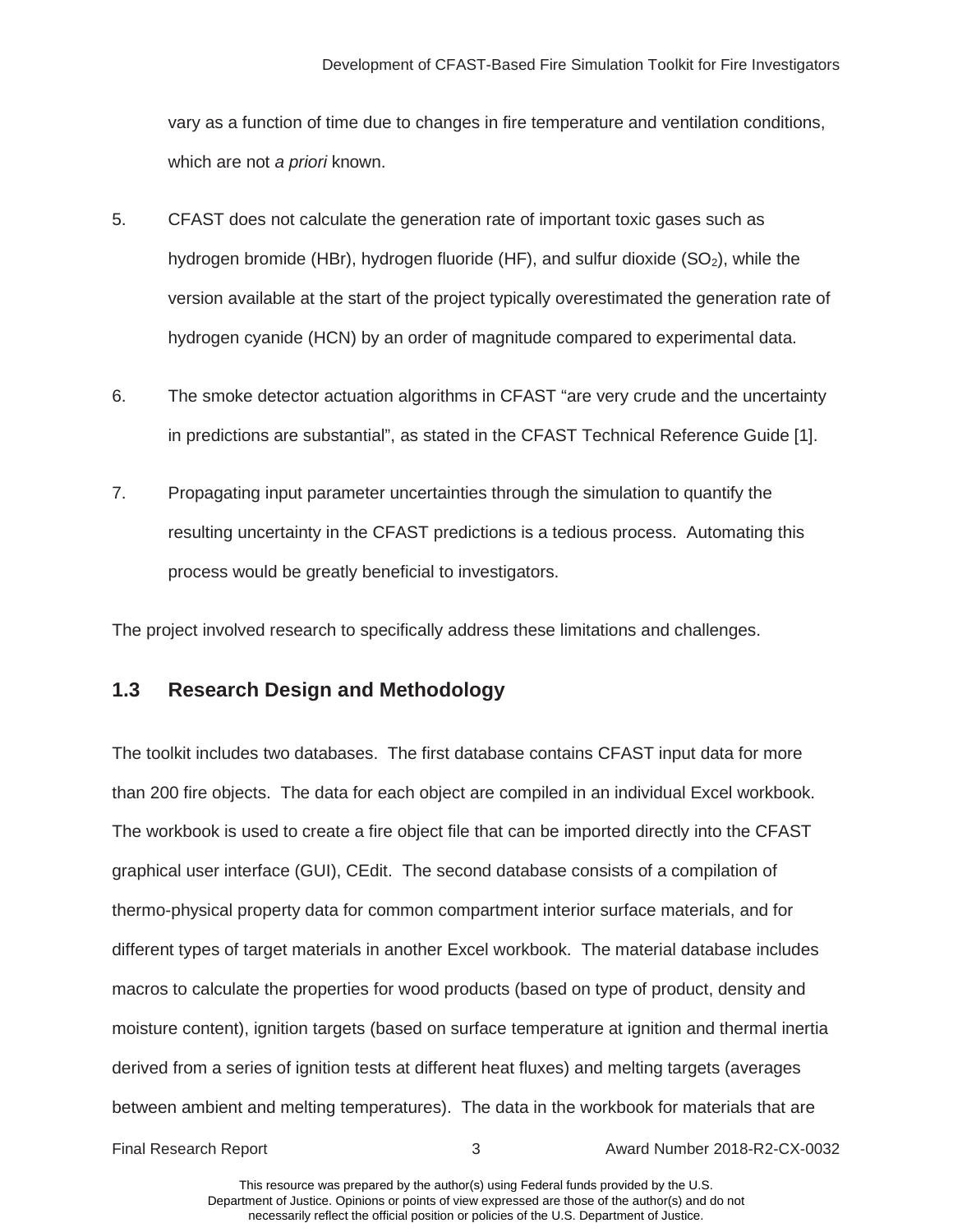<span id="page-10-0"></span> pertinent to the analysis are used to create a fire object file that can be imported directly into the CFAST GUI, CEdit.

case is then used to create variations in which one or several input parameters are changed. The pre-processor is an Excel app that allows the user to first set up a base case. The base After running the base case and pertinent variations, post-processing is performed to calculate specific quantities of interest to the fire investigator (e.g., time to untenable conditions in the compartment, calcination depth at specified target locations, etc.) and compare output data from different runs.

Materials were developed for a short course to train fire investigators in the use of CFAST and the toolkit. The materials consist of two PowerPoint presentations, an instructor's manual and CFAST input files and results for six case studies. The course is scheduled to run over 2 days. It is followed by an optional half a day of 'train the trainer' for new instructors.

### **1.4 Expected Applicability of the Research**

 Several research studies were conducted as part of this work (see Section 4.2) that are not only of interest to fire investigators who are using fire modeling in their work but to the fire science community more generally. The results of these studies will be disseminated through scholarly publications (see Section 5.1.2).

 research to the target audience. It is expected to significantly expand the use of fire modeling in The short course will serve as the primary mechanism for dissemination of the results of this general and CFAST by arson and fire investigators. Moreover, the toolkit will also be useful to fire scientists and engineers who use CFAST for other purposes.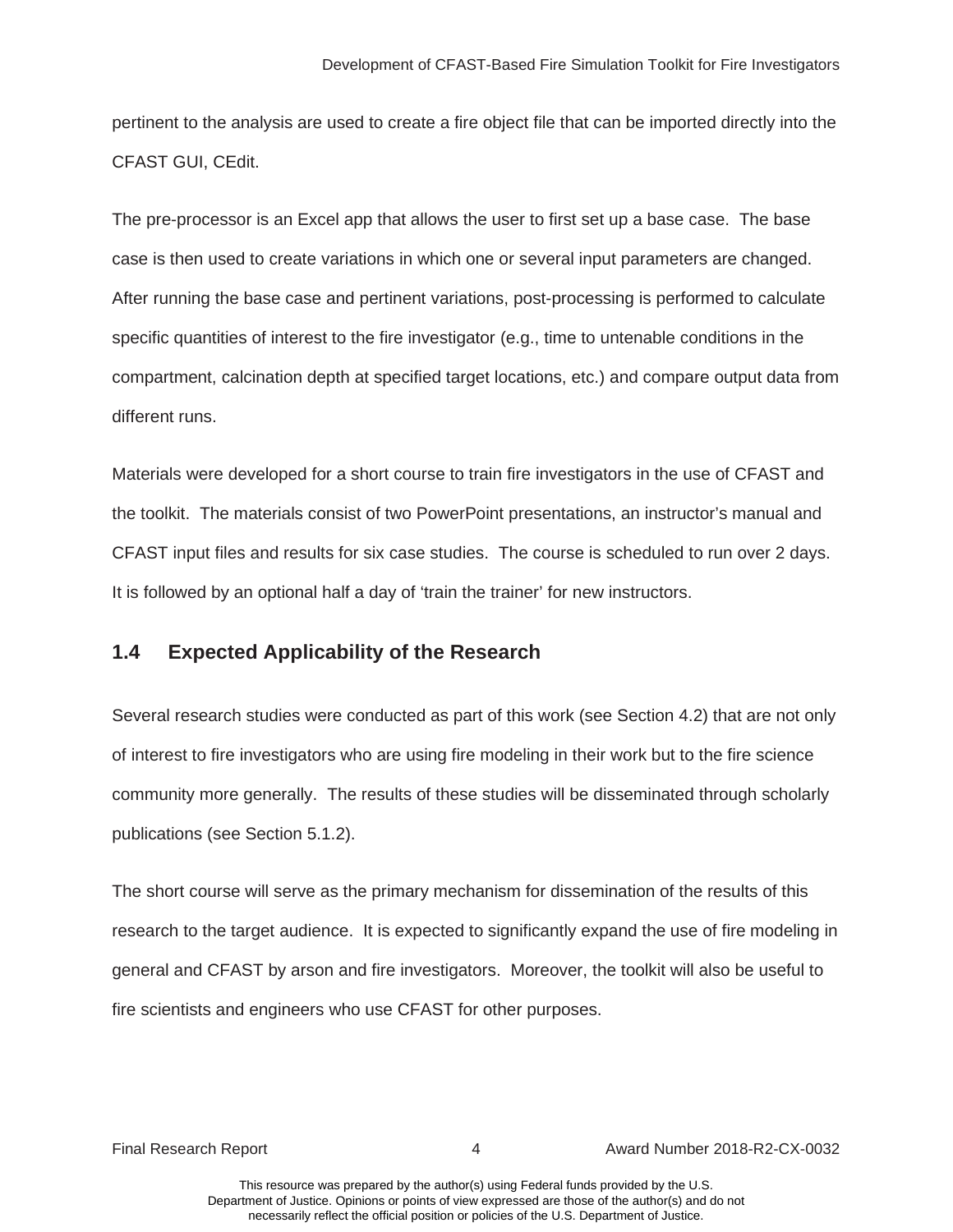# <span id="page-11-0"></span>**2.0 PARTICIPANTS AND OTHER COLLABORATING ORGANIZATIONS**

The SwRI team consisted of Dr. Marc Janssens (PI), Mr. Jason Huczek, Ms. Alexandra Schluneker and Mr. George Adams.

The short course materials were developed by Prof. David Icove and Mr. Fred Martin at the University of Tennessee, Knoxville.

# **3.0 CHANGES IN APPROACH FROM ORIGINAL DESIGN**

 and a user-friendly GUI (CEdit) for input data entry. From the start, the plan was not to change The CFAST software package consists of two parts, an executable of the CFAST model code the CFAST source code for the following reasons:

- The CFAST source code is complex and modifications to the code may have unintended consequences, causing the program to behave in an unexpected or erratic manner.
- Substantive changes to the source code would require additional verification and validation of the executable.
- Future CFAST bug fixes and upgrades would need to be implemented to maintain consistency with the versions released by NIST, which is nearly impossible to do.

 initial plan was to develop a modified version of CEdit as the GUI for the pre-processor. We CFAST software (see release notes: <https://github.com/firemodels/cfast/wiki/Release-Notes>). To make the toolkit easier to use by fire investigators who are already familiar with CFAST, the acquired the proprietary software that is needed to modify CEdit and started making the necessary changes. However, over the past 2 years, NIST has released eight revisions of the In the summer of 2020, NIST announced the release of the next major update to Revision 7.6

Final Research Report 5 Award Number 2018-R2-CX-0032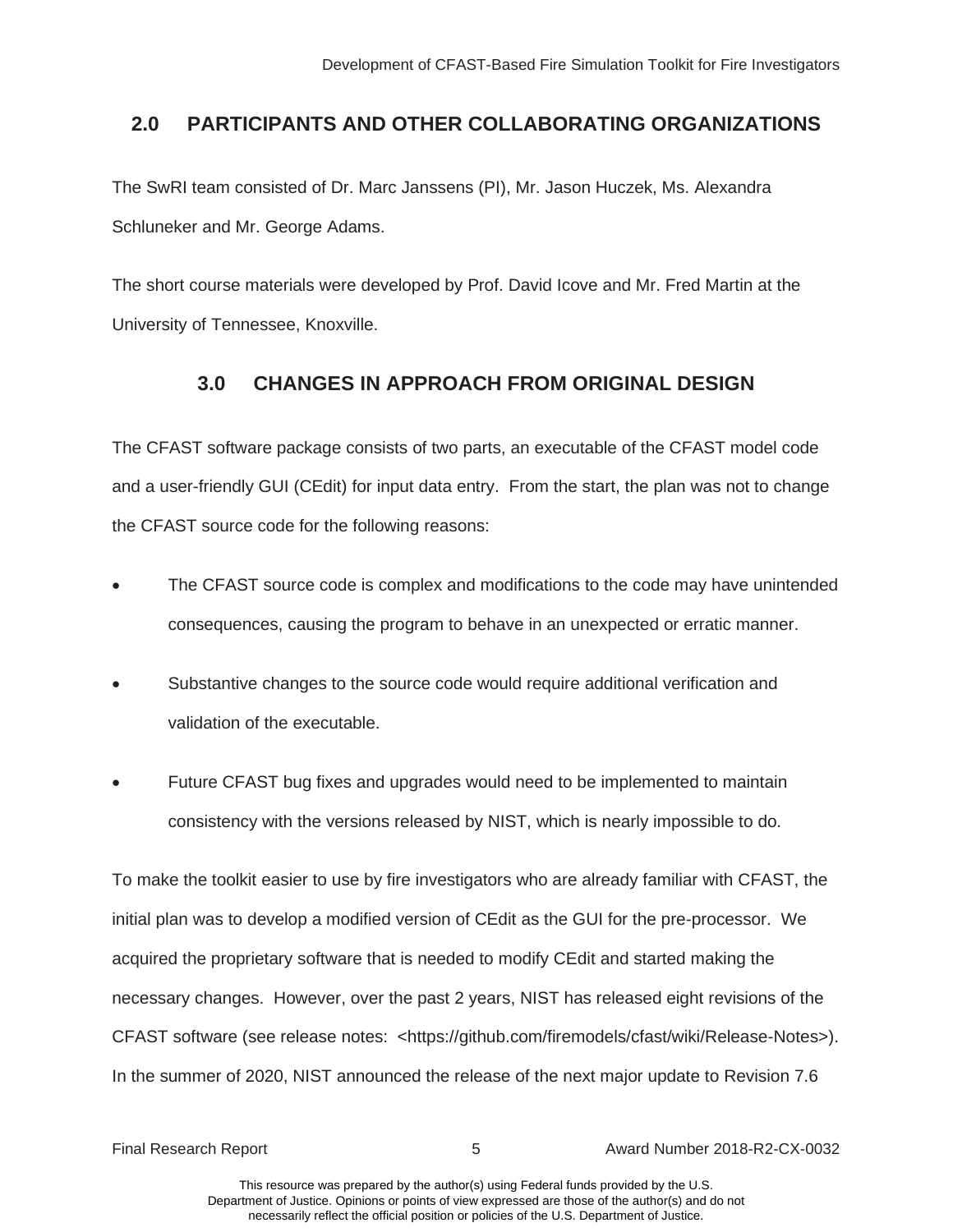(exact date still to be determined). Many of these revisions have resulted in significant changes to CEdit. More than halfway through the first year of the project it became apparent that it would be very difficult to maintain consistency between our version and the NIST version of CEdit. To address this issue, we changed our approach and decided to develop the pre-processor as a Microsoft Excel<sup>®</sup> app, which allows the user to create and run the base case and variations to the base case directly from the GUI of the installed revision of CFAST.

Research questions two and six could not be addressed as originally intended due to limitations in CFAST. Therefore, an alternative approach is proposed for use by fire investigators as they use the toolkit in its current configuration:

- this adjustment at the present time. To evaluate the effect of thermal radiation from heated walls and ceiling, the hot gas layer and flames from other burning fire objects on the burning rate of a fire object, it is proposed that the fire investigator perform a sensitivity analysis in which the peak heat release rate of the fire object is increased by up to 32 percent. The upper limit is the maximum increase expected for upholstered furniture with a peak heat release rate of 400 kW or higher in a small room [2]. The fire object database is not capable of making
- of a smoke detector mounted on a flat ceiling, the fire investigator can use the Excel workbook that performs the calculations described in Chapter 11 of NUREG 1805 [3]. Smoke detector response depends on the concentration of particulates in the vicinity of the detector. As a result of the two-zone assumption, CFAST instantaneously and uniformly distributes particulate matter in the hot gas layer, which covers the entire ceiling. Consequently, the particulate concentration at the detector is under-estimated and CFAST predicts a much longer time to actuation. To estimate the time to actuation For more complex situations, such as a smoke detector mounted on a sloped ceiling or

Final Research Report 6 Award Number 2018-R2-CX-0032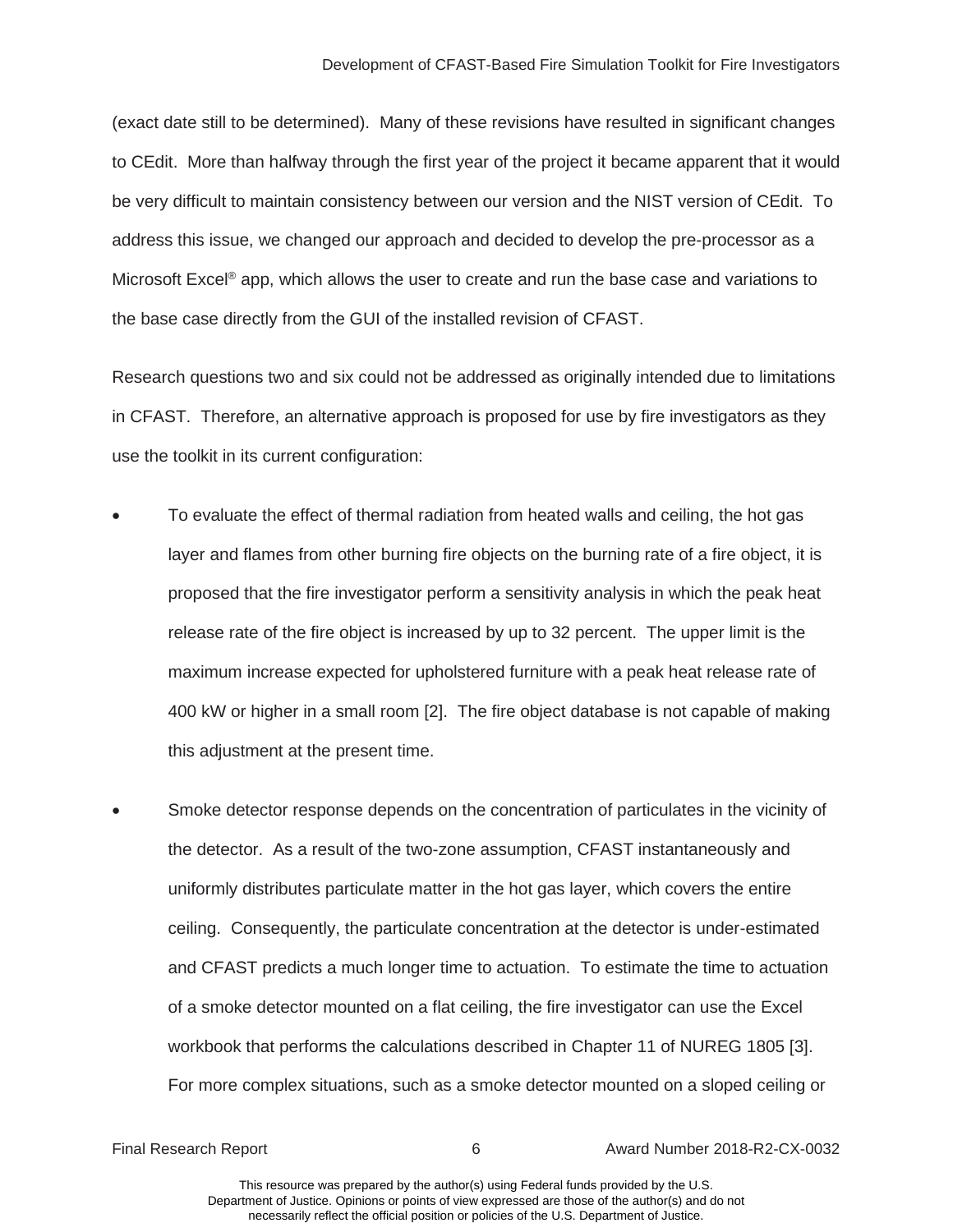<span id="page-13-0"></span>on a flat ceiling between two beams, the field fire model Fire Dynamics Simulator (FDS) developed at NIST can be used to estimate the actuation time [4, 5].

 performed in support of a fire investigation compared to simulations of a compartment fire The uncertainties in the input parameters are significantly greater for CFAST simulations experiment (as in the CFAST validation guide [6]) and a comprehensive uncertainty analysis is likely to result in an excessive amount of information that is hard to interpret. The fire investigator is better served by focusing on the principal unknowns and conducting a sensitivity analysis. The toolkit is designed to facilitate such an analysis.

Finally, several studies were conducted on gypsum board because it is the most common room interior surface material and calcines when exposed to heat in a fire. A depth of calcination survey may help the fire investigator "locate areas of greater or lesser heat damage and recognized lines of demarcation defining patterns" [7].

# **4.0 OUTCOMES**

# **4.1 Activities and Accomplishments**

This section provides an overview of the elements of the toolkit and the short course materials that were developed.

### *4.1.1 Fire object database*

A common misconception is that compartment fire models predict how a fire develops. With a few exceptions, however, compartment fire models predict the effects in terms of gas temperatures, heat fluxes, visibility through and toxic potency of smoke, etc. of a user-specified fire. CFAST is not one of the exceptions. A fire typically involves multiple combustible items. For example, a living room fire may start with the ignition of an upholstered chair and may

Final Research Report 7 Award Number 2018-R2-CX-0032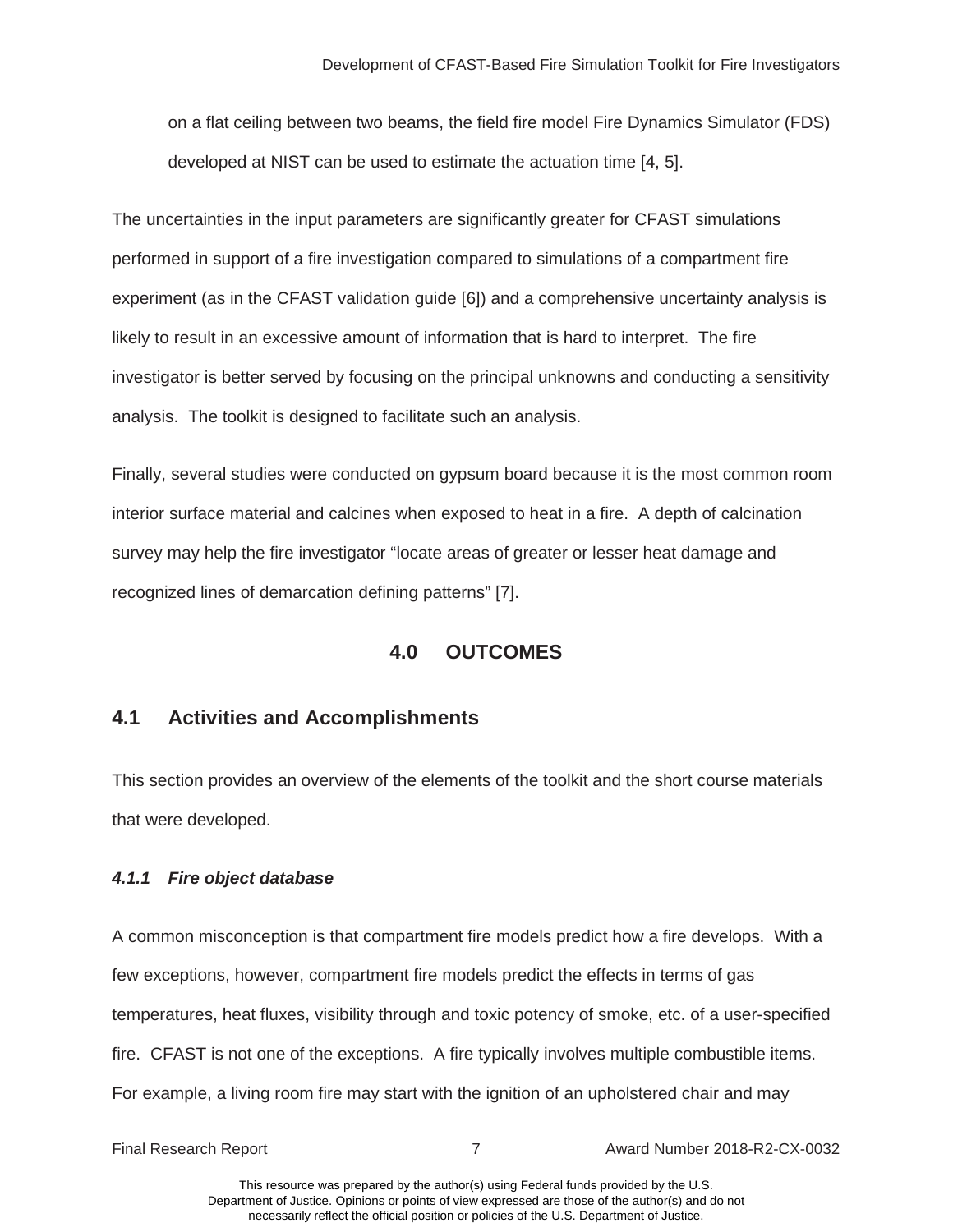subsequently involve a sofa and other contents and furnishings in the room. To fully characterize a combustible item or fire object, CFAST needs the following information:

- Heat release rate as a function of time.
- Average value of the heat of combustion.
- Radiative fraction (i.e., the fraction of the heat release rate that is lost by the flame in the form of thermal radiation).
- Chemical composition of the fuel.
- Yields of soot, CO, HCN and other toxic gases.
- Area and height of the fire base.

 data collections [8-21]. For some tests, the data were available in electronic form but for others off  $(t_{\text{lo}})$ , the maximum heat release rate (HRR<sub>max</sub>), the time when the heat release rate starts to Experimental heat release rate data were collected for more than 200 items from 14 reports and the electronic data had to be generated by digitizing plots in the report. The heat release rate curves were parametrized by fitting a time-squared fire growth and decay profile through the data points as proposed by Kim and Lilley [14] and shown in Figure 1. The five parameters that uniquely define the curve are the ignition time  $(t_0)$ , the time at which the heat release rate levels decay  $(t_d)$  and the burnout time  $(t_{end})$ .

Some of the remaining CFAST input parameters are provided in the report but most are based on generic values in the literature [22-33]. Data for the radiative fraction and the yield of soot and toxic products of combustion are particularly hard to find and may have large uncertainties. A sensitivity analysis can be performed to determine up to what extent the results of the CFAST simulation are sensitive to variations in the values for these input parameters.

Final Research Report 8 Award Number 2018-R2-CX-0032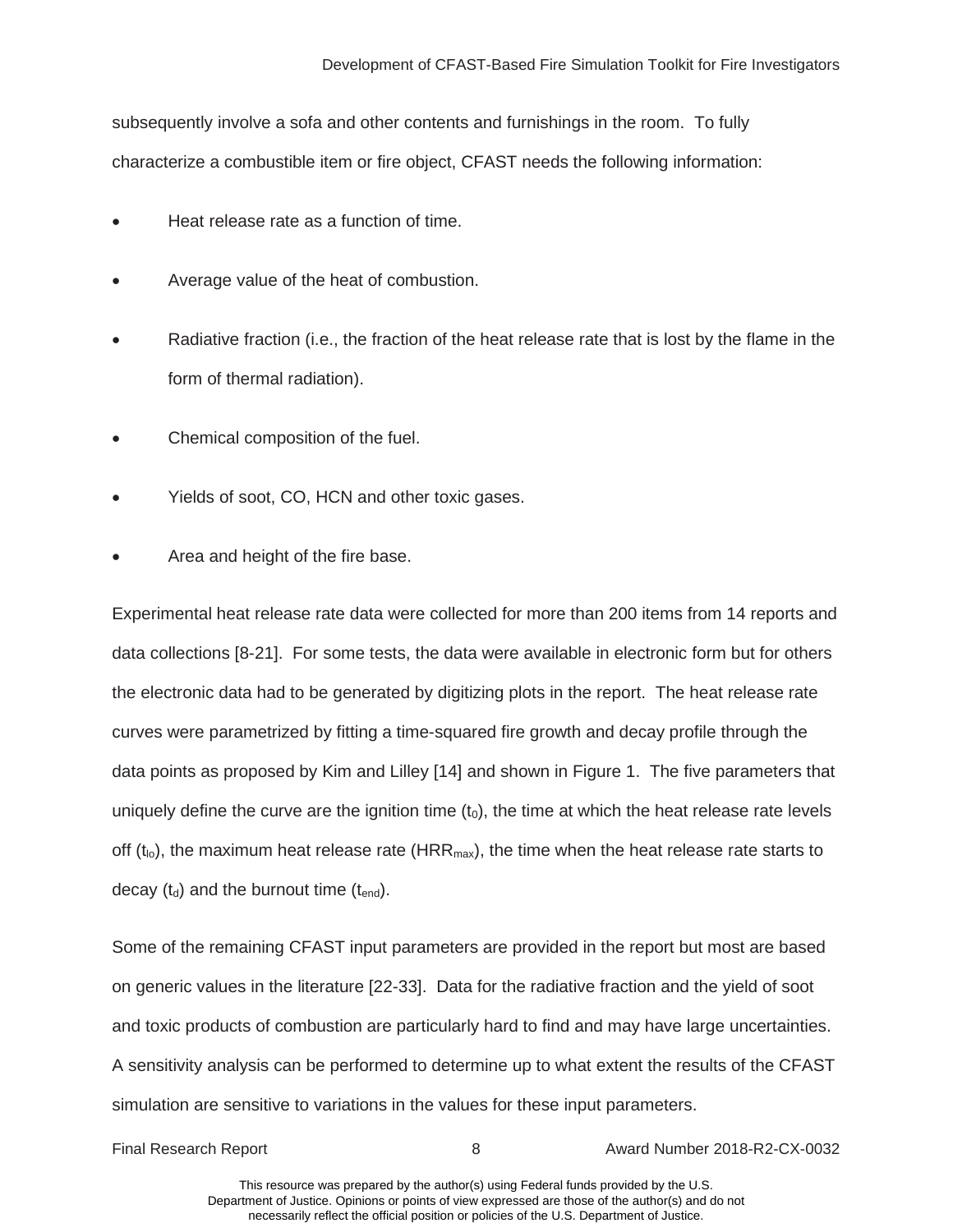

*Figure 1. Time-squared heat release rate profile proposed by Kim and Lilley [14]* 

#### *4.1.2 Material database*

The materials database includes thermal properties (i.e., density  $\rho$ , thermal conductivity k and specific heat capacity, c) for six different categories of materials.

- x *Interior Surface Materials*—This category consists of common materials that are used to cover the floor, walls and ceiling of a compartment such as gypsum board, different types of concrete, carpet, etc. The database also includes properties for common insulation materials. The thermal property values for materials in this category are based on ambient temperature data in the literature.
- x *Wood Products*—This category consists of solid sawn wood and various wood panel products such as plywood, particleboard, oriented strand board, and medium density fiberboard. Wood products are treated differently from other interior surface materials because their properties depend on density and moisture content, which vary widely as

Final Research Report 9 Award Number 2018-R2-CX-0032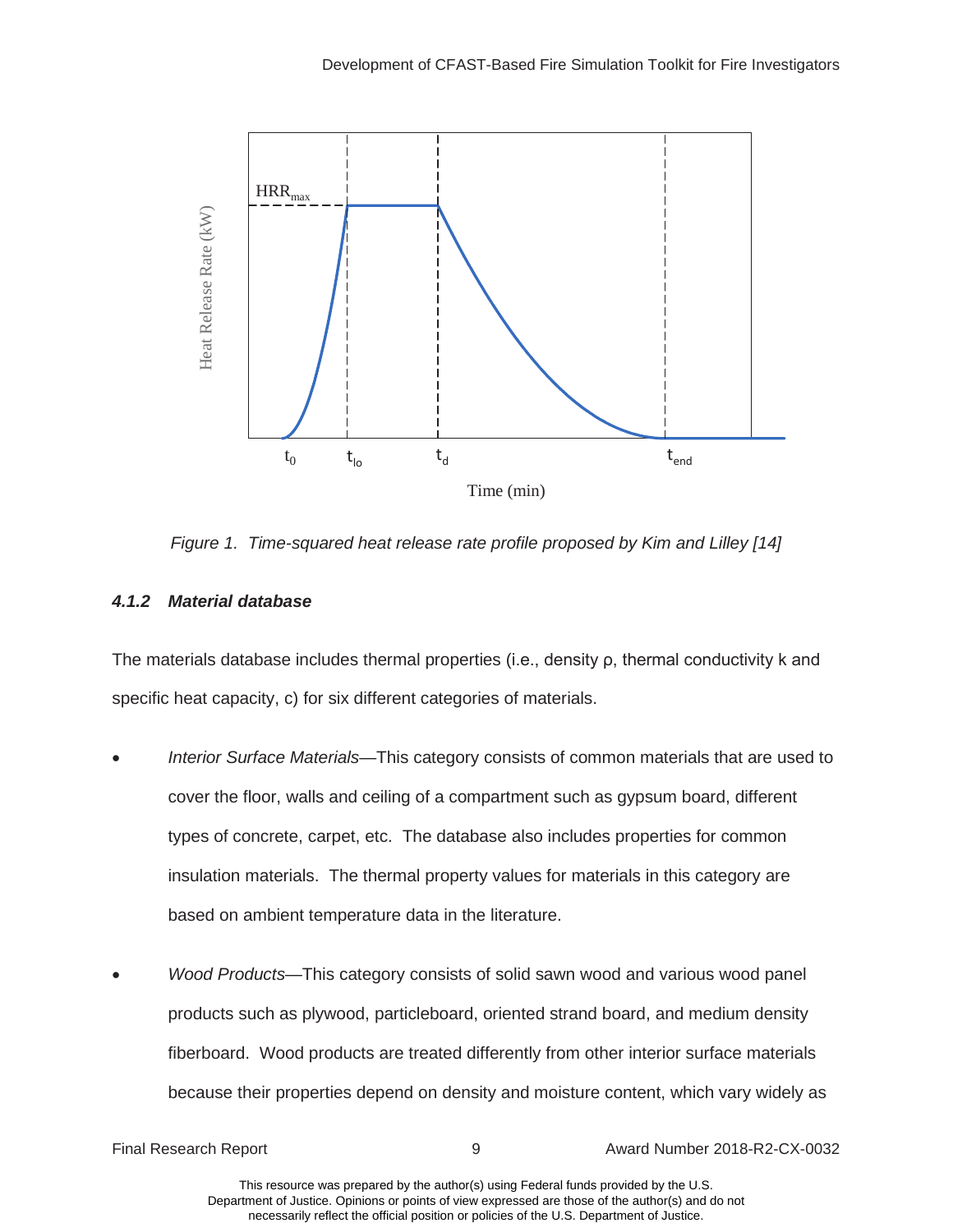a function of wood species and environmental conditions. Correlations developed by Ten Wolde et al. [34] are used to calculate  $\rho$ , k, and c based on oven dry density and moisture content specified by the user.

- ignition  $(T_{ig})$  and the effective thermal inertia kpc) derived from an analysis of ignition Calorimeter or similar device) [35, 36]. For all materials in this category, properties were *Ignition Target Materials*—Ignition targets are used to determine when the second and subsequent items ignite. The thermal properties for the materials in this category are apparent values (i.e., constant values that are averages over the temperature range between ambient and ignition) that are estimated based on the surface temperature at data (i.e., time to ignition measured over a range of radiant heat fluxes in the Cone estimated from piloted ignition data but for some materials the database includes a second set that was derived from auto-ignition data.
- the melting point based on temperature-dependent data and correlations in<br>the literature [37, 38]. x *Metal Target Materials*—Metals with a low melting point such as aluminum, lead, magnesium, tin, and zinc can be useful as temperature indicators. The thermal properties for materials in this category are average values between 20 °C and
- x *Plastic Target Materials*—Thermoplastics also can be used as temperature indicators. As for metal targets, the properties for materials in this category are average values calculated from temperature-dependent data and correlations in the literature [39].
- x *Damage Target Materials*—This category consists of materials that do not fit into one of the other categories. An example of a material in this category is human skin.

Final Research Report 10 Award Number 2018-R2-CX-0032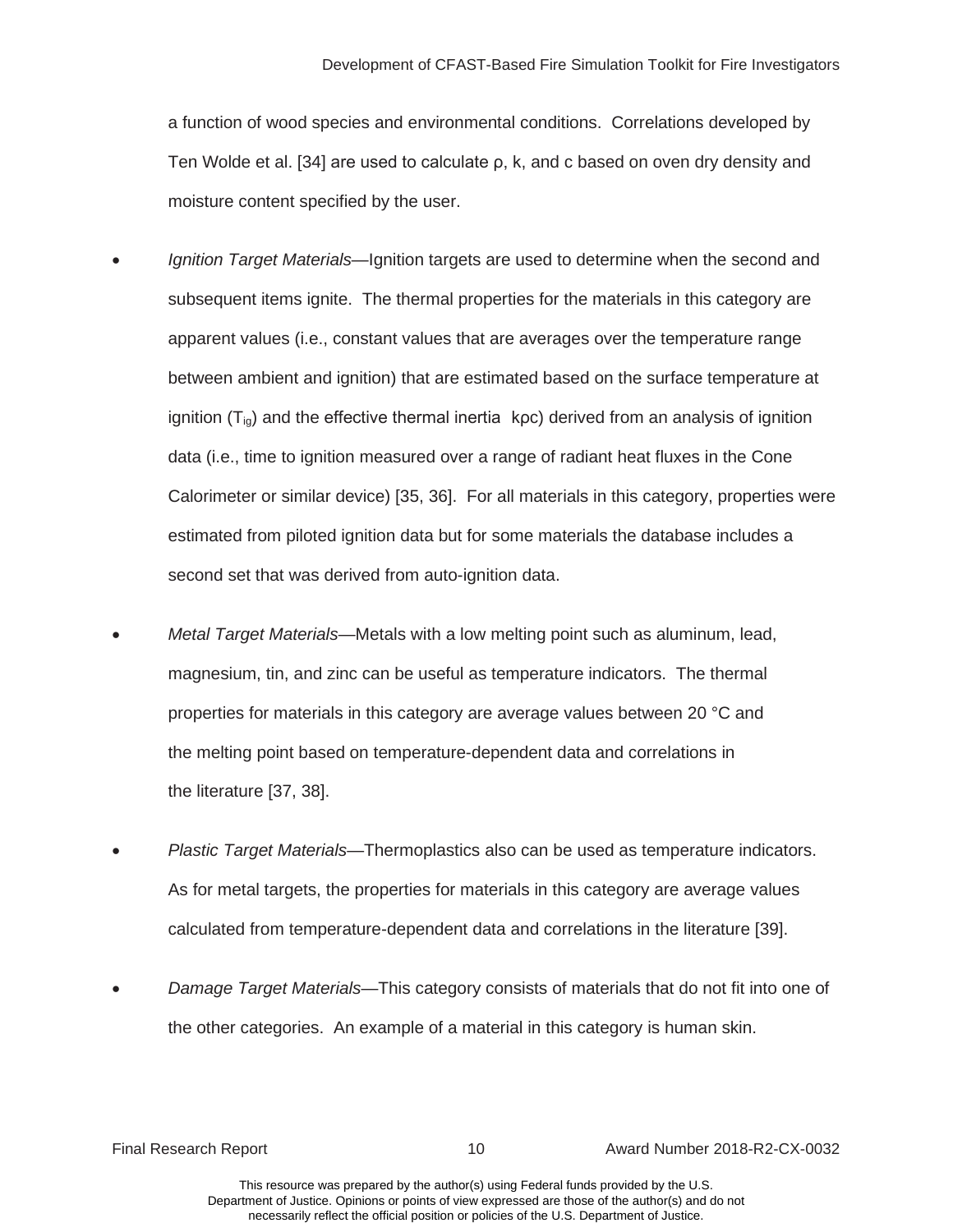<span id="page-17-0"></span>For each material, the database includes a default value for the thickness and surface emissivity. The user can adjust these values so that they are consistent with the in-use thickness and actual surface conditions of the material (e.g., painted versus bare surface, polished versus oxidized metal surface, etc.), respectively.

#### *4.1.3 Pre- and post-processing*

 several fire object files for the materials and fire objects that are pertinent to the case. The user Pre-processing for a new case first involves the creation of a material property file and one or then creates a base case directly in CEdit. The material properties and fire object data needed for the simulation are imported from the files that were created earlier. After data entry for the base case is completed, the user can create variations to the base case in which one or several input parameters are changed. These variations can be used to explore the sensitivity of results to uncertainties in contributing parameters. For example, variations can be used to explore the effect of varying the time when a door was opened or closed, if that time is not exactly known.

In addition to generating comparison plots of results from the CFAST runs, post-processing allows the user to perform calculations of calcination depth and tenability of occupants at specified locations in the room. The former is discussed in detail in Section 4.2.2. The latter requires some post-processing if fractional effective dose (FED) is affected by exposure to toxic gases other than CO and HCN, for which CFAST does not calculate the time to untenable conditions due to toxic gas exposure.

#### *4.1.4 Short course materials*

The educational materials for the short course were developed by Dr. David Icove and<br>Mr. Fred Martin at the University of Tennessee, Knoxville. The materials consist of two PowerPoint presentations (144 slides for day one and 129 slides for day two), a 107-page

Final Research Report 11 Award Number 2018-R2-CX-0032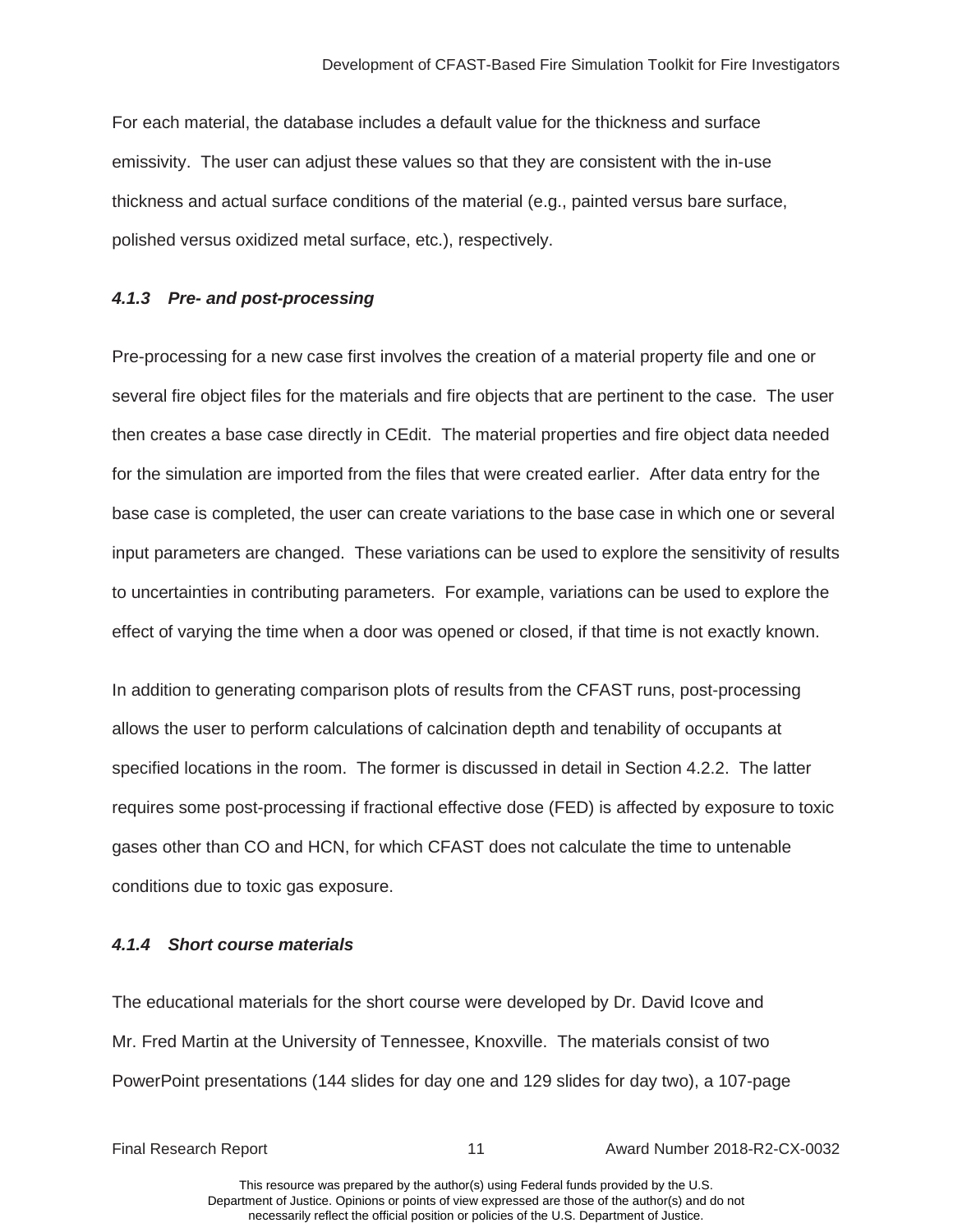<span id="page-18-0"></span> online graduate program in Fire Protection Engineering at the University of Maryland, instructor's manual and CFAST input files and results for six case studies (see Section 4.1.5). The course materials were evaluated in the spring of 2020 as an assignment for Dr. Icove's students in the Forensic Fire Analysis (ENFP 661) class, which is a mandatory course in the College Park, Maryland.

be updated periodically in response to student feedback and changes in the CFAST software. The course is scheduled to run over two days. It is followed by an optional half a day of 'train the trainer' for new instructors. The initially proposed CFAST short course schedule is provided in Table 1. The course schedule will be adjusted to meet specific needs and the materials will The course is now "Certified" in Tennessee for fire and arson investigators and has been incorporated into the University's Graduate Certificate Course, ECE 564 – Enclosure Fire Dynamics, which is offered via distance education both on-campus and remotely.

### *4.1.5 Case studies*

In addition to the three examples that were used in the studies that are discussed in Section 4.2, the following case studies were developed for the short course:

- March 6, 1982 Westchase Hilton hotel fire in Houston, Texas.
- March 28, 1994 Watts Street fire in lower Manhattan, New York.
- HAZARD I ranch house fires.
- HAZARD I town house fires.
- HAZARD I two-story house fires.
- Living room fire test in single story house conducted by Underwriters Laboratories (UL).

| <b>Final Research Report</b> |  |
|------------------------------|--|
|                              |  |

Final Research Report 12 Award Number 2018-R2-CX-0032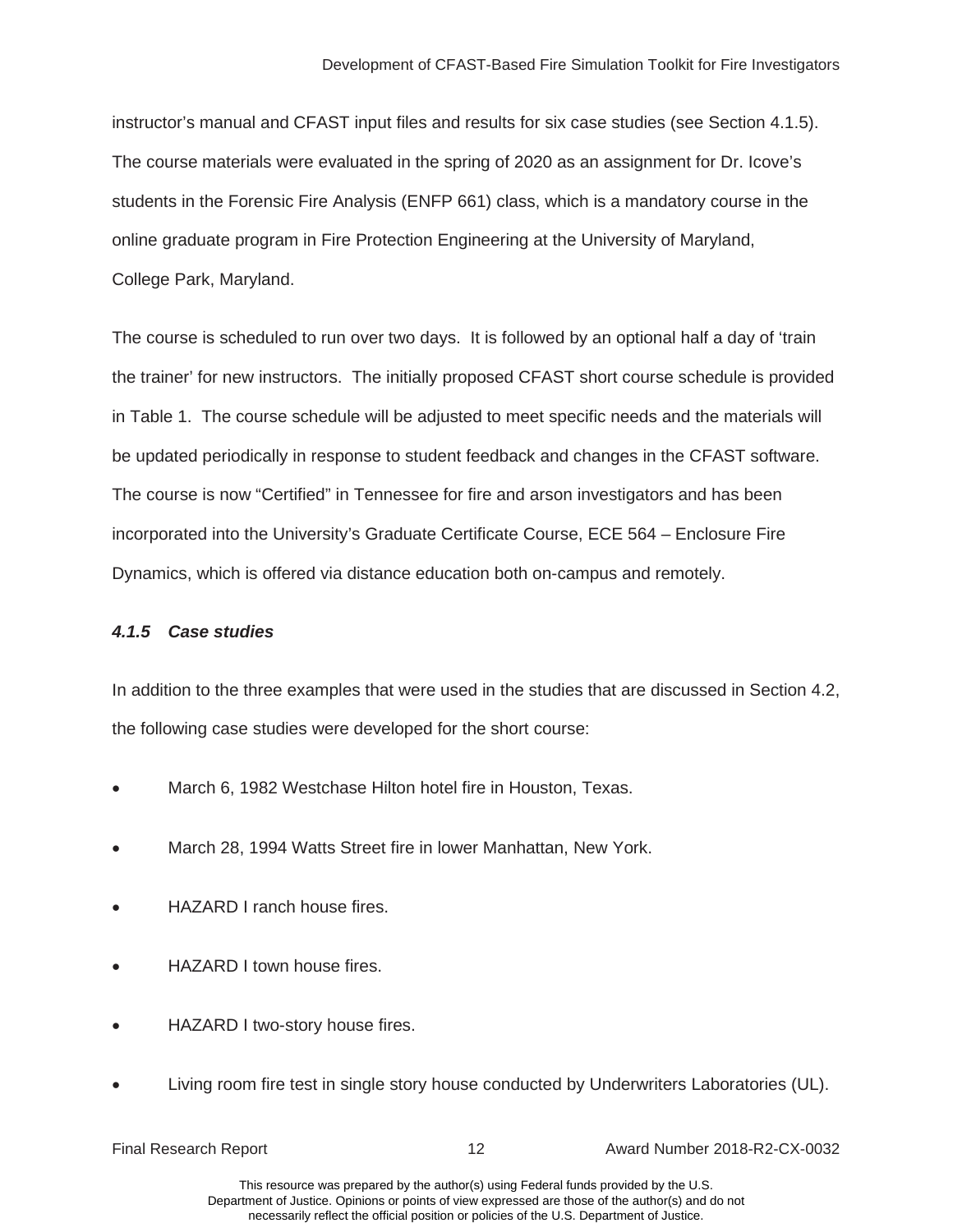| <b>Time</b>         | <b>Section</b> | Day 1 Student Course                                                                                |  |
|---------------------|----------------|-----------------------------------------------------------------------------------------------------|--|
| 8:00 AM - 8:30 AM   | <b>Kickoff</b> | Preliminaries, Introductions, Previews                                                              |  |
| 8:30 AM - 9:30 AM   | 1              | <b>CFAST</b> Introduction and Installation                                                          |  |
| 9:30 AM - 10:00 AM  | 2              | <b>Hazard Assessments</b>                                                                           |  |
| 10:00 AM - 10:30 AM | 3              | <b>CFAST Application: 8-Compartment CFAST Model</b><br><b>Actual Fire: 62 Watts Street</b>          |  |
| 10:30 AM - 12:00 PM | 4              | Constructing a 2-Room Model from<br>62 Watts Street 8-Compartment CFAST Model                       |  |
| 12:00 PM -1:00 PM   |                | Lunch                                                                                               |  |
| 1:00 PM - 1:30 PM   | 5              | <b>CFAST Model Review</b>                                                                           |  |
| 1:30 PM - 3:30 PM   | 6              | <b>Ranch House Model Fires</b><br>8 Scenarios                                                       |  |
| 3:30 PM - 4:00 PM   | $\overline{7}$ | <b>Townhouse Model Fires</b>                                                                        |  |
| 4:00 PM - 4:30 PM   | 8              | <b>Two-story House Model Fires</b>                                                                  |  |
| 4:30 PM - 5:00 PM   | 9              | <b>General Discussion</b>                                                                           |  |
| <b>Time</b>         | <b>Section</b> | Day 2 Student Course                                                                                |  |
| 8:00 AM - 8:30 AM   | 1              | <b>Advanced Enclosure Fire Dynamics Introduction</b>                                                |  |
| 8:30 AM - 9:00 AM   | $\overline{2}$ | Advanced Enclosure Fire Dynamics Lexicon, Units, Material<br>Properties, Objects, Heat Release Rate |  |
| 9:00 AM - 9:45 AM   | 3              | <b>Heat Transfer</b>                                                                                |  |
| 9:45 AM - 10:30 AM  | 4              | The Science of Fire                                                                                 |  |
| 10:30 AM - 12:00 PM | 5              | <b>Enclosure Fires</b>                                                                              |  |
| 12:00 PM -1:00 PM   |                | Lunch                                                                                               |  |

|  |  | Table 1. Initially proposed short course schedule |  |  |  |
|--|--|---------------------------------------------------|--|--|--|
|--|--|---------------------------------------------------|--|--|--|

Final Research Report 13 Award Number 2018-R2-CX-0032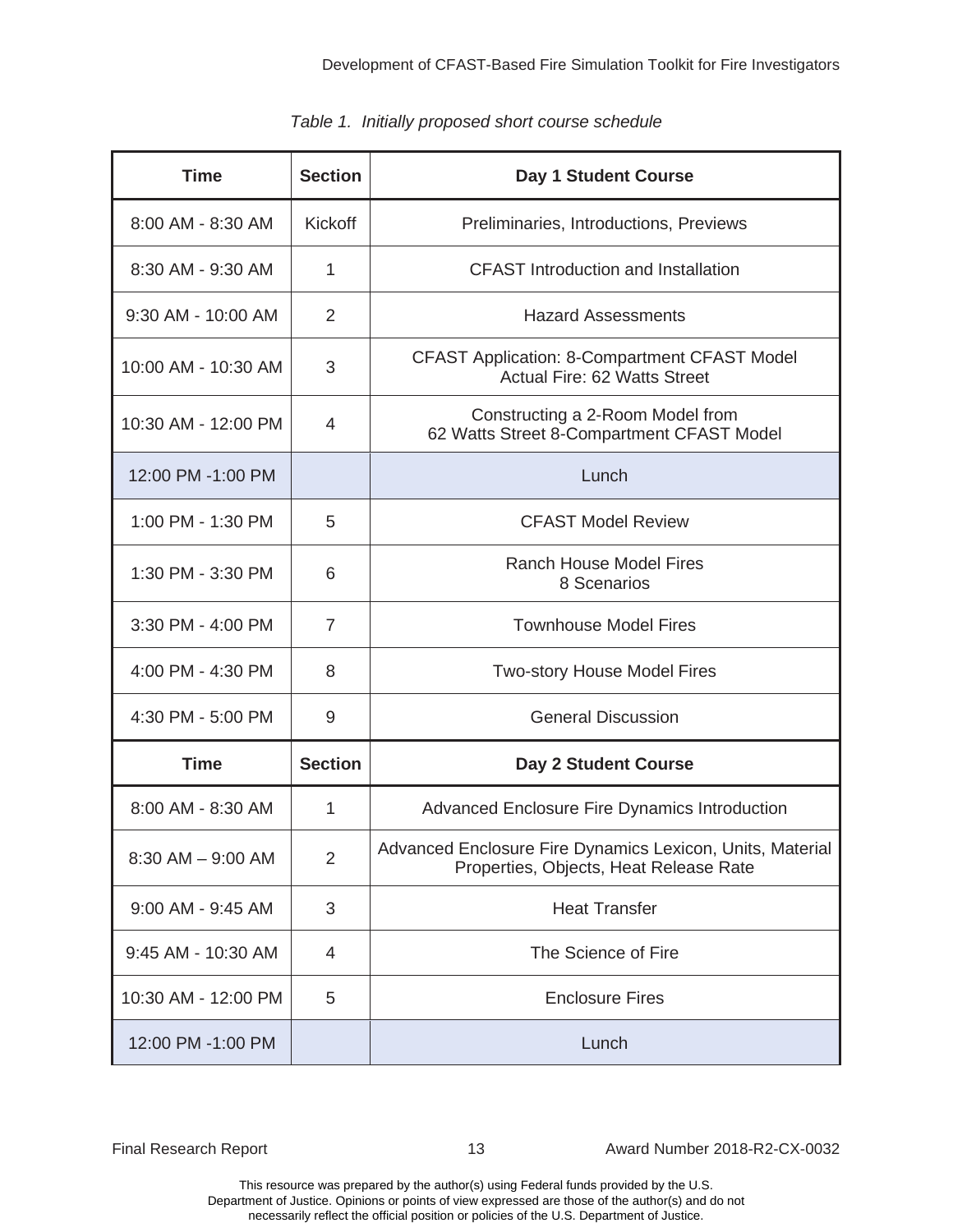| Time                    | <b>Section</b> | Day 2 Student Course (continued)                                          |  |
|-------------------------|----------------|---------------------------------------------------------------------------|--|
| 1:00 PM - 3:00 PM       | 6              | UL Tests: Various Examples Featuring<br>Single Story Small House Lab Burn |  |
| $3:00$ PM - 4:00 PM     | $\overline{7}$ | Overview of the Toolkit and How it Affects Using CFAST                    |  |
| 4:00 PM -5:00 PM        | 8              | <b>Final Assignment</b>                                                   |  |
| Time                    | <b>Section</b> | Day 3 Train the Trainer                                                   |  |
| $8:00$ AM - 10:00 AM    | 1              | <b>Training Packages: Computers/Software</b><br><b>Pre-course Manuals</b> |  |
| 10:00 AM - 11:00 AM     | 2              | References: Materials, Objects, Heat Release Rates                        |  |
| $11:00$ AM - $12:00$ PM | 3              | Software References: GITHUB Problems<br>Certifications and Submission     |  |

|  |  |  | Table 1. Initially proposed short course schedule (continued) |  |
|--|--|--|---------------------------------------------------------------|--|
|  |  |  |                                                               |  |

HAZARD I is a fire hazard assessment software package that was developed at NIST in 1989 and updated in 1991 [40-42]. The single story house fire test was conducted by UL as part of a project funded by the National Institute of Justice (NIJ) under award 2015-DN-BX-K052 [43].

# **4.2 Results and Findings**

 Several studies were conducted in support of the development of the toolkit. These studies, which mostly focus on gypsum board, are summarized in the subsections that follow.

### *4.2.1 Thermal properties of gypsum board at ambient temperature*

### *4.2.1.1 Types of gypsum board*

mainly of fully hydrated calcium sulfate (i.e.,  $CaSO_4:2H_2O$  or calcium sulfate dihydrate). It is The term 'gypsum board' refers to a family of sheet products consisting of a noncombustible core, primarily of gypsum with paper surfacing on both sides. Gypsum is a mineral consisting

| Final Research Report |  |
|-----------------------|--|
|                       |  |

Final Research Report 14 Award Number 2018-R2-CX-0032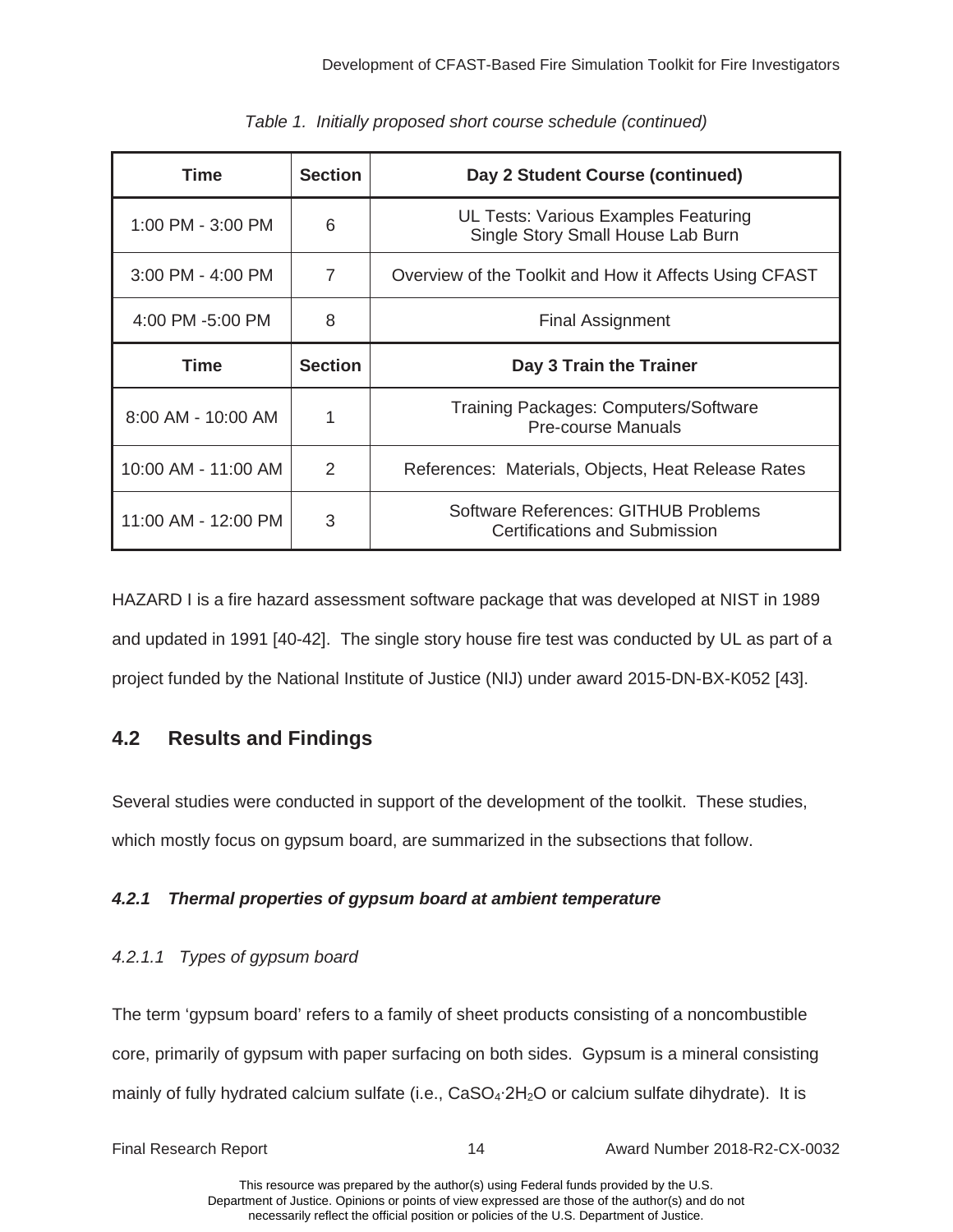very likely that the walls and ceiling of the compartment(s) in the fire investigator's CFAST model are finished with gypsum board, at least in North America.

complete dehydration to anhydrate (i.e.,  $CaSO<sub>4</sub>$  or calcium sulfate). This dehydration process is Gypsum has excellent fire-resistant properties due to the large amount of energy required for referred to as calcination and occurs between 80°C and 220°C. The performance in a fire depends on the type of gypsum board. The 60-90 percent gypsum in regular gypsum board loses about 21 percent of its mass during calcination, which results in shrinkage and crack formation that adversely affects fire performance. The core of Type X gypsum board contains glass fibers, which reduce the shrinkage and result in improved fire performance. The core of Type C gypsum board has additional components such as vermiculite, which further improve fire performance. Regular and Type X must meet standard specifications while Type C is proprietary; consequently, its fire performance varies between manufacturers.

#### *4.2.1.2 Survey of fire research studies*

 The most common type of interior finish material in residential occupancies in the United States (U.S.) is 12.7-mm (½-inch) thick regular gypsum board. The density of regular gypsum board performance of gypsum board wall and ceiling assemblies in fire [45-63]. The results of the survey are summarized in Table 2, which indicates that the average thermal property values for the three types of gypsum board are similar. Moreover, there is no correlation between density significantly declined from more than 800 kg/m<sup>3</sup> in 1950 to about 600 kg/m<sup>3</sup> in 2000, but has remained relatively steady since then [44]. To determine the effect of density on the thermal conductivity of gypsum board, a survey was conducted of thermal property values at ambient temperature used in fire research studies involving testing or numerical modeling of the and thermal conductivity at ambient temperature, as shown in Figure 2.

Final Research Report 15 Award Number 2018-R2-CX-0032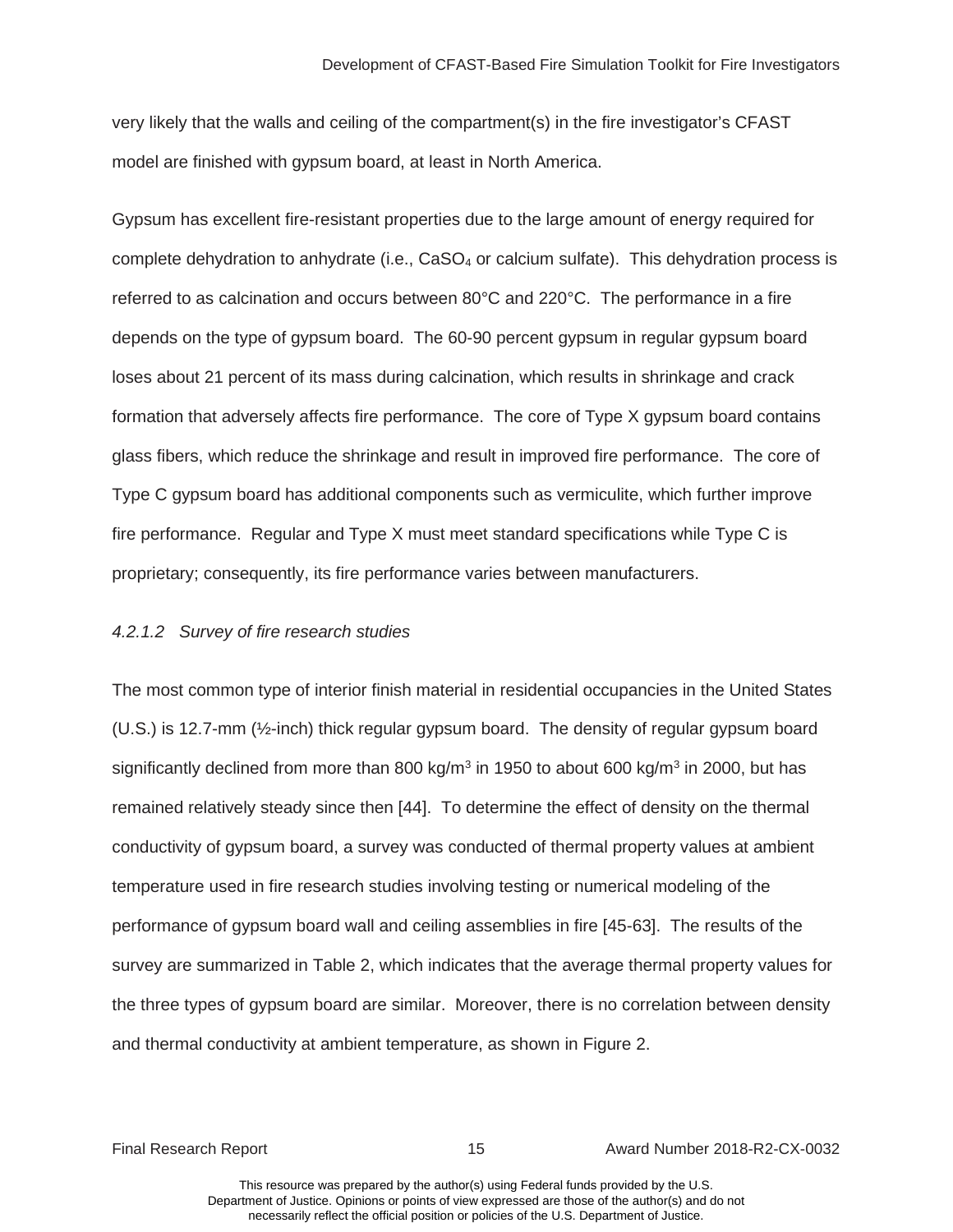| <b>Gypsum Board Type</b>  | # of Data Points | $\rho_0$ (kg/m <sup>3</sup> ) | $k_0$ (W/m $-K$ ) | $c_0$ (kJ/kg $\cdot$ K) |
|---------------------------|------------------|-------------------------------|-------------------|-------------------------|
| Regular                   | 19               | 726                           | 0.25              | 972                     |
| <b>Type X</b>             | 12 <sup>2</sup>  | 720                           | 0.23              | 1024                    |
| <b>Type C</b>             | 6                | 766                           | 0.22              | 984                     |
| <b>Overall Mean</b>       |                  | 730                           | 0.24              | 990                     |
| <b>Standard Deviation</b> |                  | 82                            | 0.06              | 131                     |

*Table 2. Average thermal property values of gypsum board at ambient temperature* 



Final Research Report 16 16 Award Number 2018-R2-CX-0032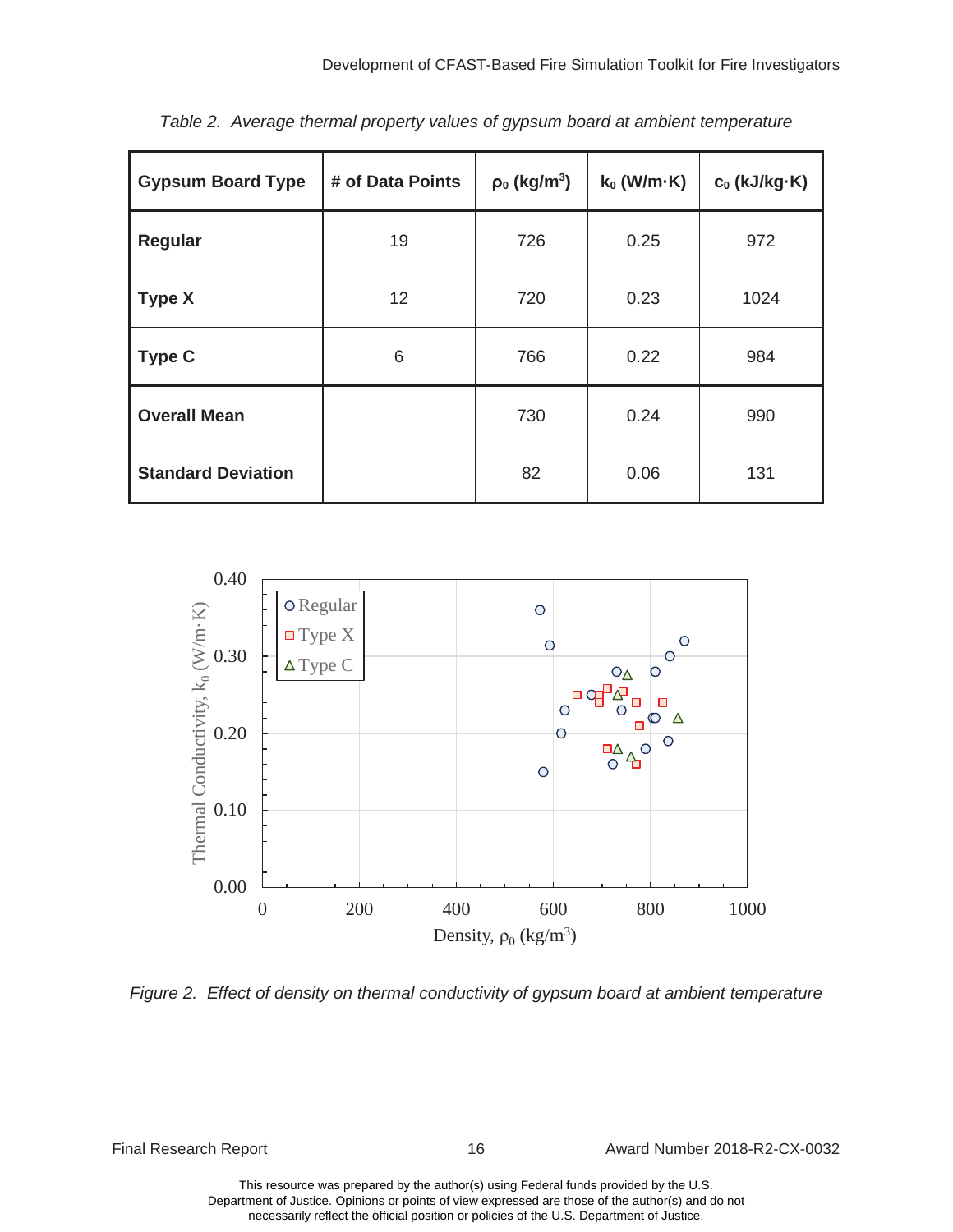#### *4.2.1.3 Effect of variations in the thermal properties on CFAST predictions*

Table 2 also shows that there is some uncertainty in the thermal property values. To quantify the uncertainty of the CFAST predictions resulting from variations in the thermal properties of the gypsum board, a sensitivity analysis was performed for the following three compartment fires that are briefly described here and discussed in more detail in [64].

- interior surfaces protected with gypsum board. The test room was approximately Fire 1 is a demonstration test in a simulated living room of mass timber construction with 4.1-m wide, 3.6-m deep, and 2.4 m high. The front narrow wall of the compartment was provided with an open doorway, approximately 1.9-m wide by 2.1-m high. The test was started by igniting a sofa seat cushion with a small flame (British Standard BS 5852 Source 2). Flashover occurred in approximately 4 minutes. The contents were largely consumed in less than 15 minutes.
- 5852 Source 2). It took nearly 10 minutes to reach a peak heat release rate of Fire 2 is a test on an upholstered chair that was conducted as part of a research program for the NIJ [13]. The test was conducted in a 3.4-m wide, 4.7-m deep, 2.4-m high compartment of light wood-frame construction covered with gypsum board on the inside. A 0.74-m wide by 2-m high open doorway was located in the center of one of the short walls of the room. The chair was ignited with a small flame (British Standard BS approximately 1.7 MW, which was insufficient to create flashover.
- <sup>x</sup> Fire 3 is identical to Fire 2, except that a three-seat sofa of the same set was tested. The same ignition source was used as in the Fire 2 experiment but in the Fire 3 experiment a peak heat release rate of 2.25 MW was reached in approximately 8 minutes. The upper layer temperature exceeded the flashover limit of 500 °C but only slightly and for less than 2 min.

Final Research Report 17 Award Number 2018-R2-CX-0032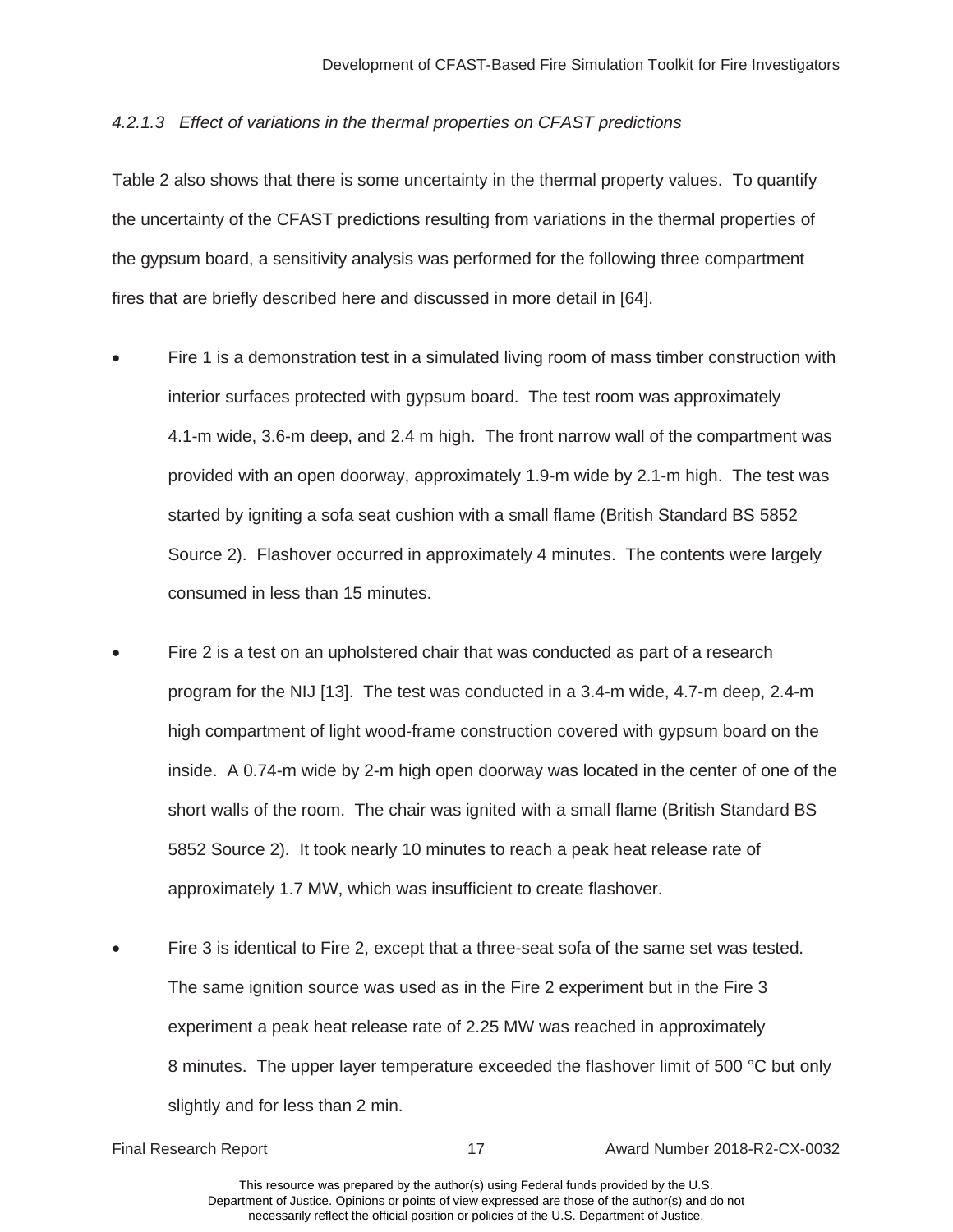<span id="page-24-0"></span> The sensitivity study involved five CFAST simulations of each of the three compartment fires. In the mean values for density  $\rho$ , thermal conductivity  $k$ ) and specific heat c from Table 2. For one standard deviation. Calculated averages (Fire 1) or maximum values (Fires 2 and 3) of the all simulations it was assumed that the compartment walls and ceiling consist of a single layer of 12.7 mm gypsum board backed by an air gap. For the first simulation (base case), we specified the remaining simulations (cases R1-R4), we increased or decreased the three properties by upper- and lower-layer temperature rise ( $\Delta T_{UL}$  and  $\Delta T_{LL}$ ), upper gas layer depth ( $\Delta Z_{UL}$ ) and incident heat flux to targets on the back wall at 1.8 m and 0.3 m above the floor ( $\ddot{{\mathsf{q}}}_{{\mathsf{UL}}|{\mathsf{inc}}}$  and  $\dot{\mathsf{q}}_{\text{LL inc}}^{''}$ ) are given in Tables 3–5.

 property values that are assumed in the simulations. However, the use of incorrect thermal exposed to heat from the fire. The magnitude of the remaining error can be estimated from a The sensitivity analysis shows that the upper gas layer depth is not sensitive to the thermal property values can result in significant errors in the temperature and heat flux predictions. A possible approach to reduce these errors involves measuring the density based on the mass and dimensions of gypsum board samples taken from the fire scene that have not been sensitivity analysis, similar to the analysis discussed here.

#### *4.2.2 Calcination study*

 as is evident from the detailed guidance provided in NFPA 921 [7]. In this work, we examined In 1983, James and Eleanor Posey introduced the idea of using calcination depth mapping to identify burn patterns [65]. Since then, the technique has been refined and reliable methods for measuring calcination depth have been developed [66-70]. Calcination depth mapping is now a well-established resource to assist fire investigators in determining the cause and origin of a fire, the extent to which this technique can provide quantitative information about the severity of exposure to heat from the fire at a given location.

Final Research Report 18 Award Number 2018-R2-CX-0032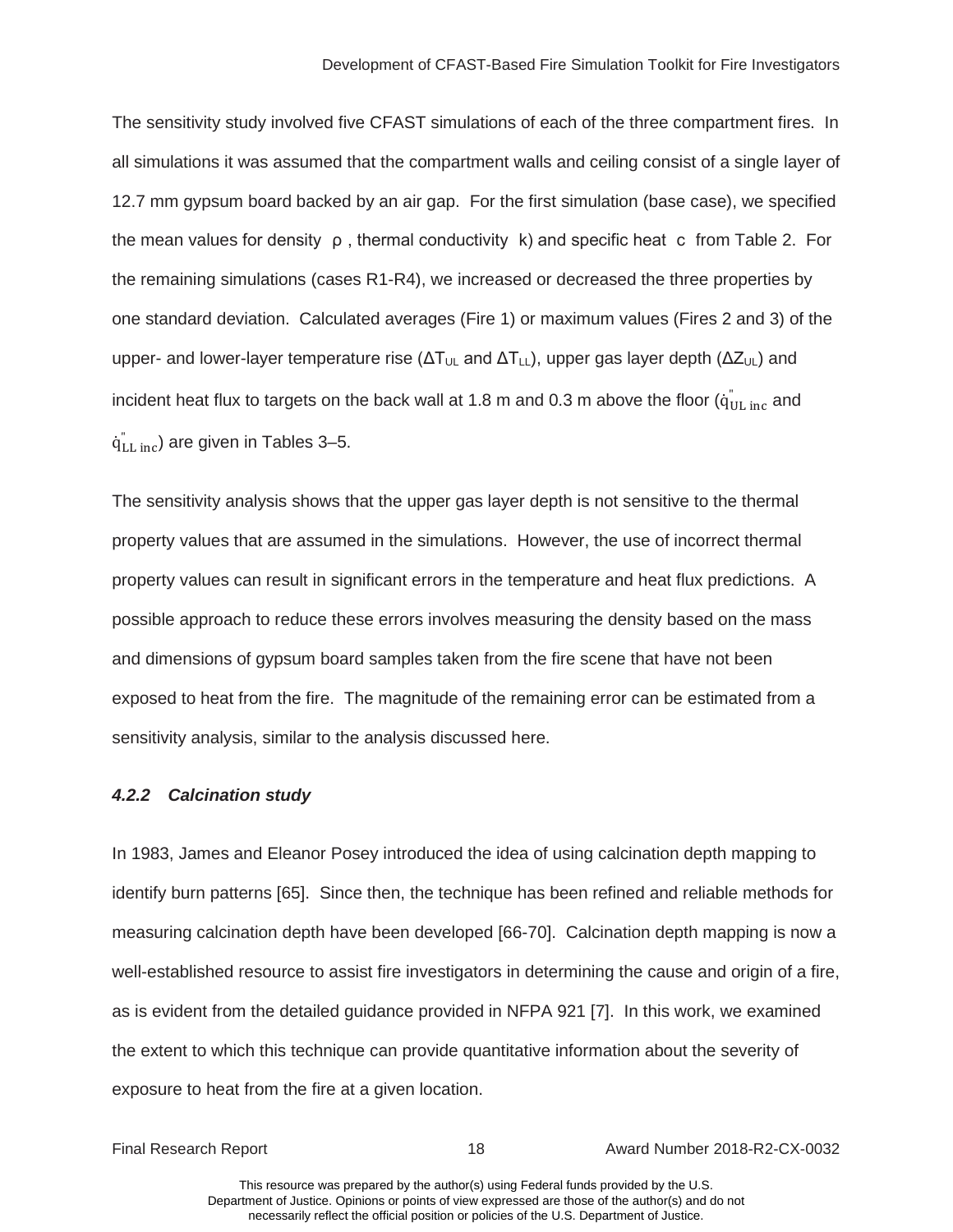|                |                                |                         |                          |                 |                 |                 | Averages between 4.5 and 14.5 min |                      |
|----------------|--------------------------------|-------------------------|--------------------------|-----------------|-----------------|-----------------|-----------------------------------|----------------------|
| Case           | $\rho$<br>(kg/m <sup>3</sup> ) | $\mathbf k$<br>(kW/m·K) | $\mathbf c$<br>(kJ/kg·K) | $\Delta T_{UL}$ | $\Delta T_{LL}$ | $\Delta Z_{UL}$ | $\dot{q}_{UL\,inc}$               | $\dot{q}_{LL\,inc}$  |
|                |                                |                         |                          | $(^{\circ}C)$   | $(^{\circ}C)$   | (m)             | (kW/m <sup>2</sup> )              | (kW/m <sup>2</sup> ) |
| <b>Base</b>    | 730                            | 0.24                    | 990                      | 1070            | 402             | 1.31            | 176                               | 156                  |
| R <sub>1</sub> | 812                            | 0.30                    | 1121                     | 1029            | 364             | 1.31            | 156                               | 137                  |
| R <sub>2</sub> | 648                            | 0.30                    | 859                      | 1061            | 394             | 1.31            | 171                               | 151                  |
| R <sub>3</sub> | 812                            | 0.18                    | 1121                     | 1080            | 411             | 1.31            | 182                               | 161                  |
| R <sub>4</sub> | 648                            | 0.18                    | 859                      | 1113            | 443             | 1.31            | 199                               | 178                  |

*Table 3. Summary of CFAST simulation results for Fire 1* 

*Table 4. Summary of CFAST simulation results for Fire 2* 

|                |                           |                         |                          | <b>Peak Values</b> |                 |                 |                      |                      |
|----------------|---------------------------|-------------------------|--------------------------|--------------------|-----------------|-----------------|----------------------|----------------------|
| Case           | ρ<br>(kg/m <sup>3</sup> ) | $\mathbf k$<br>(kW/m·K) | $\mathbf c$<br>(kJ/kg·K) | $\Delta T_{UL}$    | $\Delta T_{LL}$ | $\Delta Z_{UL}$ | $\dot{q}_{UL\,inc}$  | $\dot{q}_{LL\,inc}$  |
|                |                           |                         |                          | $(^{\circ}C)$      | $(^{\circ}C)$   | (m)             | (kW/m <sup>2</sup> ) | (kW/m <sup>2</sup> ) |
| <b>Base</b>    | 730                       | 0.24                    | 990                      | 433                | 63              | 0.71            | 15.3                 | 12.8                 |
| R <sub>1</sub> | 812                       | 0.30                    | 1121                     | 411                | 55              | 0.72            | 13.4                 | 11.3                 |
| R <sub>2</sub> | 648                       | 0.30                    | 859                      | 436                | 64              | 0.71            | 15.6                 | 13.0                 |
| R <sub>3</sub> | 812                       | 0.18                    | 1121                     | 435                | 64              | 0.71            | 15.5                 | 12.9                 |
| R <sub>4</sub> | 648                       | 0.18                    | 859                      | 463                | 75              | 0.71            | 18.1                 | 15.2                 |

Final Research Report 19 19 Award Number 2018-R2-CX-0032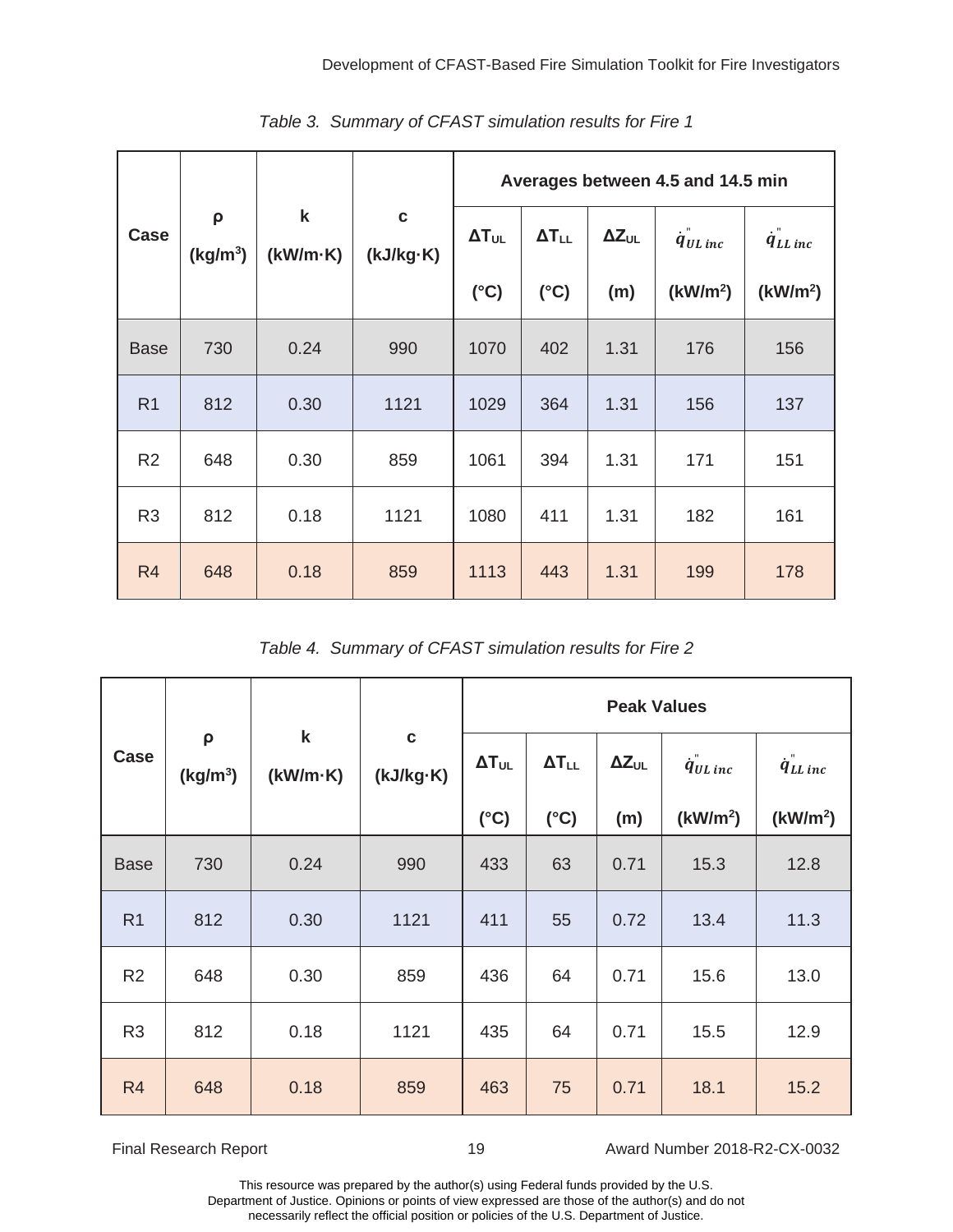|                |                           |                         |                          |                 | <b>Peak Values</b> |                 |                      |                          |  |
|----------------|---------------------------|-------------------------|--------------------------|-----------------|--------------------|-----------------|----------------------|--------------------------|--|
| Case           | ρ<br>(kg/m <sup>3</sup> ) | $\mathsf k$<br>(kW/m·K) | $\mathbf c$<br>(kJ/kg·K) | $\Delta T_{UL}$ | $\Delta T_{LL}$    | $\Delta Z_{UL}$ | $\dot{q}_{UL\,inc}$  | $\dot{q}_{LL\,inc}^{''}$ |  |
|                |                           |                         |                          | $(^{\circ}C)$   | $(^{\circ}C)$      | (m)             | (kW/m <sup>2</sup> ) | (kW/m <sup>2</sup> )     |  |
| <b>Base</b>    | 730                       | 0.24                    | 990                      | 532             | 101                | 1.01            | 26.2                 | 22.4                     |  |
| R <sub>1</sub> | 812                       | 0.30                    | 1121                     | 497             | 85                 | 1.01            | 22.0                 | 18.7                     |  |
| R <sub>2</sub> | 648                       | 0.30                    | 859                      | 538             | 104                | 1.01            | 26.9                 | 23.1                     |  |
| R <sub>3</sub> | 812                       | 0.18                    | 1121                     | 534             | 102                | 1.01            | 26.5                 | 22.7                     |  |
| R <sub>4</sub> | 648                       | 0.18                    | 859                      | 568             | 117                | 1.00            | 30.7                 | 26.6                     |  |

*Table 5. Summary of CFAST simulation results for Fire 3* 

### *4.2.2.1 Composition of gypsum board*

Gypsum board consists of a non-combustible core sandwiched in between two layers of paper. Gypsum board consists of a non-combustible core sandwiched in between two layers of paper.<br>The thickness of the paper is approximately 0.4-0.5 mm [71, 72]. Based on the research or dolomite  $[CaMg(CO<sub>3</sub>)<sub>2</sub>]$ . The balance consists of inert materials. studies that were reviewed, it appears that between 60 and 90 percent of the core consists of gypsum (calcium dihydrate,  $CaSO<sub>4</sub>·2H<sub>2</sub>O$ ). Some boards also contain smaller amounts (generally less than 10 percent) of calcium carbonate (CaCO<sub>3</sub>), magnesium carbonate (MgCO<sub>3</sub>)

In addition to the chemically bound water in the gypsum, the core also contains some free water in the pores. In the research studies that were reviewed, the free water ranged from a fraction of a percent [73] to as much as seven percent [48]. To optimize agreement between model predictions of the thermal conductivity of gypsum board and  $k_0$  values reported for 10 boards used in in various fire research studies, de Korte and Brouwers found that 2.8 percent of free

Final Research Report 20 Award Number 2018-R2-CX-0032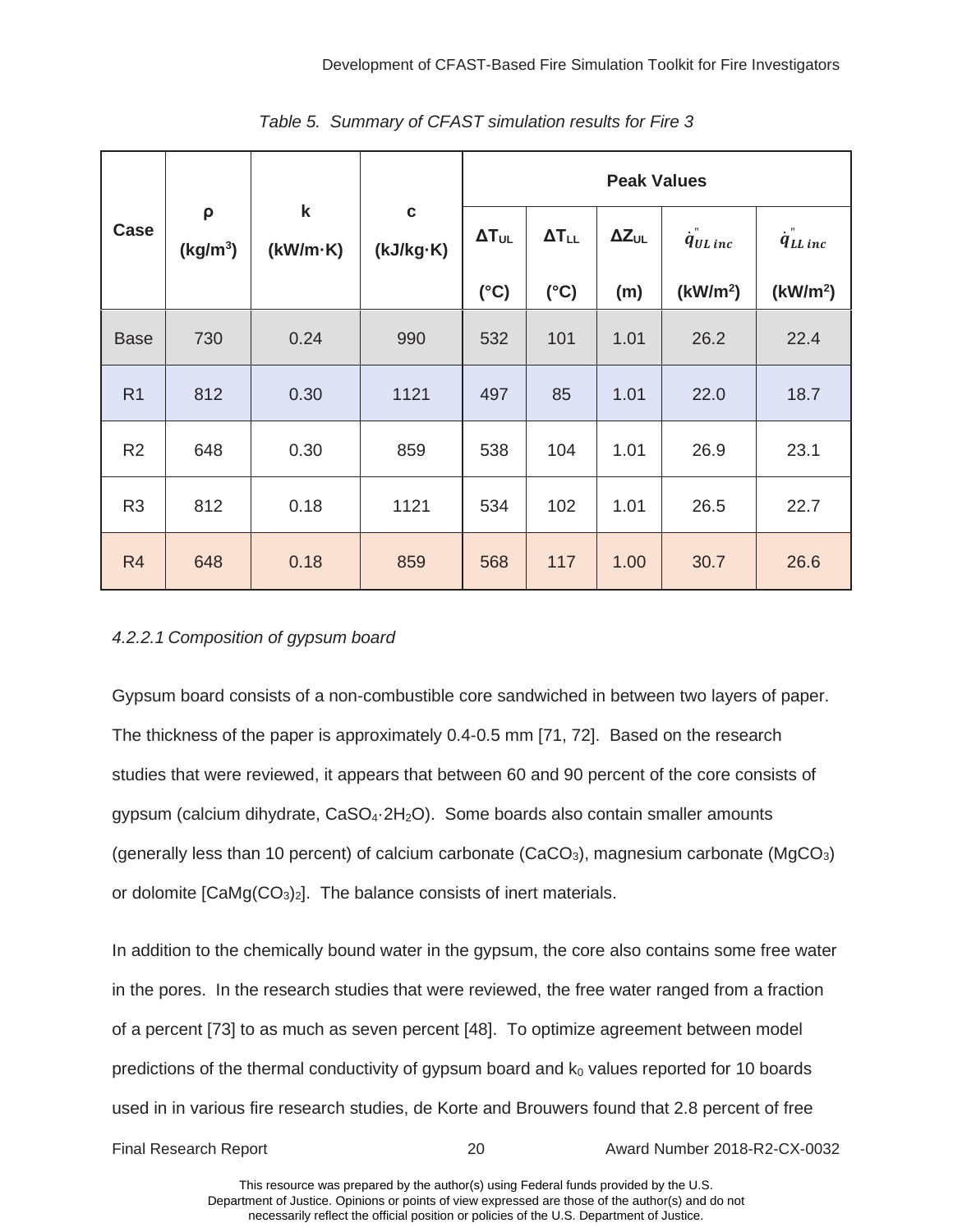moisture provides the best fit [74]. This appears to be a reasonable value for generic use in modeling.

#### *4.2.2.2 Thermal degradation of gypsum board*

 dehydration occurs in two endothermic reaction steps. In the first step, the gypsum Gypsum board is very efficient as a fire-resistant barrier material because of the large amount of energy (approximately 560 kJ per kg of gypsum [75]) required for complete dehydration of gypsum to anhydrate (calcium sulfate,  $CaCO<sub>3</sub>$ ) and evaporate the resulting free water. The decomposes to form hemihydrate (CaSO<sub>4</sub>·1/<sub>2</sub>H<sub>2</sub>O, also known as plaster of Paris):

$$
CaSO_4 \cdot 2H_2O \rightarrow CaSO_4 \cdot \frac{1}{2}H_2O + \frac{3}{2}H_2O \uparrow + 19.3 \text{ kJ/mol}
$$
 [1]

This reaction occurs between 80 and 180 °C, with the exact range depending on the heating rate [76]. The second step consists of further dehydration of hemihydrate to anhydrate:

$$
CaSO_4 \cdot \frac{1}{2}H_2O \rightarrow CaSO_4 + \frac{1}{2}H_2O \uparrow + 10.9 \text{ kJ/mol}
$$
 [2]

The second reaction occurs between 110 and 220 °C, with the exact range again depending on the heating rate [76]. The heats of reaction for the two steps are based on measurements reported by Kontogeorgos [75].

Boards that contain calcium carbonate, magnesium carbonate, or dolomite lose additional mass at higher temperatures (between 600 and 750 °C [76]) as a result of the thermal decomposition of these components:

Final Research Report 21 Award Number 2018-R2-CX-0032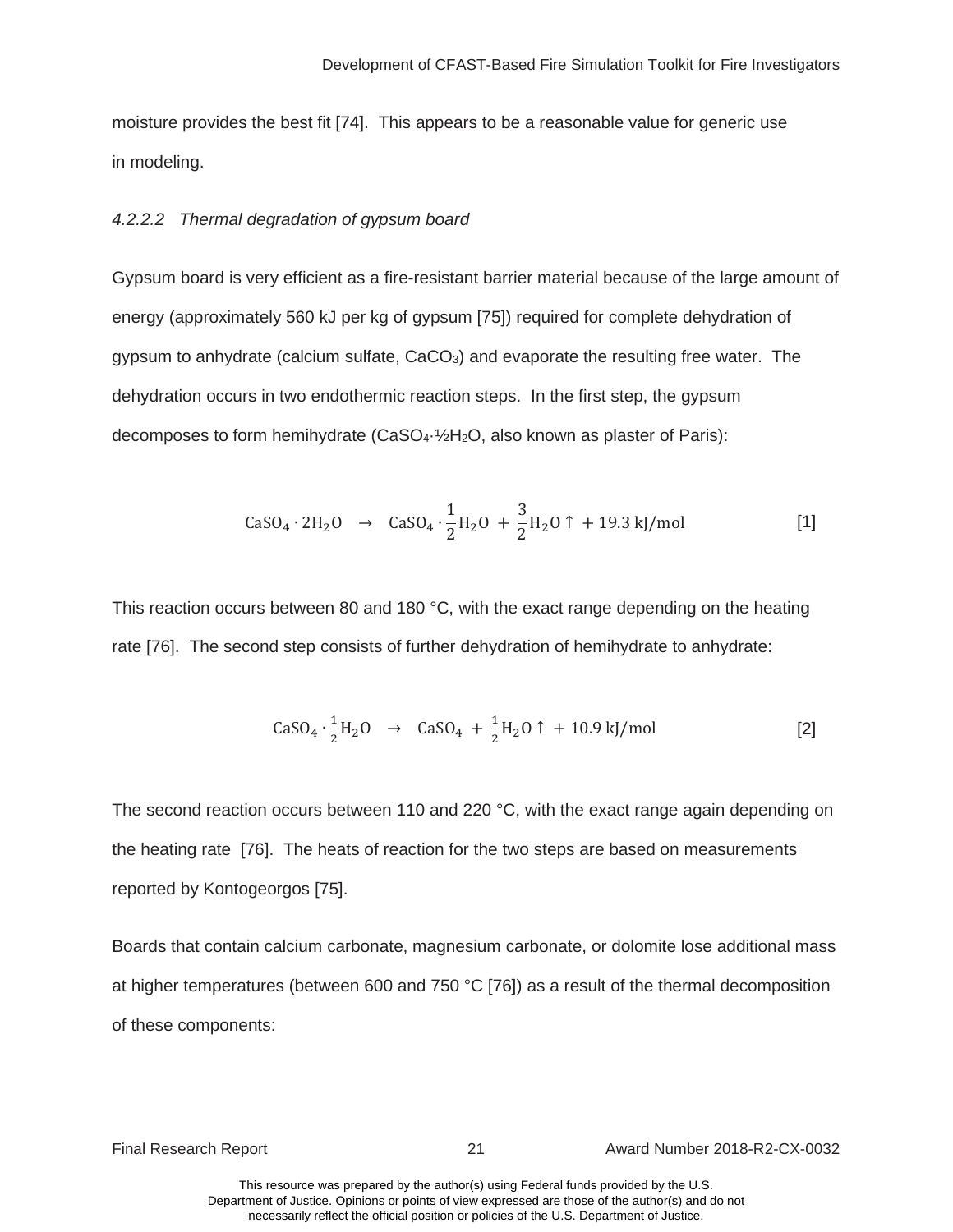$$
CaCO3 \rightarrow CaO + CO2 \uparrow + 202 \text{ kJ/mol}
$$
 [3]

$$
MgCO3 \rightarrow MgO + CO2 \uparrow + 211 \text{ kJ/mol}
$$
 [4]

$$
CaMg(CO3)2 \rightarrow CaO + CaO + 2CO2 \uparrow + 789 \text{ kJ/mol}
$$
 [5]

 77]. The decomposition of dolomite consists of two steps. In the first step, magnesium oxide and calcium carbonate are formed. In the second step, calcium carbonate decomposes The heats of reaction for Equations 3–5 are based on values reported in the literature [49, 76, according to Equation 3.

Finally, mass loss due to evaporation of free moisture becomes noticeable in thermogravimetric analysis (TGA) experiments at approximately 70 °C; consequently, it is hard to distinguish from the first step in the gypsum dehydration. The latent heat of evaporation of free water in gypsum board was measured by Kontogeorgos to be approximately 2260 kJ per kg of water [75].

#### *4.2.2.3 Numerical model*

 The pyrolysis model in FDS [4] was used to model the dehydration of gypsum board. The model allows the user to specify temperature-dependent properties. A survey of the literature was conducted to determine how the thermal conductivity of gypsum board varies with temperature  $[47-49, 52, 53, 56, 58, 59, 62, 76, 78, 79]$ . Figure 3 shows normalized  $k_0$  (which varied among the different studies) as a function of temperature.

Final Research Report 22 Award Number 2018-R2-CX-0032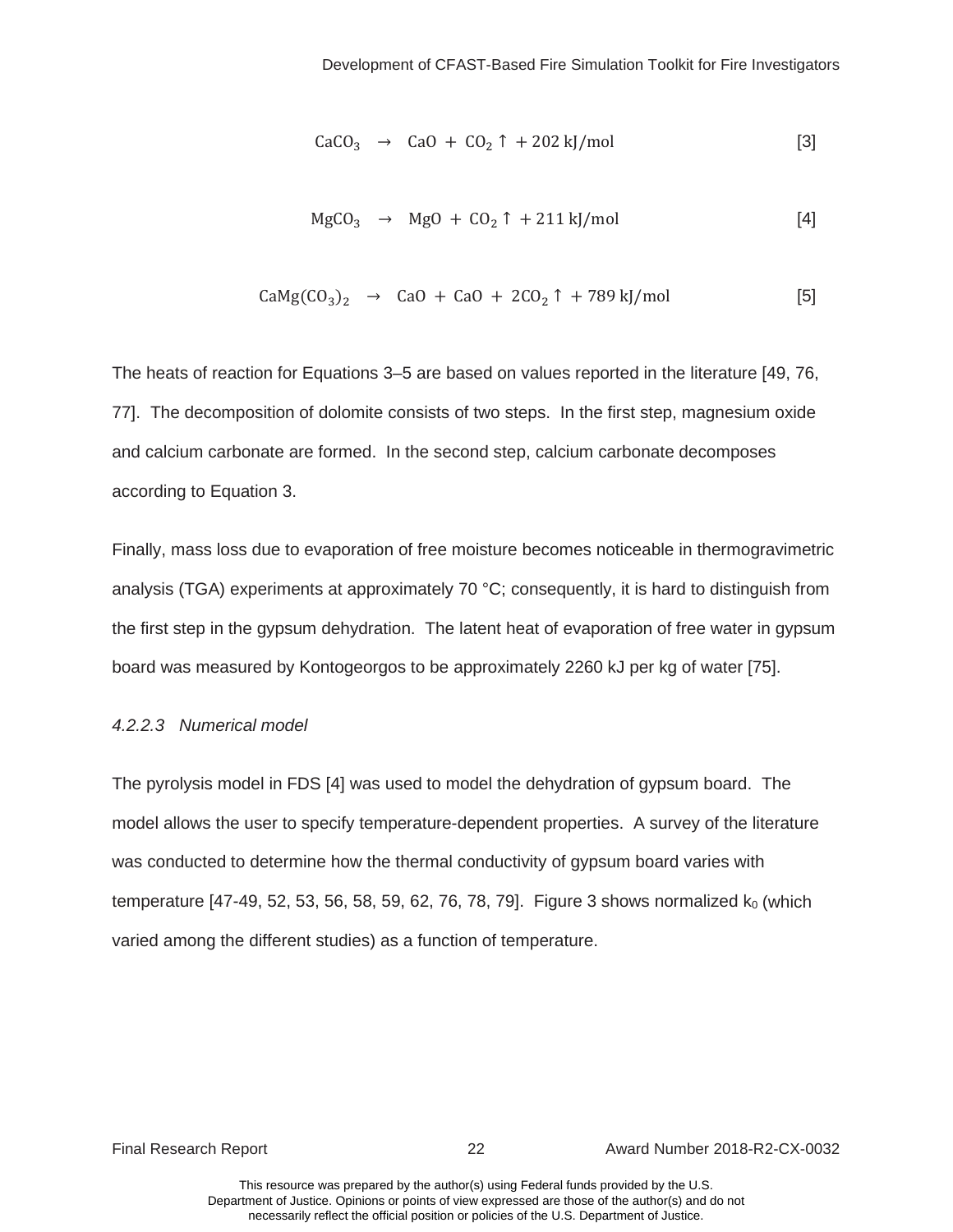<span id="page-29-0"></span>

*Figure 3. Relative thermal conductivity of gypsum board as a function of temperature* 

Based on the survey, it was determined that it is reasonable to assume a constant value for the specific heat:  $c = c_0 = 0.99$  kJ/kg·K. Shrinkage is neglected based on data reported by Bénichou and Sultan [47]. Consequently, the density of the board is assumed to decrease based on the mass loss associated with the generation of water vapor and carbon dioxide in the thermal degradation reactions.

 FDS uses an Arrhenius reaction equation to model the thermal decomposition of the active components. The dehydration of gypsum is assumed to take place as a single step, as proposed by Craft [73]. The kinetic parameters and the heat of reaction for gypsum, calcium carbonate, and dolomite are provided in Table 6.

 found. Instead, the specific heat is increased between 600 and 680 °C to account for the heat Arrhenius reaction rate parameters for the decomposition of magnesium carbonate could not be of reaction associated with its decomposition. A similar adjustment is made to the specific heat

Final Research Report 23 Award Number 2018-R2-CX-0032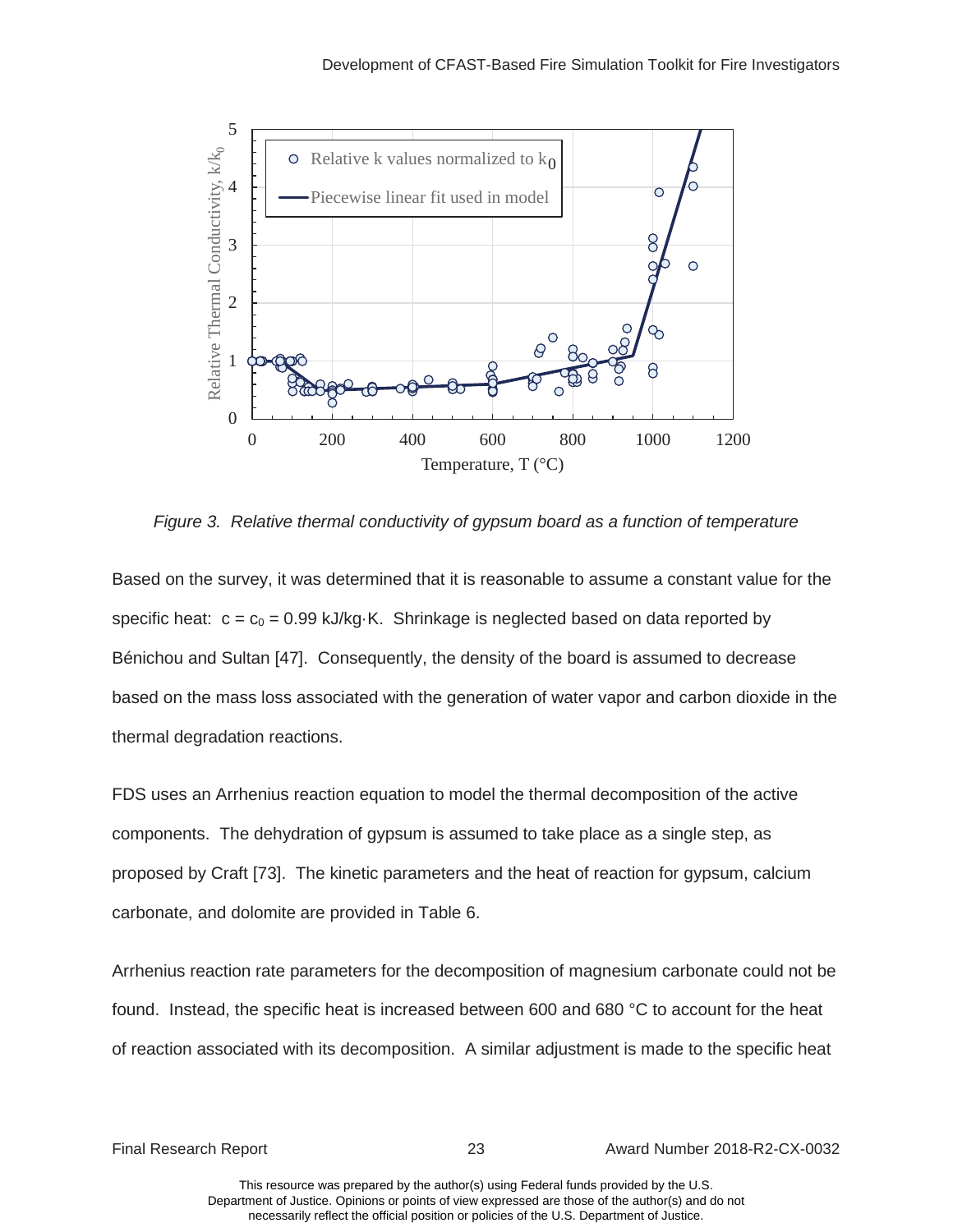between 340 and 420 °C to account for the enthalpy change associated with the transition from soluble anhydrite III to insoluble anhydrite II.

| <b>Model Parameter</b>                 | CaSO <sub>4</sub> ·2H <sub>2</sub> O |        | CaCO <sub>3</sub> |        | CaMg(CO <sub>2</sub> ) <sub>2</sub> |        |
|----------------------------------------|--------------------------------------|--------|-------------------|--------|-------------------------------------|--------|
|                                        | <b>Value</b>                         | Ref.   | <b>Value</b>      | Ref.   | <b>Value</b>                        | Ref.   |
| Frequency Factor, A (s <sup>-1</sup> ) | $5.7 \cdot 10^{12}$                  |        | $1.84 \cdot 10^8$ |        | $1.63 \cdot 10^{7}$                 |        |
| Activation Energy, E (kJ/mol)          | 116                                  | $[73]$ | 194               | [80]   | 191                                 | [81]   |
| Reaction Order, n                      | 1.00                                 |        | 1.91              |        | 0.404                               |        |
| Heat of Reaction (kJ/kg)               | 560                                  | $[75]$ | 2000              | $[49]$ | 4280                                | $[76]$ |

*Table 6. Kinetic parameters and heat of reaction for thermal decomposition reactions* 

## *4.2.2.4 Sensitivity study*

 calcination depth and the total irradiance to which gypsum board has been exposed. We A sensitivity study was performed to determine whether there is a relationship between simulated exposing a sample of gypsum board with a thickness  $\delta$  of 12.7 mm to the radiant heater of the Cone Calorimeter [35]. For all simulations, we assumed that the exposed surface of the specimen is cooled by convection to the surrounding air with a convection coefficient  $h_c$ equal to 12 W/m<sup>2</sup>·K [82]. Four sets of simulations were performed.

material, exposed to irradiance levels of 10, 30, 50, 75 and 100 kW/ $m^2$ . At each level, 1. In the first set, we examined the effect of the intensity of thermal exposure. Simulations were performed for 12.7 mm gypsum board with a density of 730 kg/m<sup>3</sup>, a gypsum content of 80 percent, a free moisture content of 2.8 percent, and a balance of inert the duration of exposure was adjusted so that total irradiance was 18 MJ/m<sup>2</sup> (i.e., the

Final Research Report 24 Award Number 2018-R2-CX-0032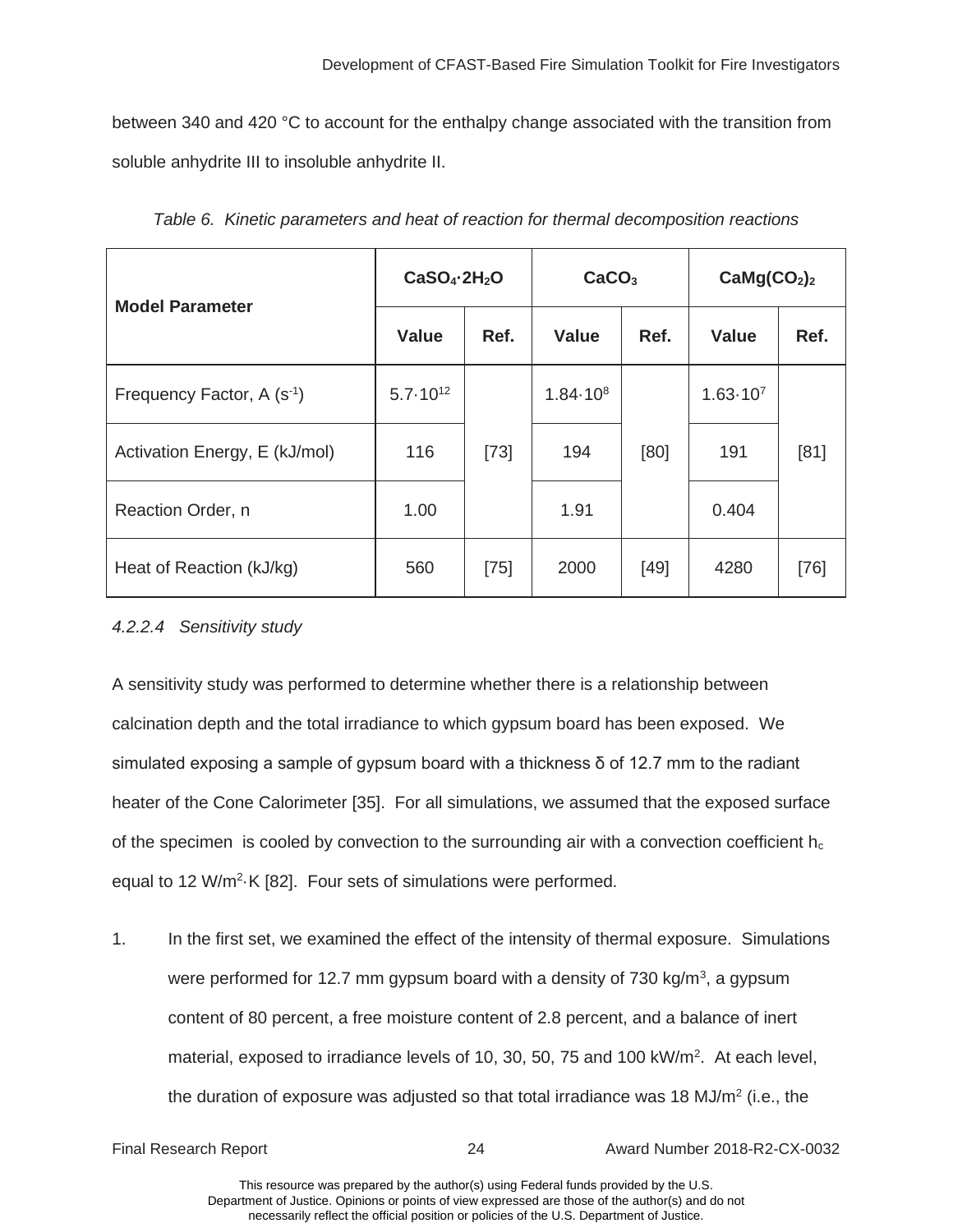specimen was exposed for 1800 s at 10 kW/m<sup>2</sup>, 600 s at 30 kW/m<sup>2</sup>, etc.). The results of the first set of simulations are given in Table 7. Calcination depth  $\delta_c$  is defined as the depth from the exposed surface to where 95 percent of the chemically bound water has evaporated. Q is the total irradiance in MJ/m<sup>2</sup> and  $\delta_{c,max}$  is the maximum calcination depth.

- were performed for board densities of 610, 670, 730, 790 or 850 kg/m<sup>3</sup>. Results are 2. For the second set of simulations, the irradiance and duration of exposure were fixed at 50 kW/ $m<sup>2</sup>$  and 360 s, respectively, but the density of the board was varied. Simulations presented in Table 8.
- presented in Table 9. presented in Table 9.<br>4. In the fourth set of simulations, we examined the effect of adding calcium carbonate 3. The third set of simulations is similar to the second set except that the density was held constant and gypsum content was varied between 70 and 90 percent. Results are
- (10 or 20 percent) or dolomite (10 or 20 percent) to gypsum board with a density of 730 kg/m<sup>3</sup> and a gypsum content of 70 percent. These simulations were performed at two irradiance levels: 50 kW/m<sup>2</sup> with an exposure time of 360 s and 100 kW/m<sup>2</sup> with an exposure time of 180 s. The difference in behavior compared to the baseline without calcium carbonate or dolomite was negligible.

calcination depth and total irradiance because the former also depends on the heating rate. The results of the first set of simulations show that there is no unique relationship between The second and third sets of simulations indicate that, with known density and gypsum content, the model can be used to obtain a reasonably accurate estimate of the severity of fire exposure. The density of the gypsum board can be calculated based on measurements of the mass and dimensions of samples taken from a wall section at the fire scene that has not been exposed to

Final Research Report 25 Award Number 2018-R2-CX-0032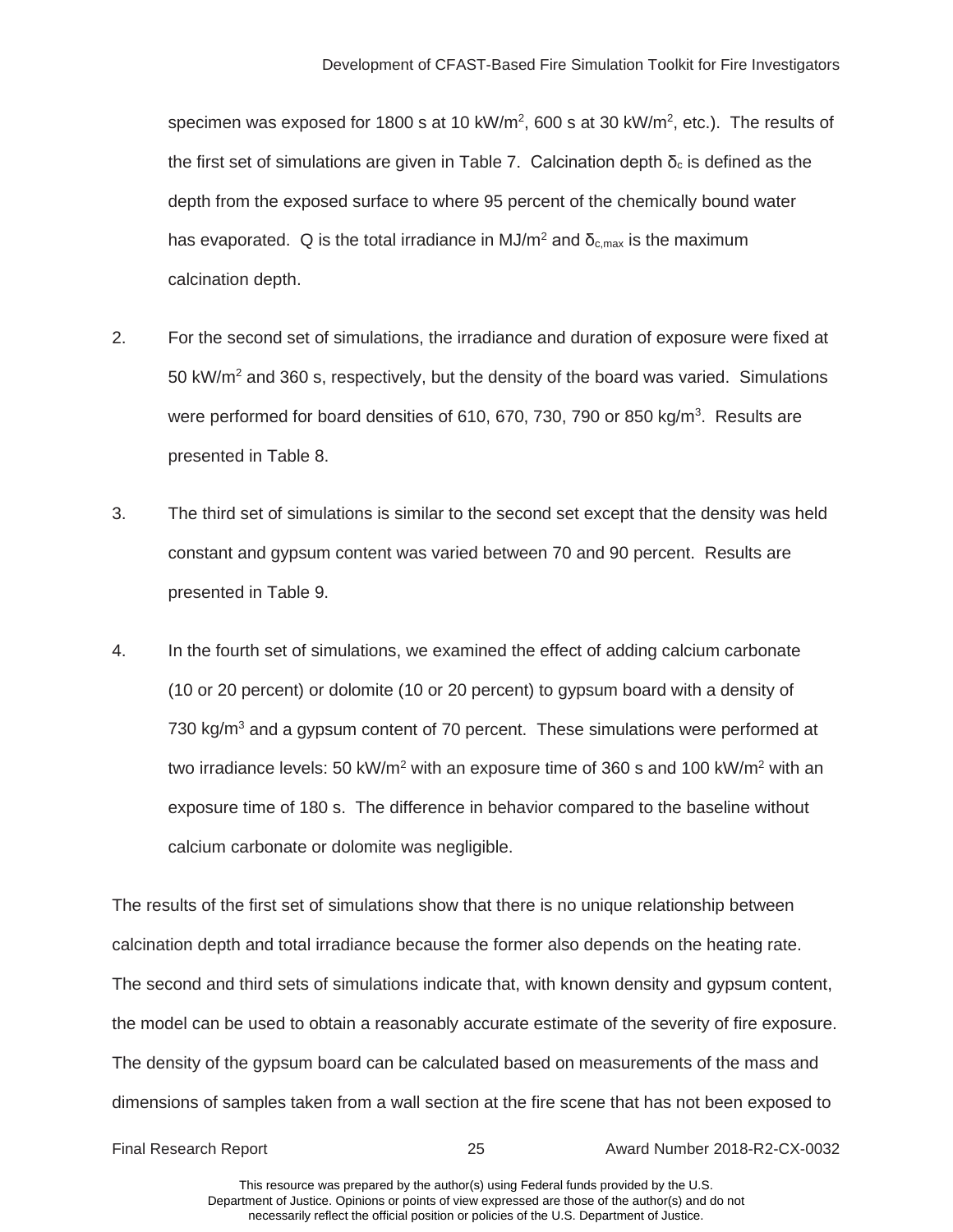samples and measuring the mass loss after 2 days of heating in an oven at 200 °C [50]. heat. The gypsum content can then be determined by first removing the paper from one of the

| <b>Irradiance</b>    | <b>Duration</b> | Time at $\delta_c = \delta/2$ | Q at $\delta_c = \delta/2$ | $\delta_{c, max}$ |
|----------------------|-----------------|-------------------------------|----------------------------|-------------------|
| (kW/m <sup>2</sup> ) | (s)             | (s)                           | (MJ/m <sup>2</sup> )       | (mm)              |
| 10                   | 1800            | 1412                          | 14.1                       | 8.0               |
| 30                   | 600             | 404                           | 12.1                       | 8.5               |
| 50                   | 360             | 273                           | 13.7                       | 8.0               |
| 75                   | 240             | 209                           | 15.7                       | 7.5               |
| 100                  | 180             | 174                           | 17.4                       | 7.0               |

 *Table 7. Summary of results of the first set of FDS simulations* 

 *Table 8. Summary of results of the second set of FDS simulations* 

| <b>Board Density</b> | Time at $\delta_c = \delta/2$ | Q at $\delta_c$ = $\delta/2$ | $\delta_{c, max}$ |
|----------------------|-------------------------------|------------------------------|-------------------|
| (kg/m <sup>3</sup> ) | (s)                           | (MJ/m <sup>2</sup> )         | (mm)              |
| 610                  | 243                           | 12.2                         | 8.5               |
| 670                  | 266                           | 13.3                         | 8.5               |
| 730                  | 273                           | 13.7                         | 8.0               |
| 790                  | 300                           | 15.0                         | 7.5               |
| 850                  | 322                           | 16.1                         | 7.5               |

Final Research Report 26 26 Award Number 2018-R2-CX-0032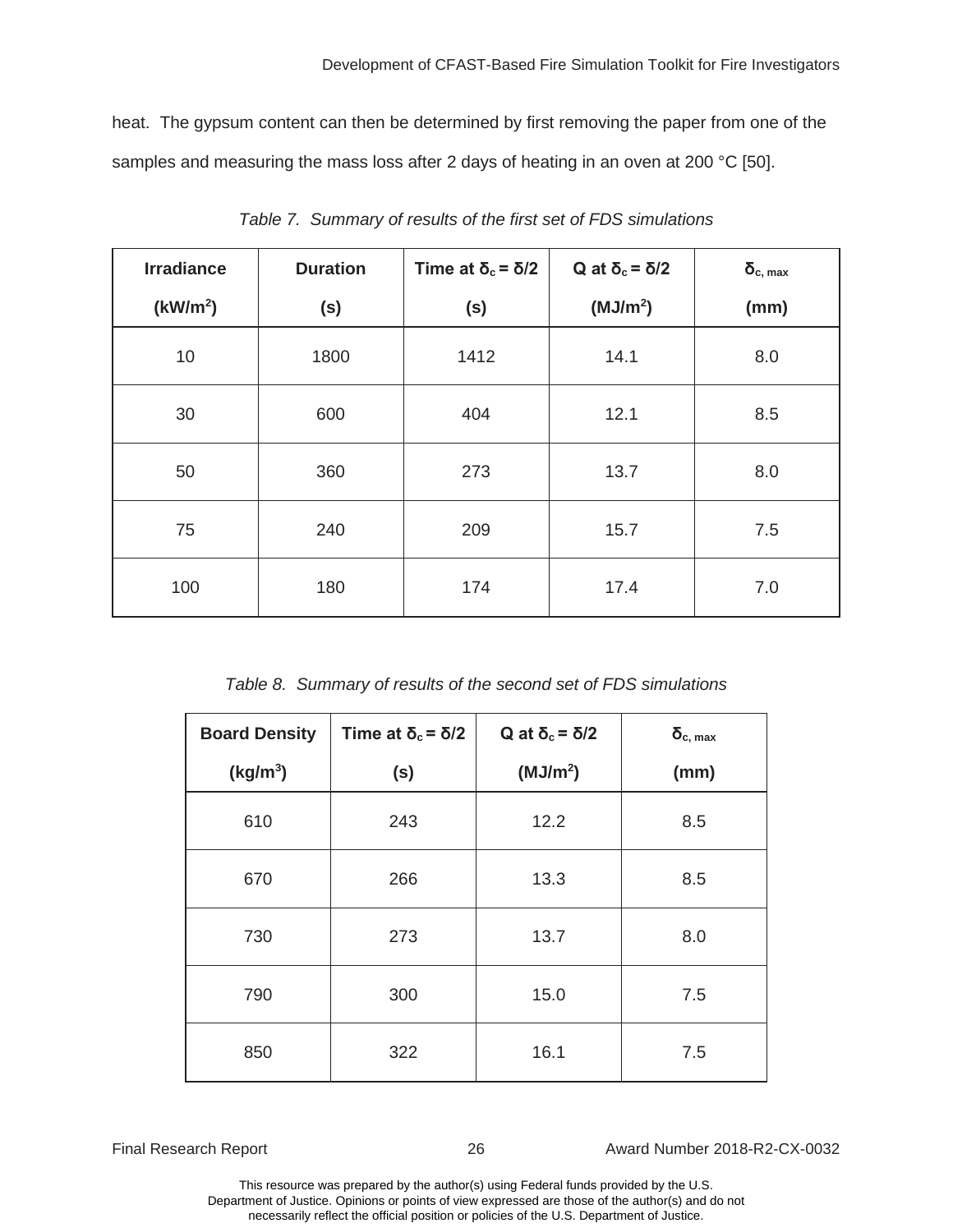| <b>Gypsum Content</b> | Time at $\delta_c = \delta/2$ | Q at $\delta_c$ = δ/2 | $\delta_{c, max}$ |
|-----------------------|-------------------------------|-----------------------|-------------------|
| (% by mass)           | (s)                           | (MJ/m <sup>2</sup> )  | (mm)              |
| 70                    | 270                           | 13.5                  | 8.0               |
| 75                    | 279                           | 14.0                  | 8.0               |
| 80                    | 273                           | 13.7                  | 8.0               |
| 85                    | 297                           | 14.9                  | 7.5               |
| 90                    | 306                           | 15.3                  | 7.5               |

 *Table 9. Summary of results of the third set of FDS simulations* 

#### *4.2.3 Effect of temperature dependency of surface material thermal properties*

 the three fires described in Section 4.2.1.3. For the first simulation, it was assumed that the as the board used for the first set of FDS simulations described in Section 4.2.2.4. The FDS CFAST assumes that the thermal properties of the compartment interior surface materials are constant. Typically, the user specifies the property values at ambient temperature, but the thermal properties of these materials vary with temperature. Consequently, assuming ambient temperature properties may result in significant errors in the heat loss calculations. This is of particular concern for gypsum board, whose ambient temperature properties do not reflect the core's capacity to absorb large amounts of energy required for the dehydration of gypsum. To assess the magnitude of this potential error, two FDS simulations were performed for each of 12.7 mm gypsum board on walls and ceiling had the same temperature-dependent properties calculations were then repeated assuming the average ambient temperature properties from Table 2.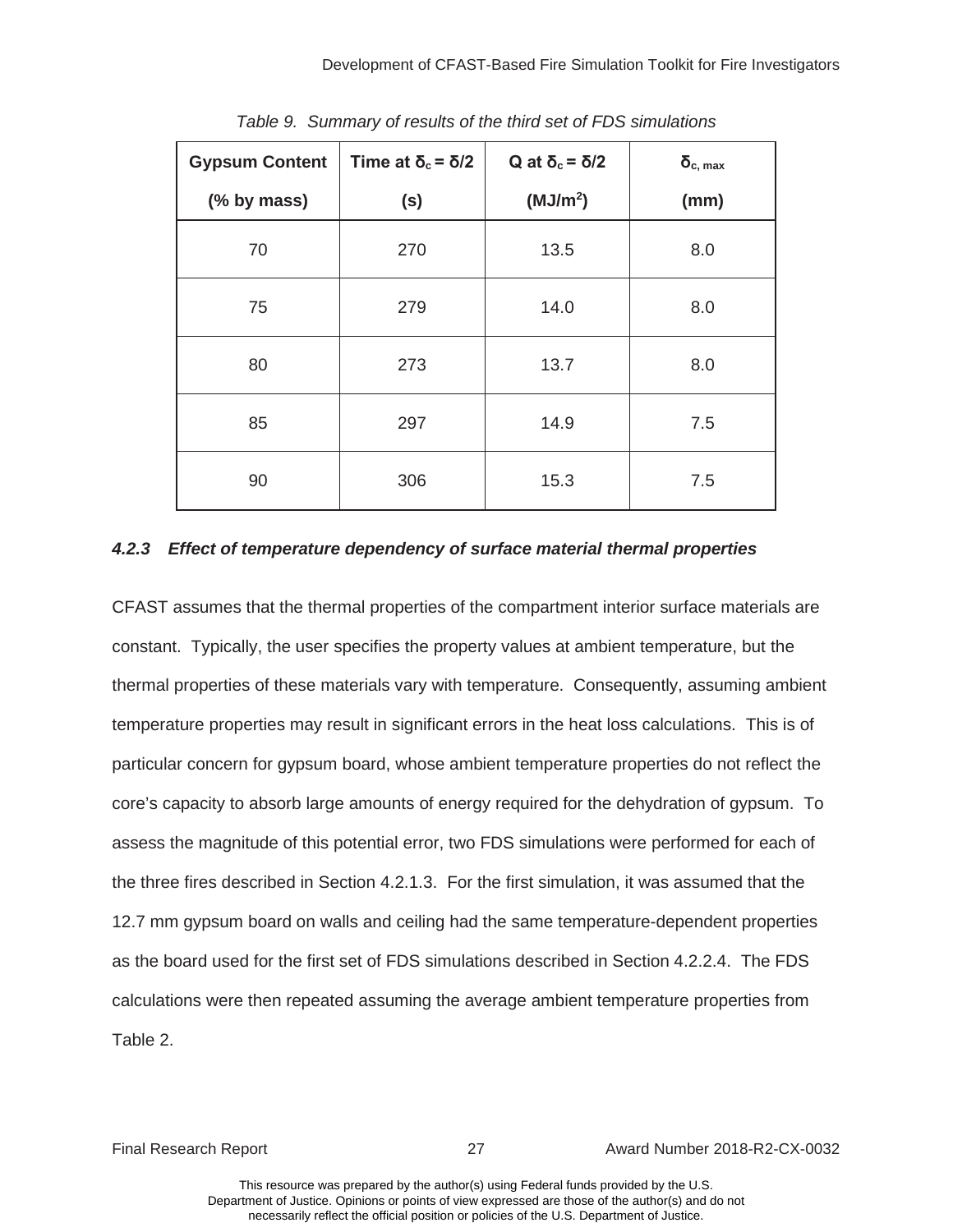<span id="page-34-0"></span> property simulation from 0.99 to 1.60 kJ/kg·K, as shown in Figure 7. The value of 1.60 kJ/kg·K thermal conductivity is relatively constant (20-950 °C, see Figure 3). This also improved agreement for Fire 2 but not for Fire 3. It should be noted that the upper layer temperatures A comparison between the upper layer temperature predictions for the two sets of properties are shown in Figure 4, Figure 5 and Figure 6 for Fires 1–3, respectively. Based on these figures, it appears that assuming constant ambient temperature properties (slightly) overestimates the upper layer temperature during the peak burning period, and for the pre-flashover fires also during the decay period. For Fire 1, which had a 10-minute post-flashover period of relatively steady burning rate, agreement can be improved by increasing the specific heat in the constant was obtained by distributing the heat required for evaporation of all free water (assumed to be 2.8 percent) and full dehydration of the gypsum over the temperature range over which the calculated with FDS are well below those calculated with CFAST (see Section 4.2.1.3). This is because the layer height and temperatures in FDS were calculated at a location close to the walls where the temperatures are lower while CFAST calculates average temperatures over the entire interior upper- and lower-layer gas volumes.



*Figure 4. Effect of temperature-dependent wallboard properties on T<sub>UL</sub> predictions for Fire 1* 

Final Research Report 28 Award Number 2018-R2-CX-0032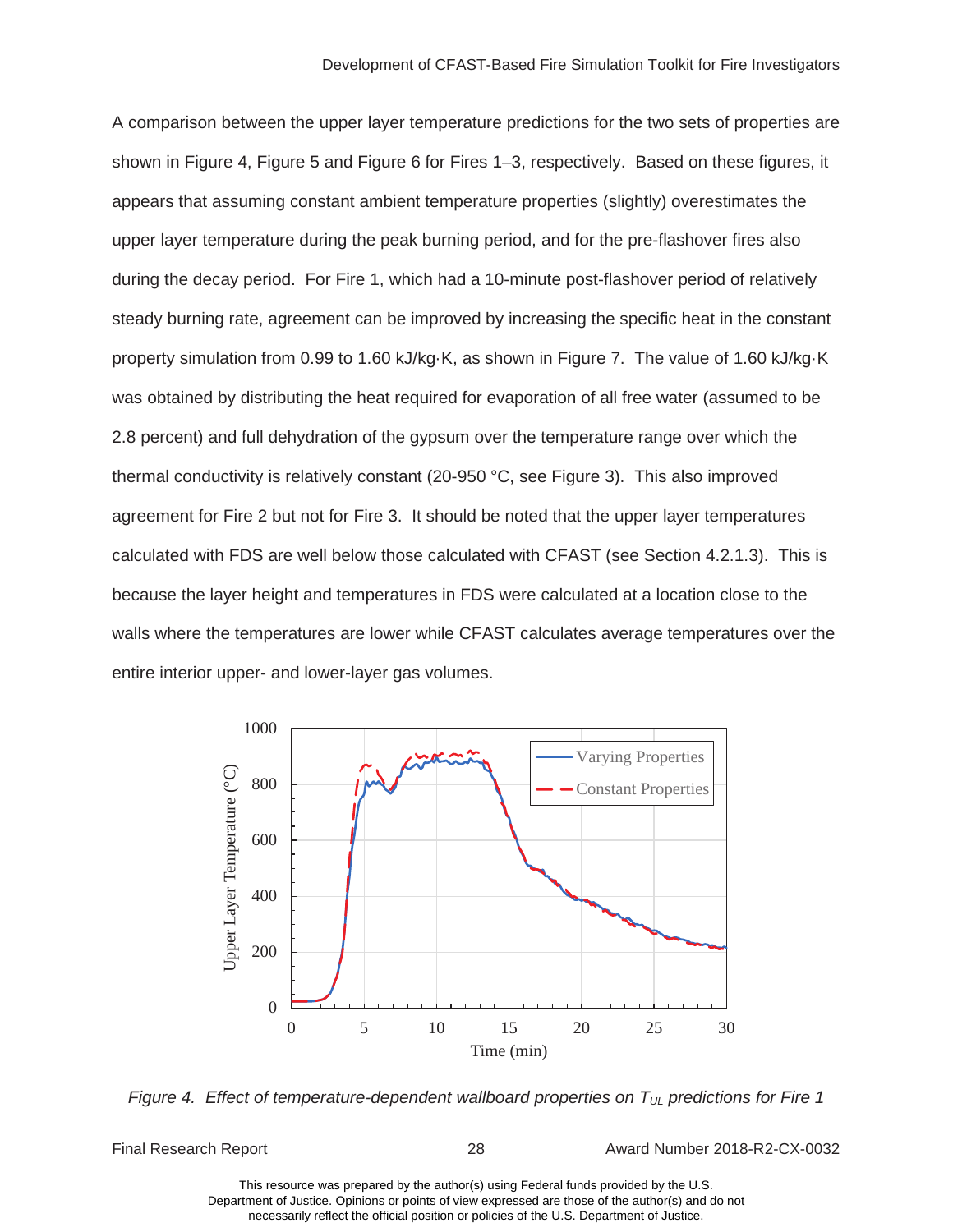<span id="page-35-0"></span>

Figure 5. Effect of temperature-dependent wallboard properties on T<sub>UL</sub> predictions for Fire 2



*Figure 6. Effect of temperature-dependent wallboard properties on T<sub>UL</sub> predictions for Fire 3* 

Final Research Report 29 Award Number 2018-R2-CX-0032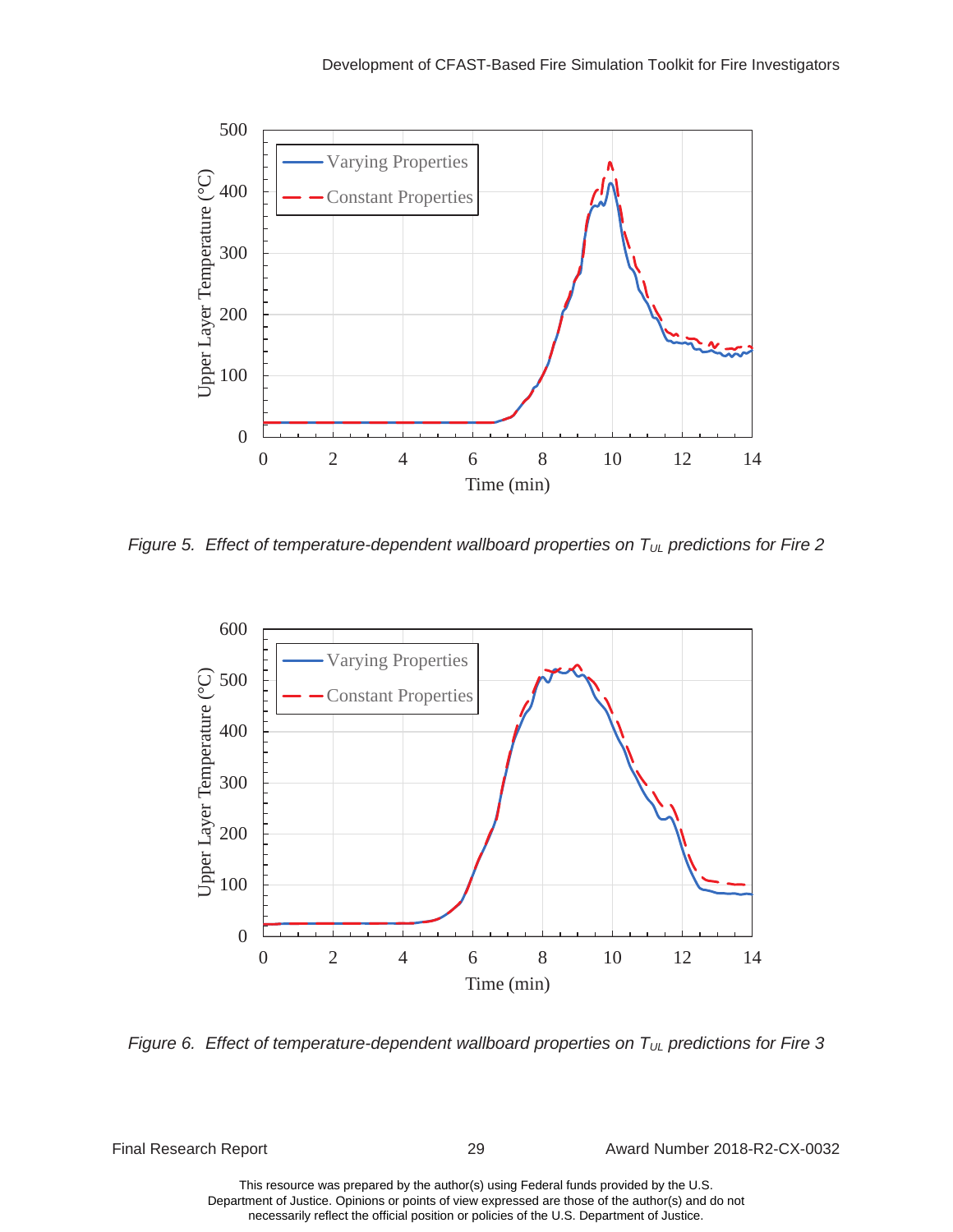<span id="page-36-0"></span>

*Figure 7. Proposed correction to constant wallboard properties to improve*  $T_{UL}$  *predictions* 

#### *4.2.4 Effect of substrates*

 ceiling with constant properties backed by one of four different substrates (air gap, glasswool layer temperature predictions for the post-flashover fire (Fire 1), as shown in Figure 8. The Finally, FDS simulations of Fires 1–3 were performed for 12.7 mm gypsum board walls and insulation, concrete and solid softwood). The substrate has a significant effect on the upper effect is insignificant for the pre-flashover fires (Fires 2 and 3). The current version of CFAST (7.5.2) does not allow the user to specify multiple surface layers. However, the next version of

Final Research Report 30 Award Number 2018-R2-CX-0032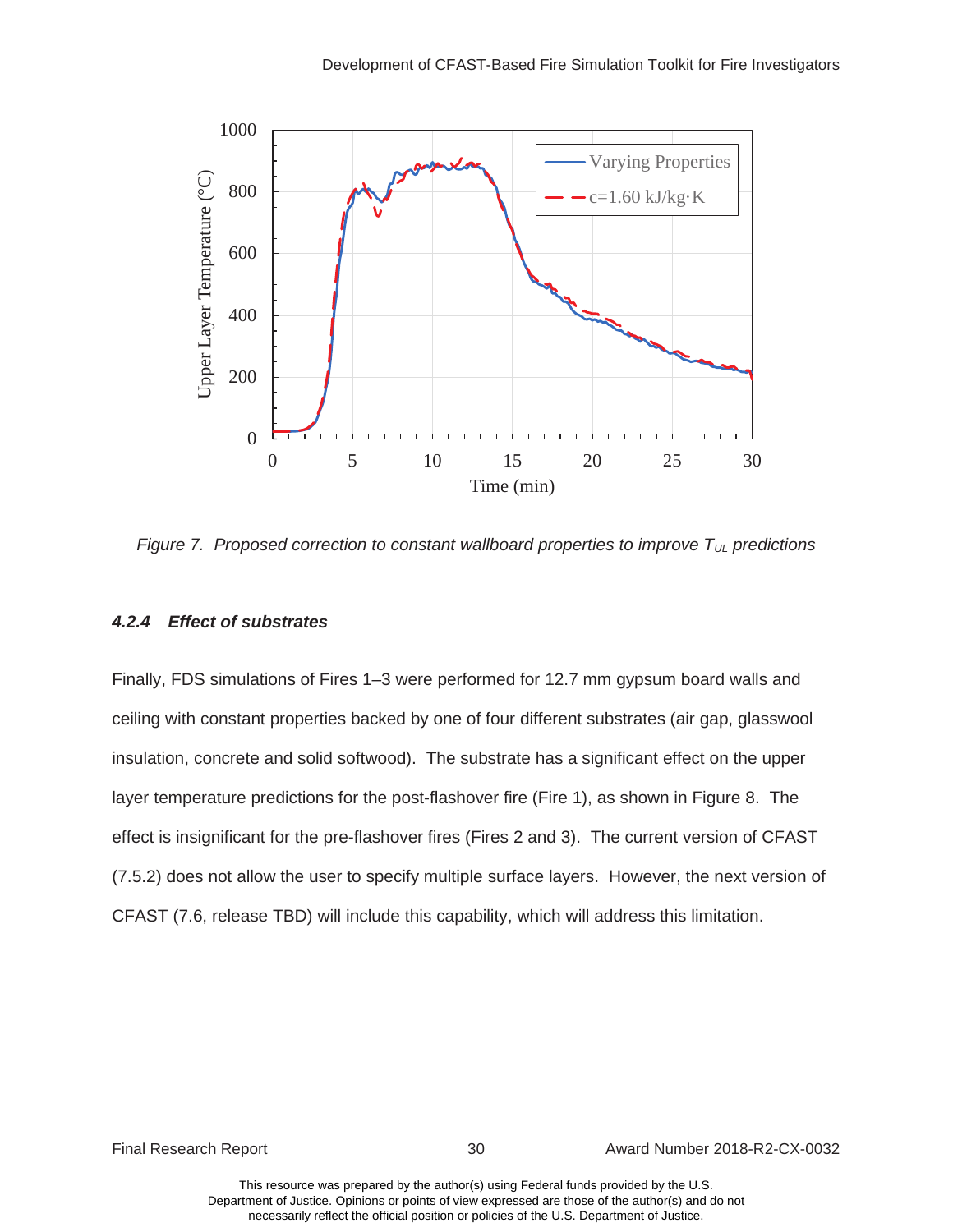<span id="page-37-0"></span>

*Figure 8. Effect of the substrate on*  $T_{UL}$  *predictions for a post-flashover fire* 

## **4.3 Limitations**

CFAST has some inherent limitations in its ability to accurately predict the effects of a fire because of the fundamental simplifying assumption that the gases inside the compartment stratify in two layers of uniform composition and temperature: a lower layer of relatively cool air and an upper layer of hot smoke. For this reason, CFAST cannot accurately predict smoke detector actuation time, which depends on the concentration of particulates at the detector. This limitation can be addressed by using a field fire model, also referred to as a computational fluid dynamics or CFD model, such as FDS [4]. Field models subdivide the gas volume inside the compartment in a large number (typically a few hundred thousand) of small cells; increased resolution enables more accurate predictions. Another approach to obtain more accurate predictions of smoke detector activation in the room of fire origin involves using a simplified algebraic thermal plume model, such as that described in Chapter 11 of NUREG 1805 [3] (see Section 3.0 for additional discussion). Although CFAST is a powerful fire simulation tool, its

Final Research Report 31 Award Number 2018-R2-CX-0032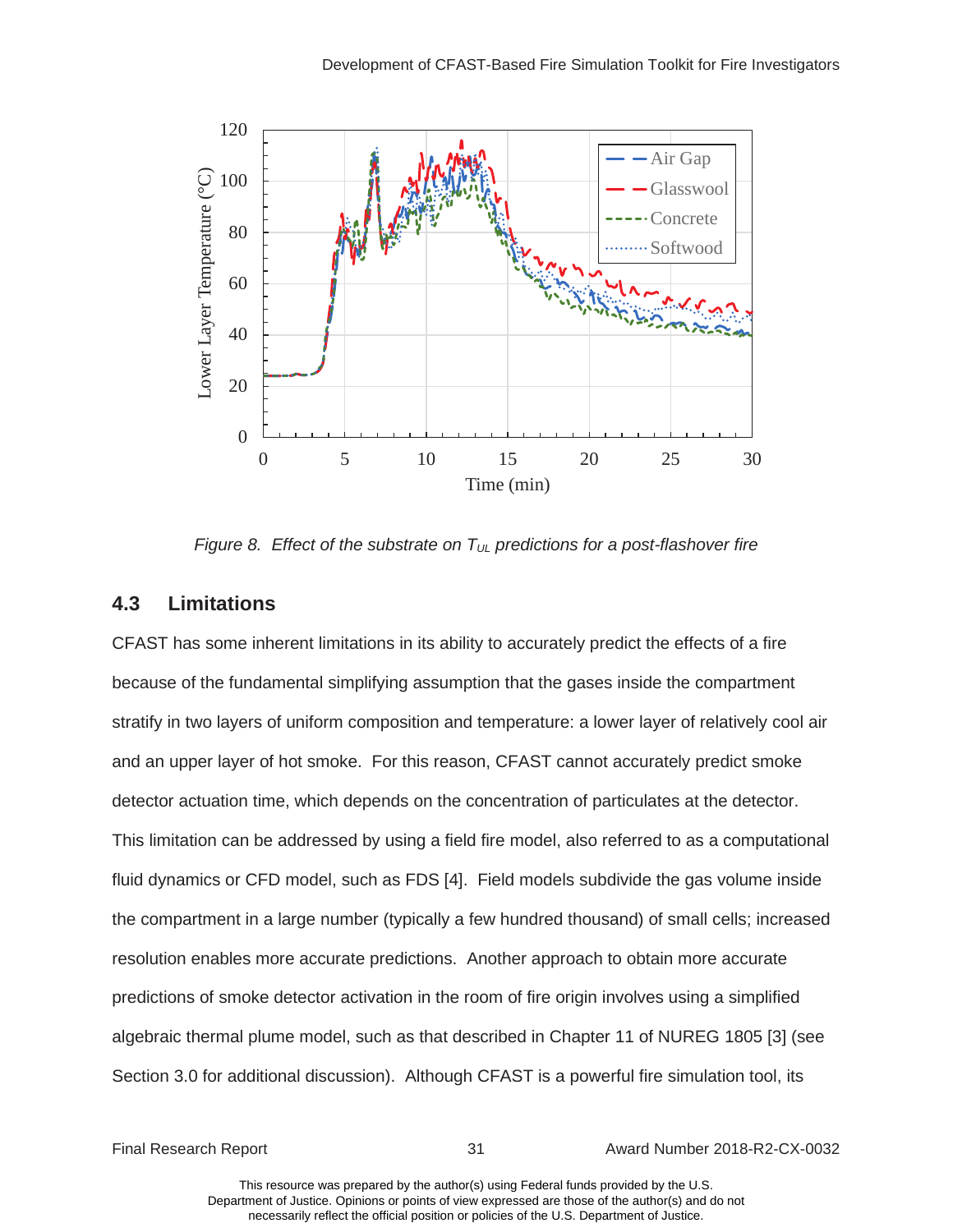<span id="page-38-0"></span>usefulness can be significantly enhanced by supplementing it with spreadsheet calculations and FDS simulations.

 from the heat release rates of the individual items. In the coming year (2021), we will prepare a Some additional work is needed to make the toolkit more useful to fire investigators. For example, upholstered furniture accounts for more than 60 percent of the items in the fire object database. A fire investigator often does not have detailed information about the furniture involved in the fire and will have a hard time finding "representative" items in the fire object database. Another example is the simulation of post-flashover fires. During the post-flashover period, the fire is fully developed and all exposed contents and furnishings are involved. Under those conditions it is not possible, nor would it be practical, to estimate the total burning rate journal article in which we will provide guidance to fire investigators on how to address these outstanding issues.

## **5.0 ARTIFACTS**

## **5.1 List of Products**

### *5.1.1 Short Course Materials*

The educational materials for the short course consist of two PowerPoint presentations (144 slides for day one and 129 slides for day two), a 107-page instructor's manual and CFAST input files and results for six case studies.

### *5.1.2 Conference papers and journal articles*

Based on the results of this investigation, we intend to prepare up to four publications.

• The first publication is a conference paper that provides a general overview of the work. This paper, entitled "CFAST-based Fire Simulation Toolkit for Fire Investigators" was submitted for presentation at the 16<sup>th</sup> Fire and Materials conference, originally to be held

Final Research Report 32 Award Number 2018-R2-CX-0032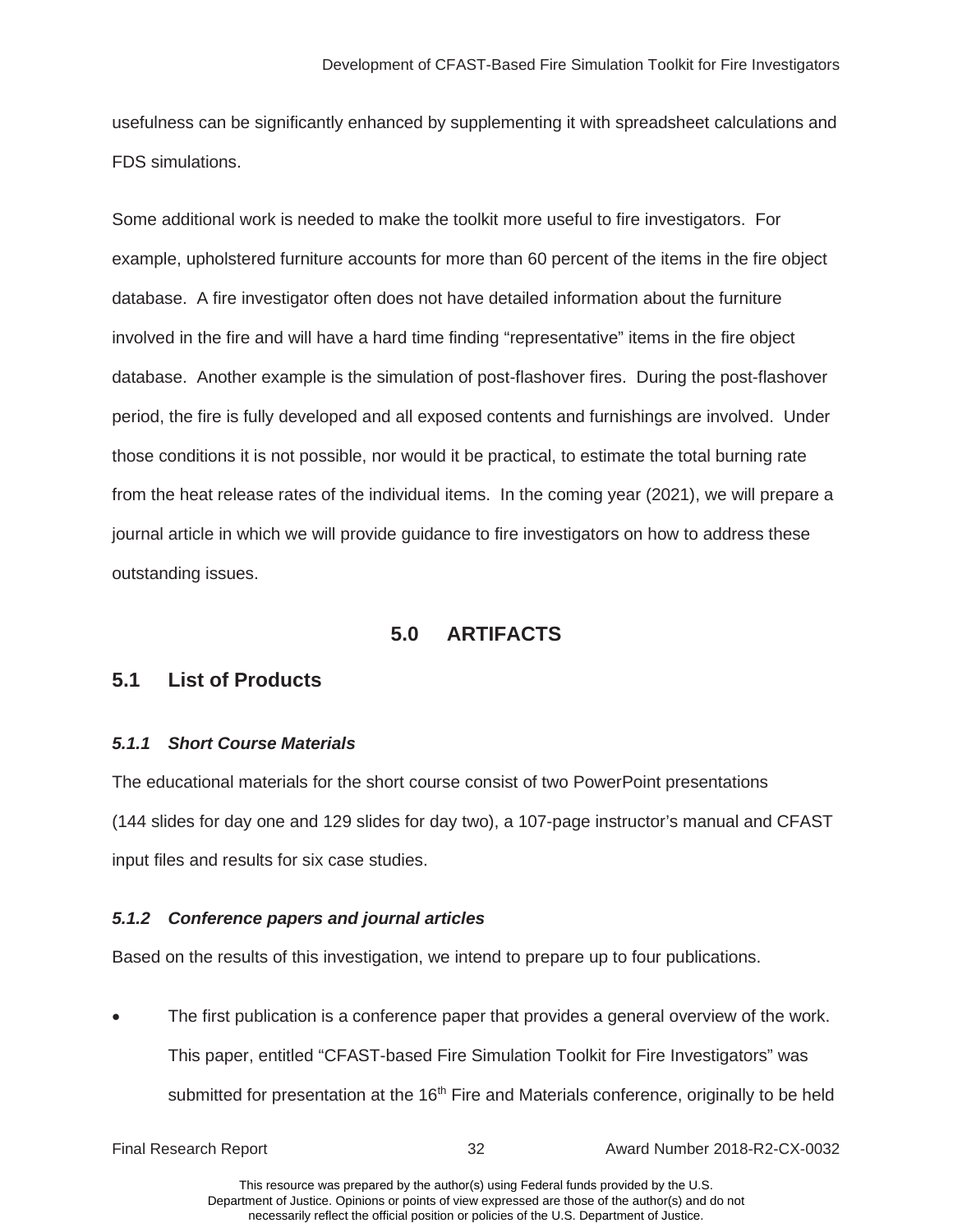<span id="page-39-0"></span>February 1–3, 2021 in San Francisco, California. Unfortunately, this conference was postponed until 2022 due to the COVID-19 pandemic.

- and target materials, whose actual thermal properties vary significantly with temperature. on "Obtaining Data for Fire Growth Models" to be held December 9–10, 2021 in The second publication is a conference paper that will describe the methods that were developed to obtain "equivalent" constant thermal property values for interior surface An abstract will be submitted for presentation at the ASTM E05 Committee Symposium Atlanta, Georgia. Selected papers will be considered for publication in ASTM's *Selected Technical Papers (STP)*, an online and printed, peer-reviewed publication for the international engineering community.
- The third publication is a journal article that will provide guidance for using the fire object database in the toolkit to obtain CFAST input parameters for upholstered furniture and post-flashover fires. This paper will be submitted to one of the major peer-reviewed fire journals (e.g., Fire and Materials, Fire Safety Journal, Fire Technology, or Journal of Fire Sciences).
- The research that was done on calcination of gypsum board (see Section 4.2.2) would be useful to the fire community, too. To the extent practicable, this element of the research will be submitted to one of the aforementioned peer-reviewed fire journals.

# **5.2 Data Sets Generated**

 Two databases were developed but are not ready for general use. The databases will be updated and finalized in 2021, after the release of the next major version of CFAST (7.6), which is expected to require some adjustments to the databases. No social science data were generated in this work.

Final Research Report 33 Award Number 2018-R2-CX-0032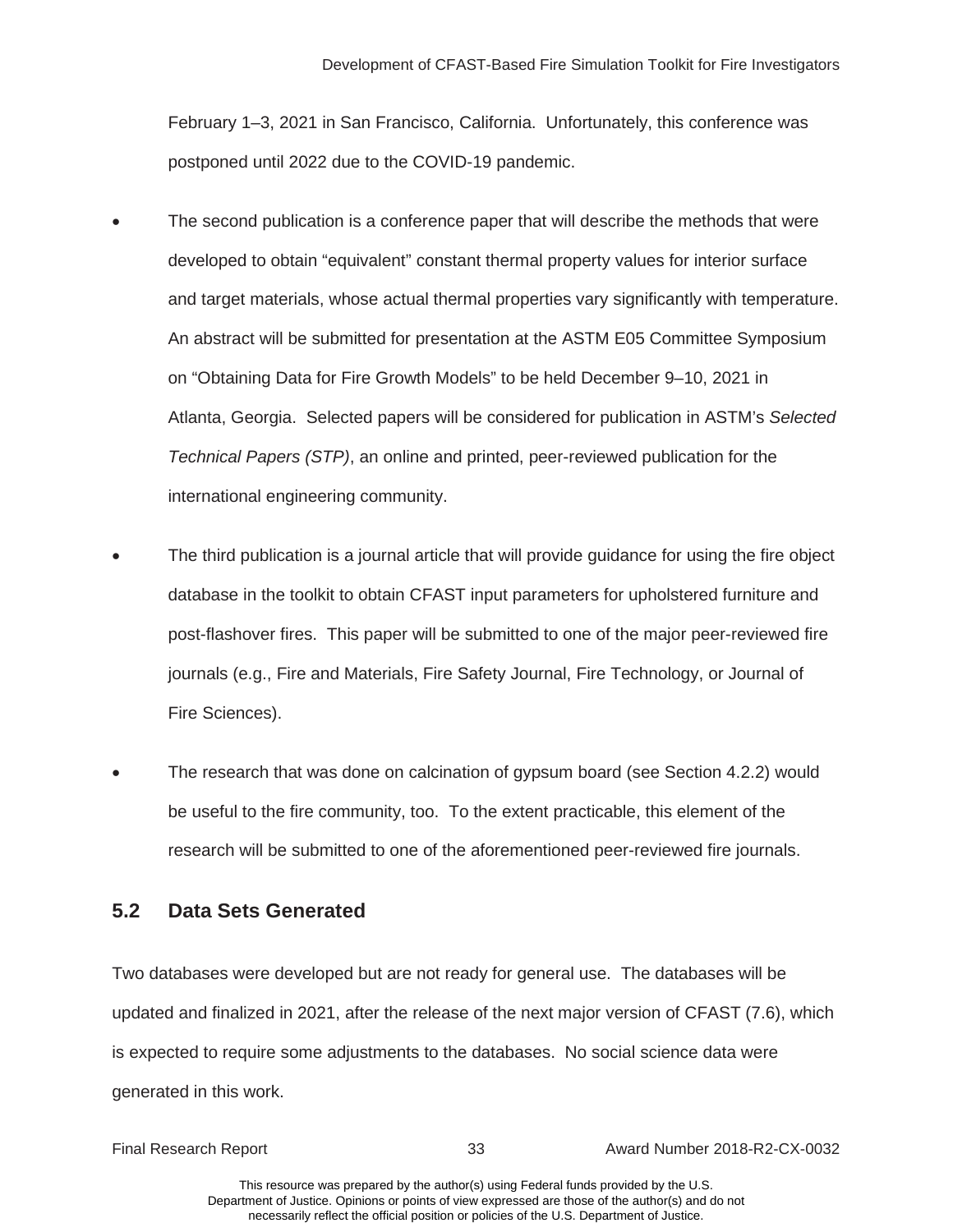### <span id="page-40-0"></span>**5.3 Dissemination Activities**

Dissemination activities has been limited as a result of restrictions associated with the COVID-19 pandemic.

 The primary mechanism of dissemination of this work to date is through the short course. charge. Most recently, the course was offered in December 2020 as State of Tennessee Police educational interstate compact (NC-SARA) allows anyone in the U.S. to register for this course. Instructure, maker of the popular online learning management platform Canvas, has given Dr. Icove a website to publish the course. This makes it accessible throughout the U.S. at no Officer Standard and Training (POST) Course #20-452. The course is now "Certified" in Tennessee for fire and arson investigators, and has been incorporated into the Graduate Certificate Course, ECE 564 – Enclosure Fire Dynamics, which is offered via distance education both on-campus and remotely at the University of Tennessee, Knoxville. The novel distance

Results of the work also will be disseminated through conference papers and journal articles (see Section 5.1).

#### **6.0 REFERENCES**

- [1] R. Peacock, K. McGrattan, P. Reneke, and G. Forney, "CFAST Consolidated Model of Fire Growth and Smoke Transport (Version 7), Volume 1: Tecnical Reference Guide," National Institute of Standards and Technology, Gaithersburg, MD, NIST Technical Note 1889 v1, 2020. DOI: 10.6028/NIST.TN.1889v1
- [2] M. Hirschler and M. Janssens, "Effect of Enclosure on Heat Release Rate of Furniture Fires," in *Fire and Materials 2013, 13<sup>th</sup> International Conference and Exhibit,* San Francisco, CA, 2013, pp. 343-354.

Final Research Report 34 Award Number 2018-R2-CX-0032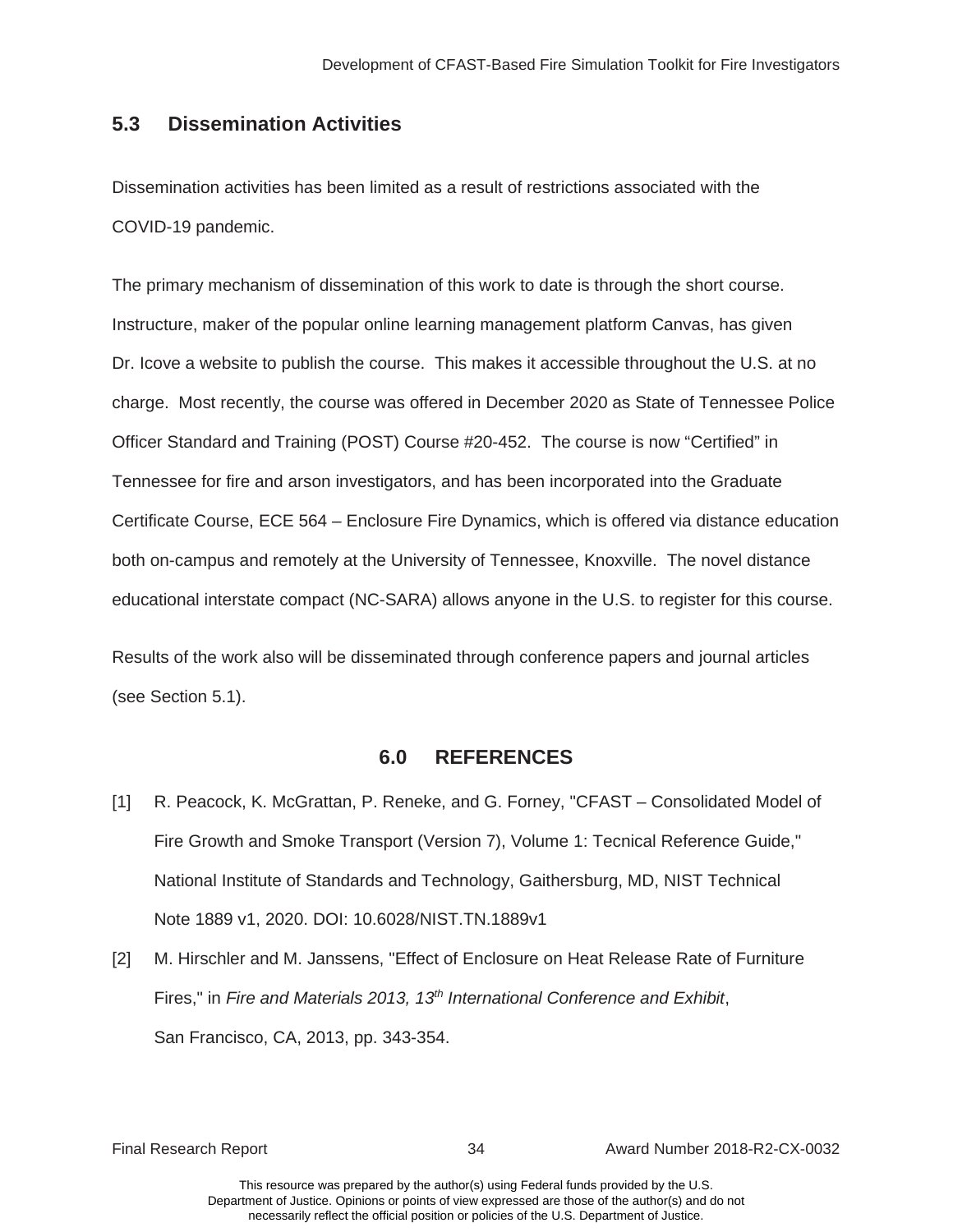- Program," U.S. Nuclear Regulatory Commission, Washington DC, NUREG-1805, 2004. [3] N. Iqbal and M. Salley, "Fire Dynamics Tools (FDT<sup>s</sup>): Quantitative Fire Hazard Analysis Methods for the U.S. Nuclear Regulatory Commission Fire Protection Inspection
- [4] K. McGrattan, S. Hostikka, R. McDermott, J. Floyd, and M. Vanella, "Fire Dynamics Simulator User's Guide," National Institute of Standards and Technology, Gaithersburg, MD, NIST Special Publication 1019, Sixth Edition, 2020. DOI: 10.6028/NIST.SP.1019
- [5] J. Geiman and D. Gottuk, "Alarm Thresholds for Smoke Detector Modeling," in *Fire Safety Science, Seventh International Symposium*, Worcester, MA, 2003, pp. 197-208. DOI: 10.3801/IAFSS.FSS.7-197
- [6] R. Peacock, P. Reneke, and G. Forney, "CFAST Consolidated Fire and Smoke Transport (Version 7), Volume 3: Verification and Validation Guide," National Institute of Standards and Technology, Gaithersburg, MD, NIST Technical Note 1889v3, 2020. DOI: 10.6028/NIST.TN.1889v3
- [7] "NFPA 921, Guide for Fire and Explosions Investigations," National Fire Protection Association, Quincy, MA, 2017.
- Research Report 285, 1984. [8] A. Ahonen, M. Kokkala, and H. Weckman, "Burning Characteristics of Potential Ignition Sources for Room Fires," Technical Research Centre of Finland, Espoo, Finland,
- [9] V. Babrauskas, "Full-Scale Burning Behavior of Upholstered Chair," National Bureau of Standards, Gaithersburg, MD, NBS Technical Note 1103, 1979.
- Gaithersburg, MD, NBSIR 82-2604, 1982. [10] V. Babrauskas, R. Lawson, D. Walton, and W. Twilley, "Upholstered Furniture Heat Release Rates Measured with a Furniture Calorimeter," National Bureau of Standards,
- Gaithersburg, MD, NBSIR 82-2604, 1982. [11] A. Bwalya, E. Gibbs, G. Lougheed, and A. Kashef, "Characterization of Fires in Multi-suite National Research Council of Canada, Ottawa, Canada, IRC-RR-302, 2010. Final Research Report 35 Award Number 2018-R2-CX-0032 Residential Dwellings: Phase 1 - Room Fire Experiments with Individual Furnishings,"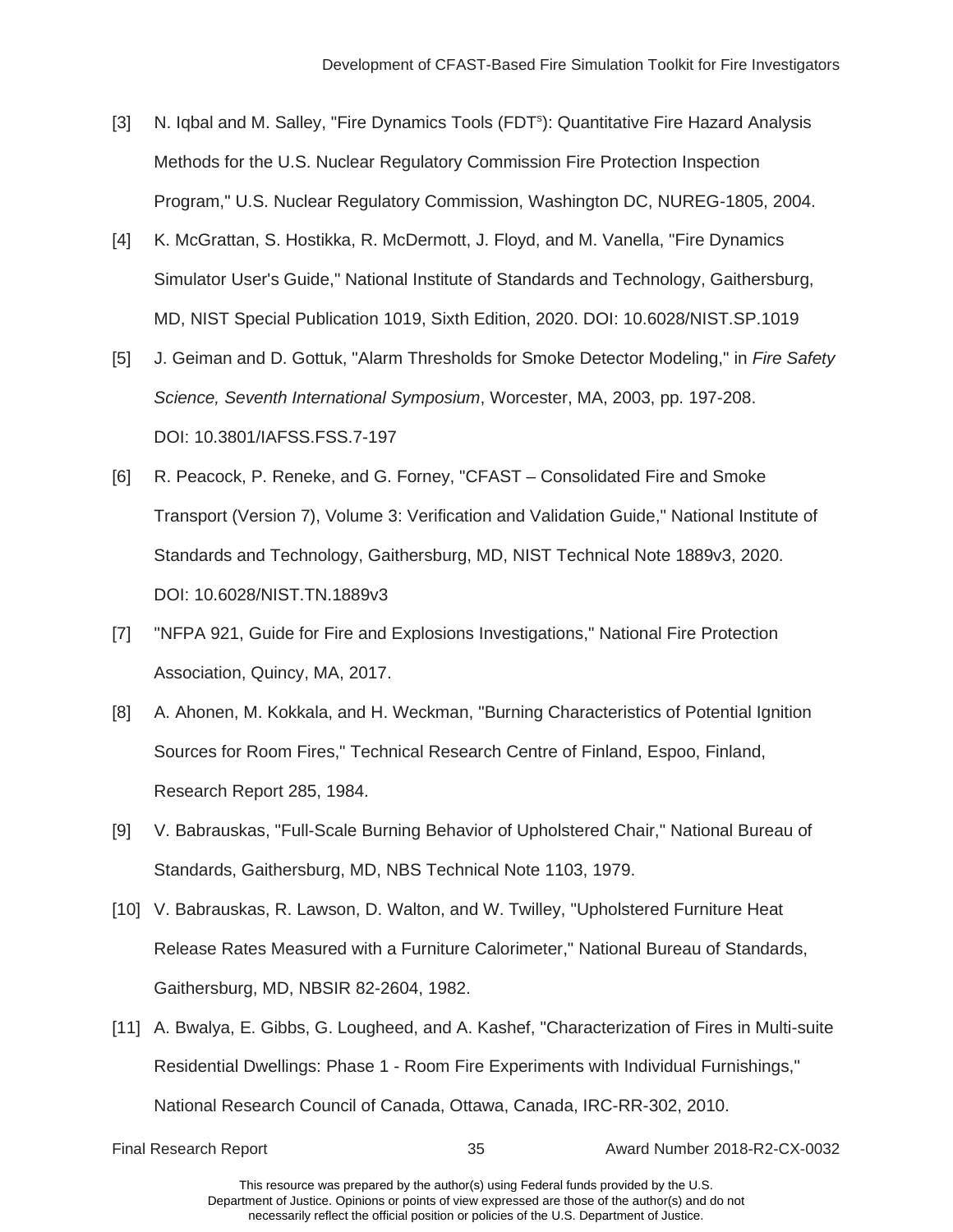- [12] T. Cleary, T. Ohlemiller, and K. Villa, "The Influence of Ignition Source on the Flaming Fire Hazard of Upholstered Furniture," *Fire Safety Journal,* vol. 23, pp. 79-102, 1994. DOI: 10.1016/0379-7112(94)90063-9
- [13] M. Janssens, D. Ewan, C. Gomez, M. Hirschler, J. Huczek, R. Mason, K. Overholt, and J. Furniture," Southwest Research Institute, San Antonio, TX, NIJ M. Sharp, "Reducing Uncertainty of Quantifying the Burning Rate of Upholstered Award No. 2010-DN-BX-K221, SwRI Project No. 01.15998, 2012.
- 38th Aerospace Sciences Meeting & Exhibit, Reno, NV, 2000. [14] H. Kim and D. Lilley, "Heat Release Rates of Burning Items in Fires (AIAA 2000-0722)," in
- NBSIR 83-2787, 1983. *<sup>38</sup>th Aerospace Sciences Meeting & Exhibit*, Reno, NV, 2000. [15] R. Lawson, D. Walton, and W. Twilley, "Fire Performance of Furnishings as Measured in the NBS Furniture Calorimeter, Part1," National Bureau of Standards, Gaithersburg, MD,
- Gaithersburg, MD, NBSIR 85-2998, 1985. [16] B. Lee, "Effect of Wall and Room Surfaces on the Rate of Heat, Smoke, and Carbon Monoxide Production in a Park Lodging Bedroom Fire," National Bureau of Standards,
- Washington DC, NUREG-2232, 2020. [17] A. Lindeman, M. Randelovic, D. Stroup, J. Floyd, M. DiDomizio, K. McGrattan, and M. Bundy, "Heat Release Rate and Fire Characteristics of Fuels Representative of Typical Transient Fire Events in Nuclear Power Plants," U.S. Nuclear Regulatory Commisision,
- NISTIR 4348, 1990. [18] T. Ohlemiller and K. Villa, "Furniture Flammability: An Investigation of the California Technical Bulletin 133 Test-Part II: Characterization of Ignition Source and Comparable Gas Burner," National Institute of Standards and Technology, Gaithersburg, MD,
- [19] S. Särdqvist, "Initial Fires: RHR, Smoke Production and CO Generation from Single Items and Room Fire Tests," Lund University, Lund, Sweden, LUTVDG/TVBB--3070--SE, 1993.

Final Research Report 36 Award Number 2018-R2-CX-0032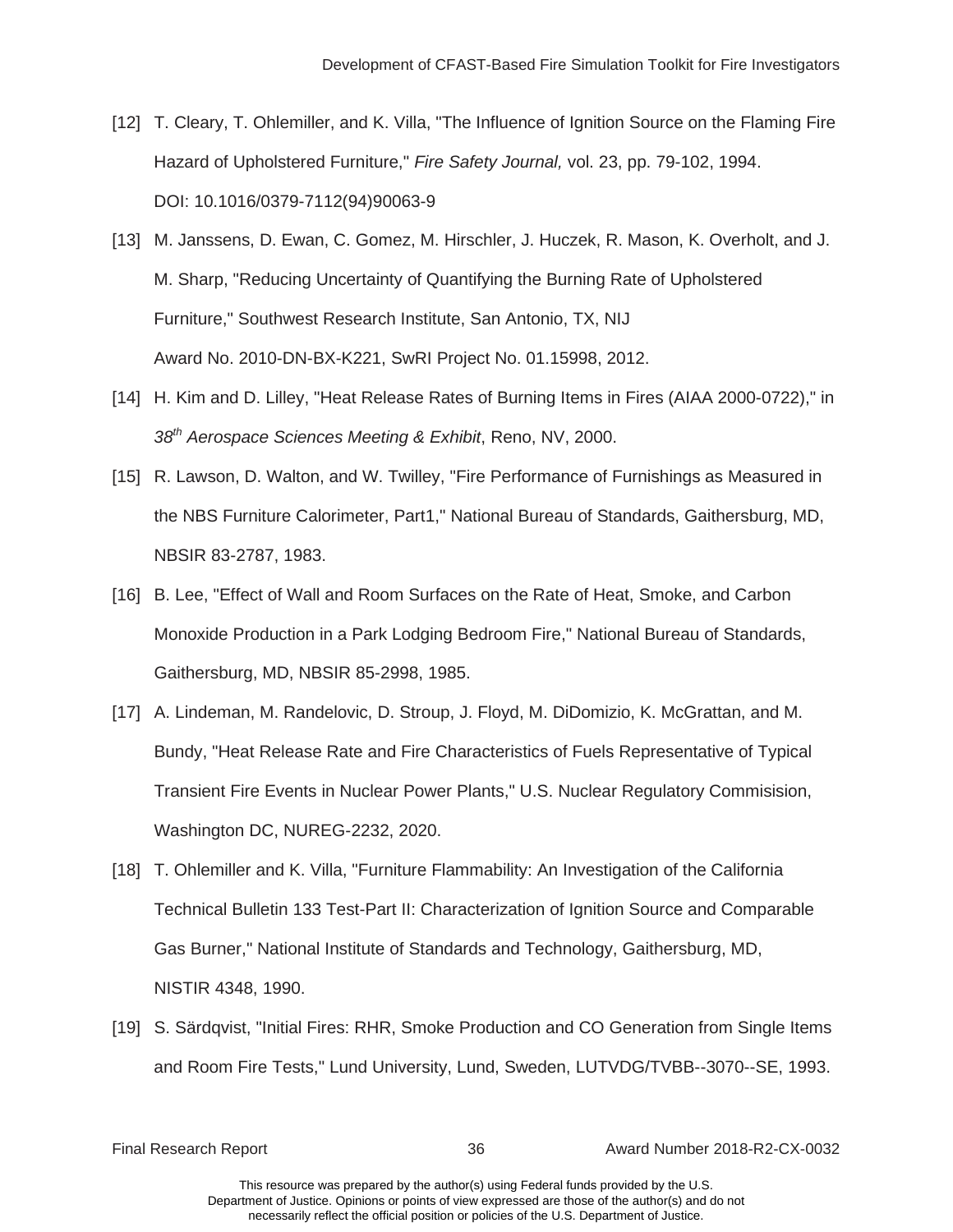- Commission, Measurement and Testing, Report EUR 16477 EN, 1995. [20] B. Sündström, "CBUF: Fire Safety of Upholstered Furniture - The Final Report on the CBUF Research Programme," Interscience Communications, London, England, European
- Commission, Measurement and Testing, Report EUR 16477 EN, 1995. [21] A. Trouvé and T. Minnich, "Thermal Properties Database," University of Maryland, College Park, MD, Final Report for U.S. National Institute of Justice Award 2008-DN-BX-K167, 2012.
- SP Report 2014:20, 2014. [22] F. Amon, M. McNamee, and P. Blomqvist, "Fire Effluent Contaminants, Predictive Models, and Gap Analysis," SP Swedish National Testing and Research Institute, Borås, Sweden,
- SP Report 2003:22, 2003. [23] P. Andersson, M. Simonson, L. Rosell, P. Blomqvist, and H. Stripple, "Fire-LCA Model: Furniture Study," SP Swedish National Testing and Research Institute, Borås, Sweden,
- [24] P. Blomqvist, T. Hertzberg, H. Tuovinen, K. Arrhenius, and L. Rosell, "Detailed Determination of Smoke Gas Contents Using a Small-Scale Controlled Equivalence Ratio Tube Furnace Method," *Fire and Materials,* vol. 31, pp. 495-521, 2007. DOI: 10.1002/fam.946
- [25] P. Blomqvist, L. Rosell, and M. Simonson, "Emissions from Fires Part I: Fire Retarded and Non-Fire Retarded TV-Sets," *Fire Technology,* vol. 40, pp. 39-58, 2004. DOI: [10.1023/B:FIRE.0000003315.47815.cb](https://10.1023/B:FIRE.0000003315.47815.cb)
- [26] R. Gann, J. Averill, E. Johnsson, M. Nyden, and R. Peacock, "Fire Effluent Component Yields from Room-Scale Fire Tests," *Fire and Materials,* vol. 34, pp. 285-314, 2010. DOI: 10.1002/fam.1024
- [27] D. Gottuk and B. Lattimer, "Effect of Combustion Conditions on Species Production," in *The SFPE Handbook of Fire Protection Engineering, 5th Edition,* New York, NY: Springer, 2016, Chapter 16, pp. 486-528. DOI: 10.1007/978-1-4939-2565-0

Final Research Report 37 Award Number 2018-R2-CX-0032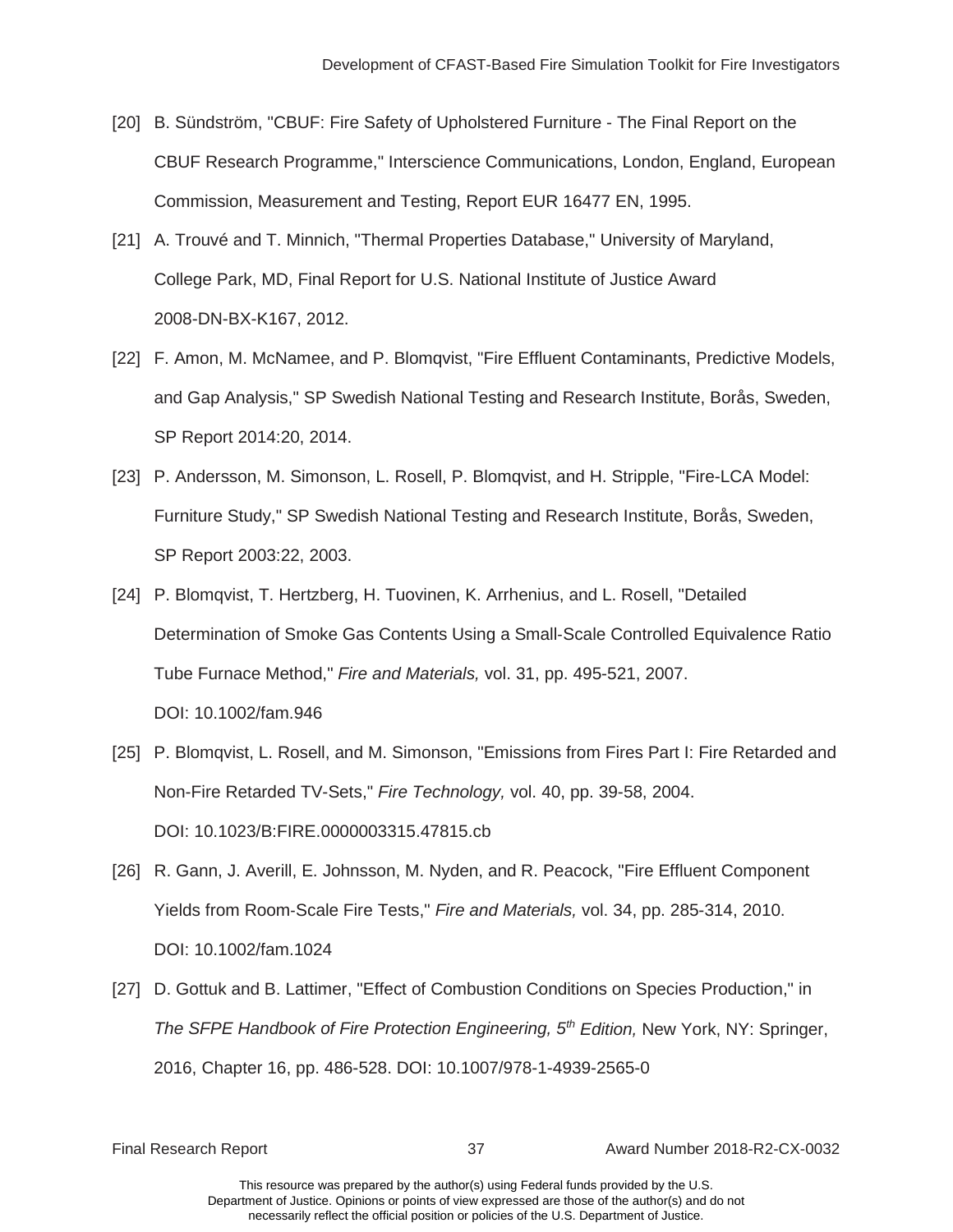- [28] M. Khan, A. Tewarson, and M. Chaos, "Combustion Characteristics of Materials and Generation of Fire Products," in *The SFPE Handbook of Fire Protection Engineering, 5th Edition,* New York, NY: Springer, 2016, Chapter 36, pp. 1143-1232. DOI: 10.1007/978-1-4939-2565-0
- [29] B. Persson and M. Simonson, "Fire Emissions into the Atmosphere," *Fire Technology,* vol. 34, pp. 267-297, 1998. DOI: 10.1023/A:1015350024118
- [30] D. Purser and J. McAllister, "Assessment of Hazards to Occupants from Smoke, Toxic Gases, and Heat," in *The SFPE Handbook of Fire Protection Engineering, 5th Edition*  New York, NY: Springer, 2016, Chapter 63, 2308-2428. DOI: 10.1007/978-1-4939-2565-0
- [31] D. Purser and J. Purser, "HCN Yields and Fate of Fuel Nitrogen for Materials under Different Combustion Conditions in the ISO 19700 Tube Furnace and Large-Scale Fires," in *Fire Safety Science, Ninth International Symposium*, Karlsruhe, Germany, 2008, pp. 1117-1128. DOI: 10.3801/IAFSS.FSS.9-1117
- Study Report No. 185, 2008. [32] A. Robbins and C. Wade, "Soot Yield Values for Modelling Purposes-Residential Occupancies," Building Research Association of New Zealand, Judgeford, Porirua City,
- [33] A. Stec, R. Hull, J. Purser, P. Blomqvist, and K. Lebek, "A Comparison of Toxic Product Yields Obtained from Five Laboratories Using the Steady State Tube Furnace (ISO TS 19700)," in *Fire Safety Science, Ninth International Symposium*, Karlsruhe, Germany, 2008, pp. 653-664. DOI: 10.3801/IAFSS.FSS.9-653
- [34] A. Ten Wolde, J. McNatt, and L. Krahn, "Thermal Properties of Wood and Wood Panel Products for Use in Buildings," Oak Ridge National Laboratory, Oak Ridge, Tennessee, DOE / USDA-21697/ 1, ORNL / Sub / 87-21697 / 1, 1988.
- [35] "ASTM E1354, Standard Test Method for Heat and Visible Smoke Release Rates for Materials and Products Using an Oxygen Consumption Calorimeter," ASTM International, West Conshohocken, PA, 2017. DOI: 10.1520/E1354-17

Final Research Report 38 Award Number 2018-R2-CX-0032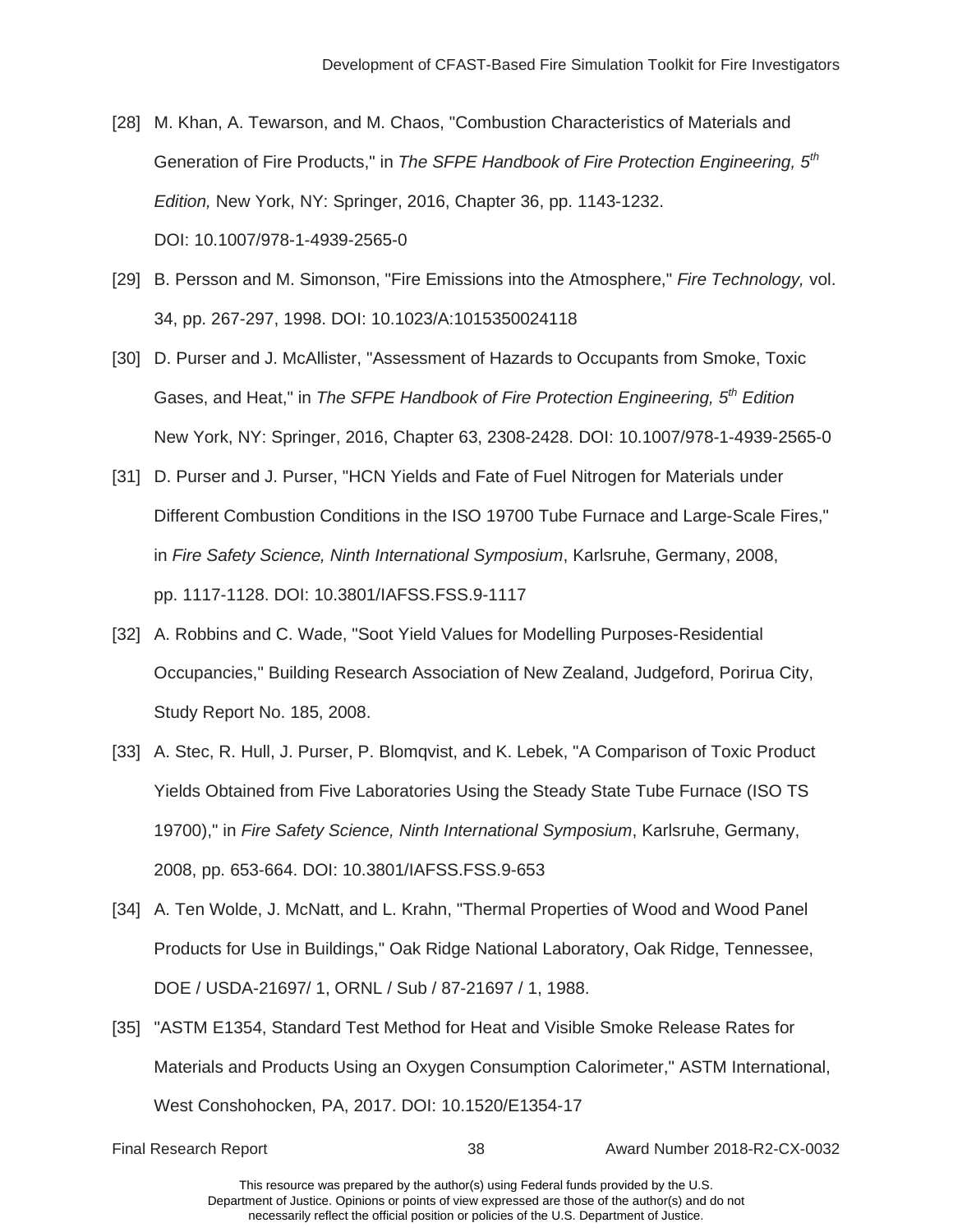- 2013, 13<sup>th</sup> International Conference, London, England, 2013, pp. 743-755. [36] M. Janssens, "Analysis of Cone Calorimeter Ignition Data: A Reappraisal," in *Interflam*
- *5<sup>th</sup> Edition* New York, NY: Springer, 2016, Table A.27, pp. 3432-3434.<br>DOI: 10.1007/978-1-4939-2565-0 *2013, 13th International Conference*, London, England, 2013, pp. 743-755. [37] "Thermophysical Property Data," in *The SFPE Handbook of Fire Protection Engineering,*
- [38] J. Valencia and P. Quested, "Thermophysical Properties," *ASM Handbook,* vol. 15, pp. 468-481, 2008. DOI: 10.1361/asmhba0005240
- [39] R. Lyon, "Plastics and Rubber," in Handbook of Building Materials for Fire Protection, Chapter 3, New York, NY: McGraw-Hill, 2004.
- Method," National Institute of Standards and Technology, Gaithersburg, MD, NIST Handbook 146, Volume III, 1989. [40] R. Bukowski and R. Peacock, "Example Cases for the HAZARD I Fire Hazard Assessment
- [41] R. Peacock, W. Jones, R. Bukowski, and L. Forney, "Software User's Guide for the HAZARD I Fire Hazard Assessment Method, Version 1.1," National Institute of Standards and Technology, Gaithersburg, MD, NIST Handbook 146, Volume I, 1991.
- and Technology, Gaithersburg, MD, NIST Handbook 146, Volume II, 1991. [42] R. Peacock, W. Jones, R. Bukowski, and L. Forney, "Technical Reference Guide for the HAZARD I Fire Hazard Assessment Method, Version 1.1," National Institute of Standards
- Justice Award 2015-DN-BX-K052, 2019. [43] D. Madrzykowski, "Study of the Impact of Ventilation on Fire Patterns and Electrical System Damage in Single Family Homes Incorporating Modern Construction Practices," Underwriters Laboratories, Northbrook, IL, Final Report for U.S. National Institute of
- [44] B. Burrows, "A Decade's Experience of Gypsum Board Weight Reduction in the U.S.," in *ibausil the 14th International Conference on Building Materials*, Weimar, Germany, 2000, pp. 1-0197 to 1-0207.

Final Research Report 39 Award Number 2018-R2-CX-0032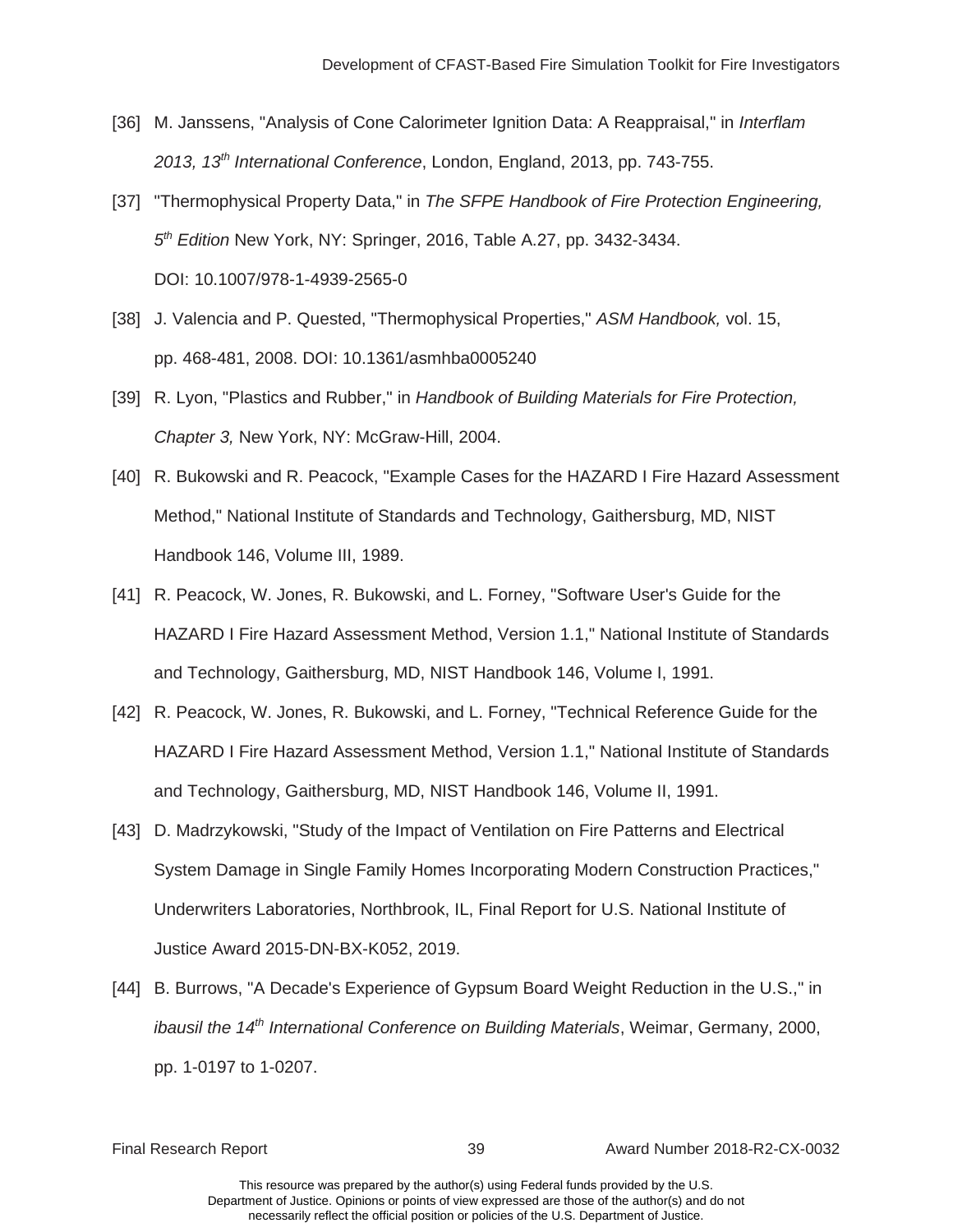- [45] "Gypsum Board: Typical Mechanical and Physical Properties," Gypsum Association, Silver Spring, MD, GA-235-2019, 2019.
- [46] L. Andersson and B. Jansson, "Analytical Fire Design with Gypsum: A Theoretical and Experimental Study," Institute of Fire Safety Design, Lund, Sweden, 1987.
- [47] N. Bénichou and M. A. Sultan, "Thermal Properties of Lightweight-framed Construction Components at Elevated Temperatures," *Fire and Materials,* vol. 29, pp. 165-179, 2005. DOI: 10.1002/fam.880
- [48] J. Fuller, R. Leichti, and R. White, "Temperature Distribution in a Nailed Gypsum-stud Joint Exposed to Fire," *Fire and Materials,* vol. 16, pp. 95-99, 1992. DOI: 10.1002/fam.810160206
- [49] K. Ghazi Wakili and E. Hugi, "Four Types of Gypsum Plaster Boards and their Thermophysical Properties under Fire Condition," *Journal of Fire Sciences,* vol. 27, pp. 27-43, 2009. DOI: 10.1177/0734904108094514
- [50] K. Ghazi Wakili, E. Hugi, L. Wullschleger, and T. Frank, "Gypsum Board in Fire -Modeling and Experimental Validation," *Journal of Fire Sciences,* vol. 25, pp. 267-282, 2007. DOI: 10.1177/0734904107072883
- [51] D. Gross, "Data Sources for Parameters Used in Predictive Modeling of Fire Growth and Smoke Transport," National Bureau of Standards, Gaithersburg, MD, NBSIR 85-3223, 1985.
- Research. Council Canada, Ottawa, Ontario, Canada, DBR Paper 1080, 1983. [52] T. Harmathy, "Properties of Building Materials at Elevated Temperatures," National
- Ottawa, Ontario, Canada, 1988. [53] T. Harmathy, "Properties of Building Materials at Elevated Temperatures," Nationa Research. Council Canada, Institute for Research in Construction, Ottawa, Ontario, Canada, 1988.<br>Final Research Report 40 Award Number 2018-R2-CX-0032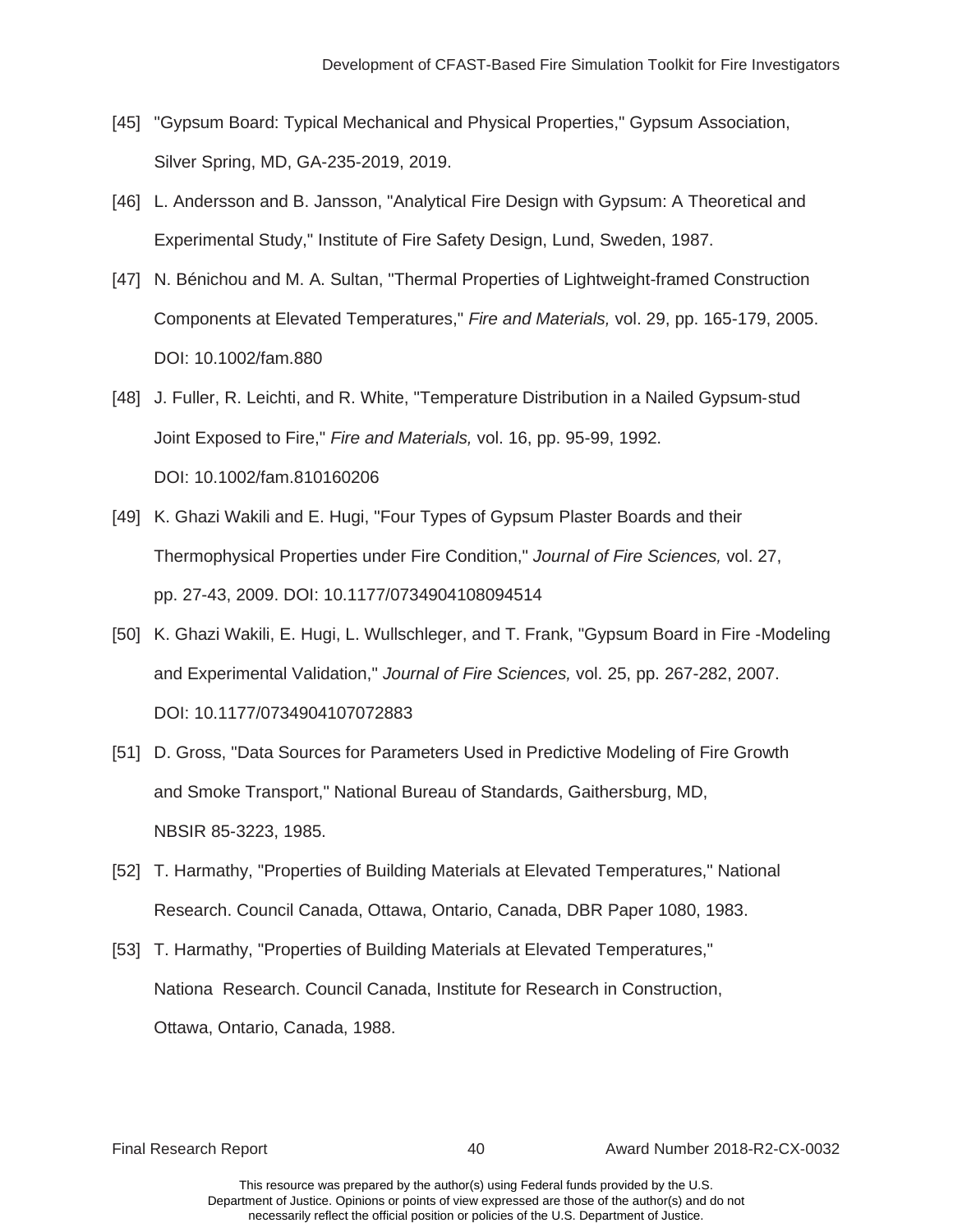- [54] D. Lázaro, E. Puente, M. Lázaro, P. Lázaro, and J. Peña, "Thermal Modelling of Gypsum Plasterboard Assemblies Exposed to Standard Fire Tests," *Fire and Materials,* vol. 40, pp. 568-585, 2016. DOI: 10.1002/fam.2311
- [55] S. Manzello, W. Grosshandler, and T. Mizukami, "Furnace Testing of Full-Scale Gypsum Steel Stud Non-Load Bearing Wall Assemblies: Results of Multi-Laboratory Testing in Canada, Japan, and USA," *Fire Technology,* vol. 46, pp. 183-200, 2010. DOI: 10.1007/s10694-009-0090-z
- Gypsum-Board/Wood-Stud Walls Exposed to Fire," *Fire and Materials,* vol. 18,<br>pp. 297-305, 1994. DOI: 10.1002/fam.810180505 [56] J. Mehaffey, P. Cuerrier, and G. Carisse, "A Model for Predicting Heat Transfer through
- [57] S. Park, S. Manzello, D. Bentz, and T. Mizukami, "Determining Thermal Properties of Gypsum Board at Elevated Temperatures," *Fire and Materials,* vol. 34, pp. 237-250, 2010. DOI: 10.1002/fam.1017
- [58] Rahmanian, "Thermal and Mechanical Properties of Gypsum Boards and their Influences on Fire Resistance of Gypsum Board Based Systems," University of Manchester, Manchester, England, 2011.
- [59] M. Sultan, "A Model for Predicting Heat Transfer Through Noninsulated Unloaded SteeI-Stud Gypsum Board Wall Assemblies Exposed to Fire," *Fire Technology,* vol. 32, pp. 239-259, 1996. DOI: 10.1007/BF01040217
- [60] H. Takeda and J. Mehaffey, "WALL2D: A Model for Predicting Heat Transfer through Wood-stud Walls Exposed to Fire," *Fire and Materials,* vol. 22, pp. 133-140, 1998. DOI: 10.1002/(SICI)1099-1018(1998070)22:4<133::AID-FAM642>3.0.CO;2-L
- [61] H. Wang, "Heat Transfer Analysis of Components of Construction Exposed to Fire," Ph.D. Thesis, University of Salford, England, 1995.

Final Research Report 41 Award Number 2018-R2-CX-0032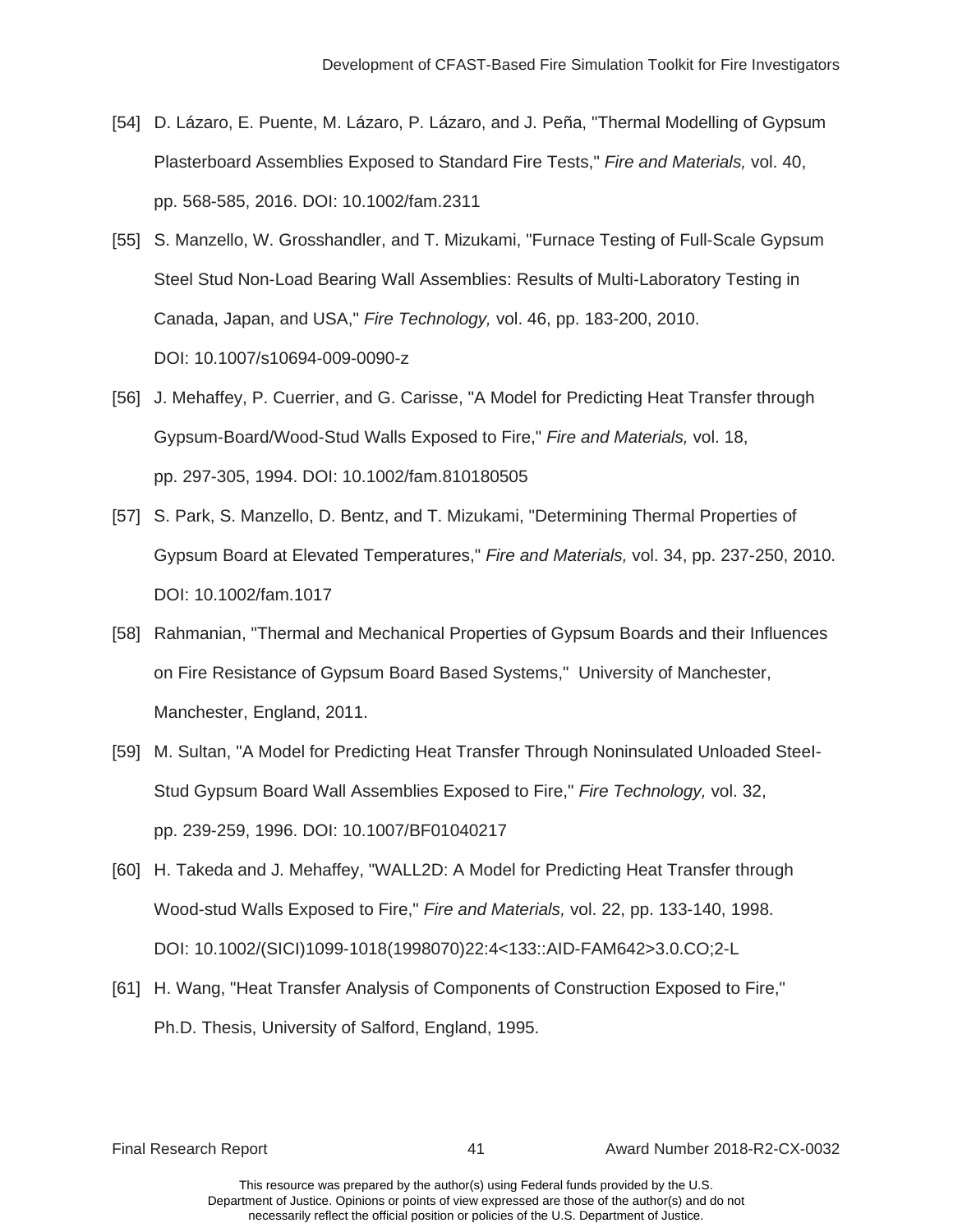- [62] L. Wullschleger and K. Ghazi Wakili, "Numerical Parameter Study of the Thermal Behaviour of a Gypsum Plaster Board at Fire Temperatures," *Fire and Materials,* vol. 32, pp. 103-119, 2008. DOI: 10.1002/fam.956
- [63] K. Yoshitani, T. Shimizu, and M. Yoshida, "Study on Prediction Method for the Insulation of Gypsum Board using Inclusive Thermal Conductivity in Fire Resistance Tests," *Japan Architectural Review,* vol. 1, pp. 548–562, 2018. DOI: 10.1002/2475-8876.12057
- [64] M. Janssens and A. Joyce, "On the Contribution of Foam Plastic Insulation to Life Safety in Residential Building Fires," in *Interflam 2016, 14th International Conference*, London, England, 2016, pp. 1519-1528.
- [65] J. Posey and E. Posey, "Using Calcination of Gypsum Wallboard to Reveal Burn Patterns," *The Fire and Arson Investigator,* vol. 93, pp. 17-19, 1983.
- [66] P. Kennedy, K. Kennedy, and R. Hopkins, "Depth of Calcination Measurements in Fire Origin Analysis," in *Fire and Materials, 8th International Conference and Exhibit*, San Francisco, CA, 2003, pp. 227-237.
- [67] D. Mann and N. Putaansuu, "Studies of the Dehydration/Calcination of Gypsum Wallboard," in *Fire and Materials, 11th Conference and Exhibition*, San Francisco, CA, 2009, pp. 827-838.
- [68] C. Mealy and D. Gottuk, "A Study of Calcination of Gypsum Wallboard," in *5th International*  Symposium on Fire Investigation Science and Technology, 2012, pp. 427-438.
- *Symposium on Fire Investigation Science and Technology*, 2012, pp. 427-438. [69] C. N. Ngu, "Calcination of Gypsum Plasterboard under Fire Exposure," Canterbury University, Christchurch, New Zealand, Fire Engineering Research Report 04/6, 2004.
- [70] R. Schroeder and R. Williamson, "Post-fire Analysis of Construction Materials Gypsum Wallboard," *Fire and Materials,* vol. 24, pp. 167-177, 2000. DOI: 10.1002/1099- 1018(200007/08)24:4<167::AID-FAM735>3.0.CO;2-4

Final Research Report 42 Award Number 2018-R2-CX-0032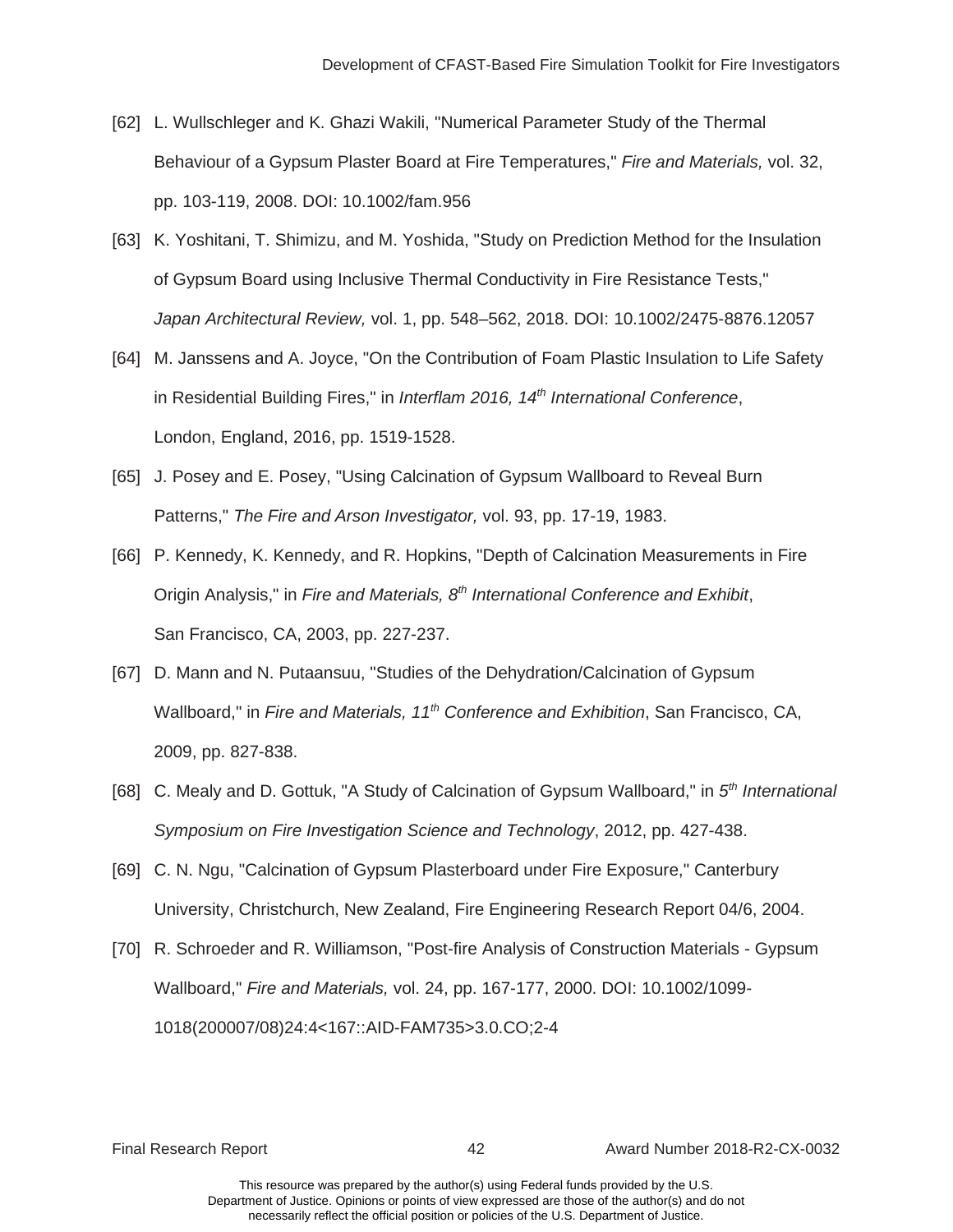- [71] L. Cooper, "The Thermal Response of Gypsum-Panel/Steel-Stud Wall Systems Exposed to Fire Environment - A Simulation for Use in Zone Type Fire Models," National Institute of Standards and Technology, Gaithersburg, MD, NISTIR 6027, 1997.
- Storage Gypsum Boards," *Fire and Materials,* vol. 39, pp. 507-517, 2015. [72] D. Kontogeorgos, I. Mandilaras, and M. Founti, "Fire Behavior of Regular and Latent Heat 10.1002/fam.2246
- [73] S. Craft, B. Isgor, G. Hadjisophocleous, and J. Mehaffey, "Predicting the Thermal  Response of Gypsum Board Subjected to a Constant Heat Flux," *Fire and Materials,*  vol. 32, pp. 333-355, 2008. DOI: 10.1002/fam.971
- [74] A. de Korte and H. Brouwers, "Calculation of Thermal Conductivity of Gypsum Plasterboards at Ambient and Elevated Temperature," *Fire and Materials,* vol. 34, pp. 55-75, 2010. DOI: 10.1002/fam.1009
- [75] D. Kontogeorgos and M. Founti, "Gypsum Board Reaction Kinetics at Elevated Temperatures," *Thermochimica Acta,* vol. 529, pp. 6-13, 2012. DOI: 10.1016/j.tca.2011.11.014
- [76] V. Schleifer, "On the Behavior of Multi-Layer Wood-Frame Assemblies in Fire (in German)," Ph.D. Thesis, ETH Zürich, Switzerland, 2009.
- [77] D. Kontogeorgos, I. Mandilaras, and M. Founti, "Scrutinizing Gypsum Board Thermal Performance at Dehydration Temperatures," *Journal of Fires Sciences,* vol. 29, pp. 111-130, 2011. DOIi: 10.1177/0734904110381731
- Rapport I 0001001, 2000. [78] J. König and L. Walleij, "Timber Frame Assemblies Exposed to Standard and Parametric Fires, Part 2: A Design Model for Standard Fire Exposure," Trätek (currently part of Research Institute of Sweden, RISE), Stockholm, Sweden, Trätek
- [79] G. Thomas, "Thermal Properties of Gypsum Plasterboard at High Temperatures," *Fire and Materials,* vol. 26, pp. 37-45, 2002. DOI: 10.1002/fam.786

Final Research Report 43 Award Number 2018-R2-CX-0032